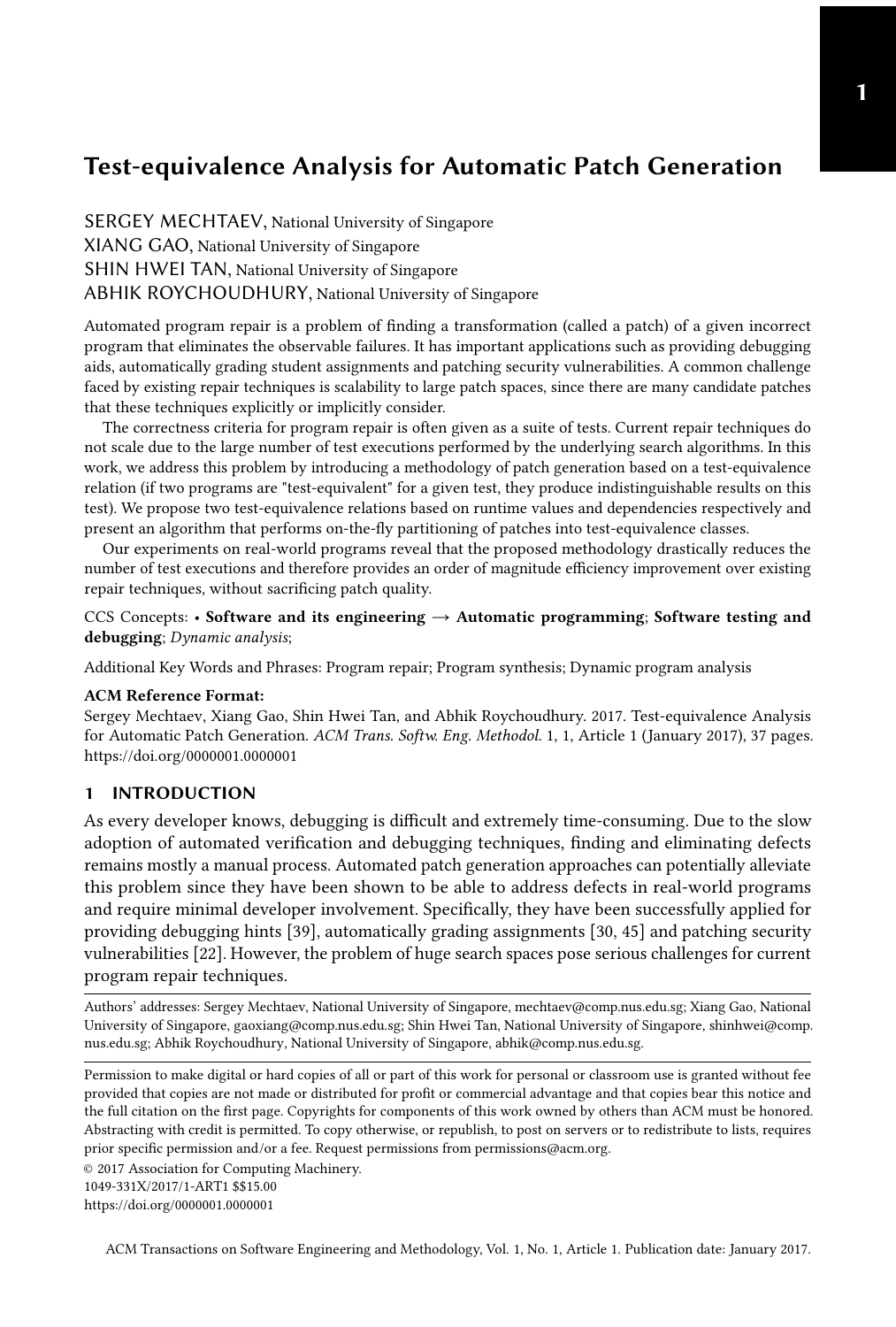The goal of program repair is to modify a given incorrect program to eliminate the observable failures. Specifically, the goal of test-driven program repair is to modify the buggy program so that it passes all given tests. The tests are typically provided by developers, but can also be automatically generated in a counterexample-guided refinement loop [\[1\]](#page-26-0) when a formal specification is available. Patches (program modifications) that pass all given tests are referred to as plausible in the program repair literature [\[28\]](#page-27-2). Since a test-suite is an incomplete specification, plausible patches may not coincide with user's intentions but may merely overfit the tests [\[32\]](#page-27-3). To address this problem, state-of-the-art techniques define a cost function (priority) on the space of candidate patches and search for a patch that optimizes this function. For example, changes can be prioritized based on syntactic distance [\[21\]](#page-27-4), semantic distance [\[3\]](#page-26-1) and information learned from human patches [\[17\]](#page-27-5).

Patch generation systems need to consider large spaces of possible modifications in order to address many kinds of defects. One of the key challenges of program repair is scalability to large search spaces. Current techniques may require substantial time to generate patches and yet they consider and generate only relatively simple program transformations [\[15\]](#page-27-6). This impacts the ability of program repair to produce human-like repairs, since human patches often involve complex source code modifications. Besides that, a recent study [\[16\]](#page-27-7) demonstrated that extending the search space with more transformations may cause repair systems to find fewer correct repairs because of the increased search time.

Although existing test-driven program repair techniques employ different methodologies (e.g. GenProg [\[42\]](#page-28-2) uses genetic programming, SemFix [\[25\]](#page-27-8) and Angelix [\[22\]](#page-27-1) are based on constraint solving, Prophet [\[17\]](#page-27-5) is based on machine learning), they all search for patches by repeatedly executing tests. Due to the high cost of test executions in large real-world programs, the number of performed test executions is the main bottleneck of many existing program repair algorithms.

Existing search methodologies can be divided into two categories: syntax-based and semanticsbased. Syntax-based techniques (e.g. GenProg) explicitly generate and test syntactic changes. Thus, the number of test executions performed by such techniques is proportional to the number of explored candidate patches. Semantics-based techniques infer specification for identified statements through path exploration and synthesize changes based on this specification. For instance, Angelix explores deviations of execution paths for given tests using symbolic execution (which can be considered as a variant of test execution), and Prophet explores deviations of execution paths for given tests by enumerating sequences of condition values. Thus, the number of test executions performed by such techniques is proportional to the number of explored paths.

The purpose of this work is to improve the scalability of program repair without sacrificing the quality of generated patches. In order to achieve this, we propose a methodology based on a test-equivalence relation [\[8,](#page-27-9) [9\]](#page-27-10). If two programs are test-equivalent for a test, then the programs produce indistinguishable results on that test:

<span id="page-1-0"></span>Definition 1.1 (Test-equivalence). Let  $\mathcal P$  be a set of programs, t be a test. An equivalence relation (reflexive, symmetric and transitive)  $\stackrel{t}{\sim}$   $\subset \mathcal{P} \times \mathcal{P}$  is a test-equivalence relation for t if it is consistent with the results of t, that is  $\forall p_1, p_2 \in \mathcal{P}$ , if  $p_1 \stackrel{t}{\sim} p_2$  then  $p_1$  and  $p_2$  either both pass t or both fail t.

The proposed algorithm partitions the space of candidate patches into test-equivalence classes by performing on-the-fly analysis during test execution. This enables our methodology to alleviate the limitations of previous techniques. Compared with syntax-based techniques, it reduces the number of test executions since a single execution is sufficient to evaluate multiple patch candidates (specifically, all patches in the same test-equivalence class). Compared with semantics-based techniques, it reduces the number of test executions for two reasons. First, it avoids exploration of "infeasible" paths (sequences of values), i.e. paths or sequences of values that cannot be induced by any of the considered candidate patches in the context of given tests. Second, it reuses information inferred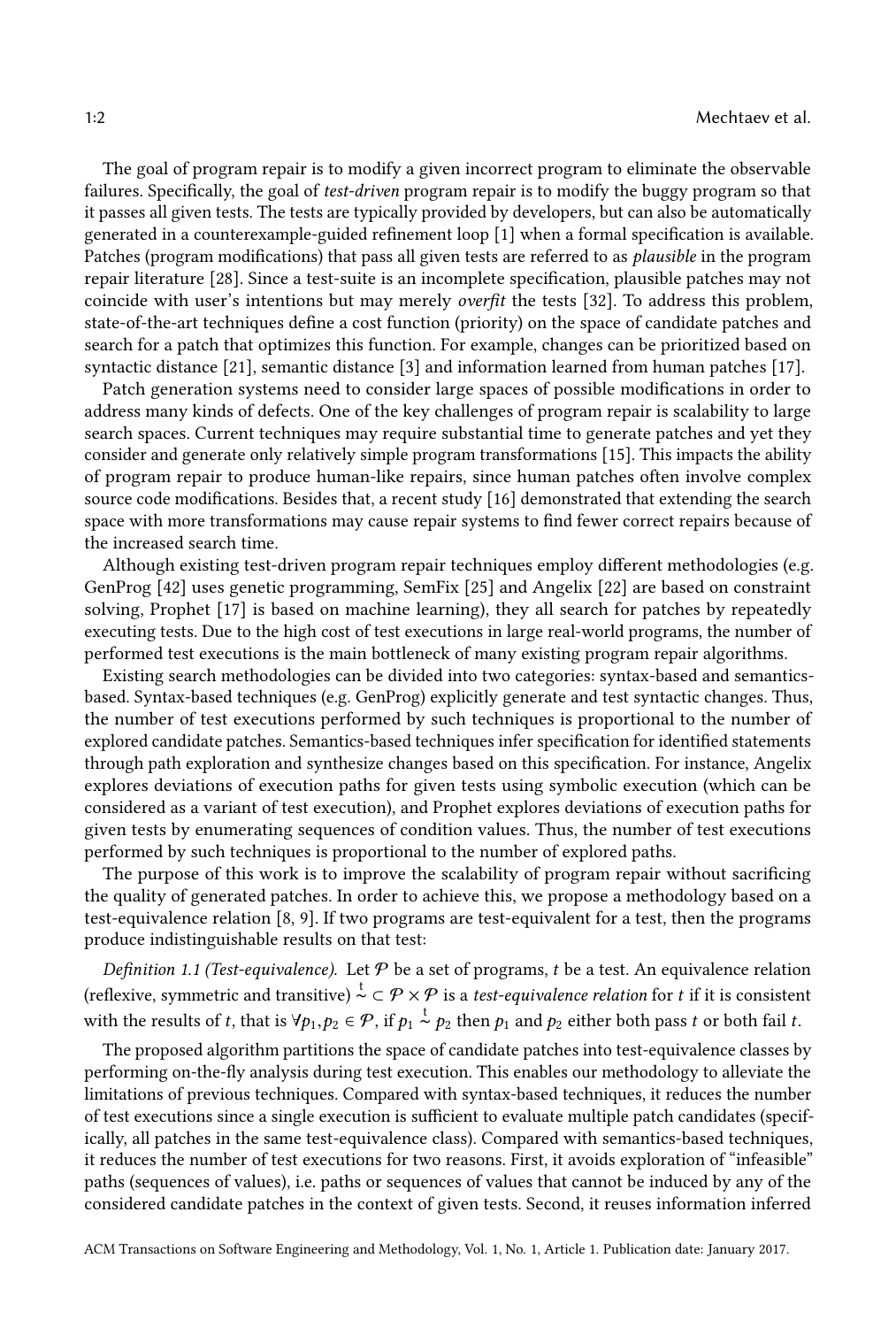across multiple tests to skip redundant executions, while previous semantics-based techniques perform path exploration independently for each test.

Contributions. The main contributions of this work are described in the following.

- (1) We propose the use of test-equivalence relations to drastically prune the search space explored for the purpose of program repair.
- (2) We adapt a test-equivalence relation used in mutation testing [\[8\]](#page-27-9) (that we call value-based test-equivalence) to program repair by integrating it with syntax-guided program synthesis.
- (3) We define a new test-equivalence relation based on dynamic data dependencies and propose a method of synthesizing assignment statements through the composition of value-based and dependency-based test-equivalence relations.
- (4) We introduce a new patch space exploration algorithm that performs on-the-fly (during test execution) partitioning of patches into test-equivalence classes, thereby achieving efficient program repair that requires fewer test executions to generate a patch.
- (5) We conduct an evaluation of the algorithm on real-world programs from the GenProg ICSE'12 benchmark [\[12\]](#page-27-11); it demonstrates that test-equivalence significantly reduces the number of required test executions and therefore increases the efficiency of test-driven program repair and scales it to larger search spaces without sacrificing patch quality.

Outline. In the next section, we provide examples demonstrating limitations of existing techniques and formulate key insights of our methodology. Section [3](#page-7-0) formally defines the two test-equivalence relations. Section [4](#page-14-0) introduces a repair algorithm based on these relations, Section [5](#page-17-0) describes its implementation and Section [6](#page-18-0) presents its experimental evaluation. Section [7](#page-23-0) discusses related work, Section [8](#page-25-0) discusses future research directions and Section [9](#page-26-2) concludes.

## 2 MOTIVATING EXAMPLES

This section gives three examples demonstrating limitations of existing techniques: a large number of redundant test executions, ineffectiveness in searching for optimal repairs and restricted applicability. We also formulate key insights that enable our method to address these limitations.

# <span id="page-2-0"></span>2.1 Example: repairing conditions

Consider a defect in the revision 066[1](#page-0-0)f81 of Libtiff<sup>1</sup> from the GenProg ICSE'12 benchmark. The code in Figure [1a](#page-3-0) is responsible for flushing data written by the compression algorithm, and the defect is caused by the wrong highlighted condition. Libtiff test-suite contains 78 tests, and this defect is manifested by a failing test called "tiffcp-split". Figure [1b](#page-3-0) demonstrates the developer patch that modifies the wrong condition by removing the clause tif->tif\_rawcc != orig\_rawcc.

We demonstrate how existing automated program repair algorithms generate a patch for this condition. First, repair algorithms perform fault localization to identify suspicious program statements. The number of localized statements in existing tools may vary from tens to thousands depending on algorithms and configurations (it can potentially include all executed statements). In this example, we consider only the location of the buggy expression highlighted in Figure [1a.](#page-3-0)

Second, program repair algorithms define a search space of candidate patches. In this work, we primarily focus on two state-of-the-art approaches that have been shown to scale to large real-world programs: Angelix [\[22\]](#page-27-1) and Prophet [\[17\]](#page-27-5). Specifically, our goal was to support a combination of transformations implemented in these systems. Thus, the search space for the highlighted condition includes all possible replacements of its subexpressions by expressions constructed from visible program variables and C operators, refinements (e.g. appending && EXPR and || EXPR), replacements

 $^1$ Libtiff is a software library that provides support for TIFF image format: http://simplesystems.org/libtiff/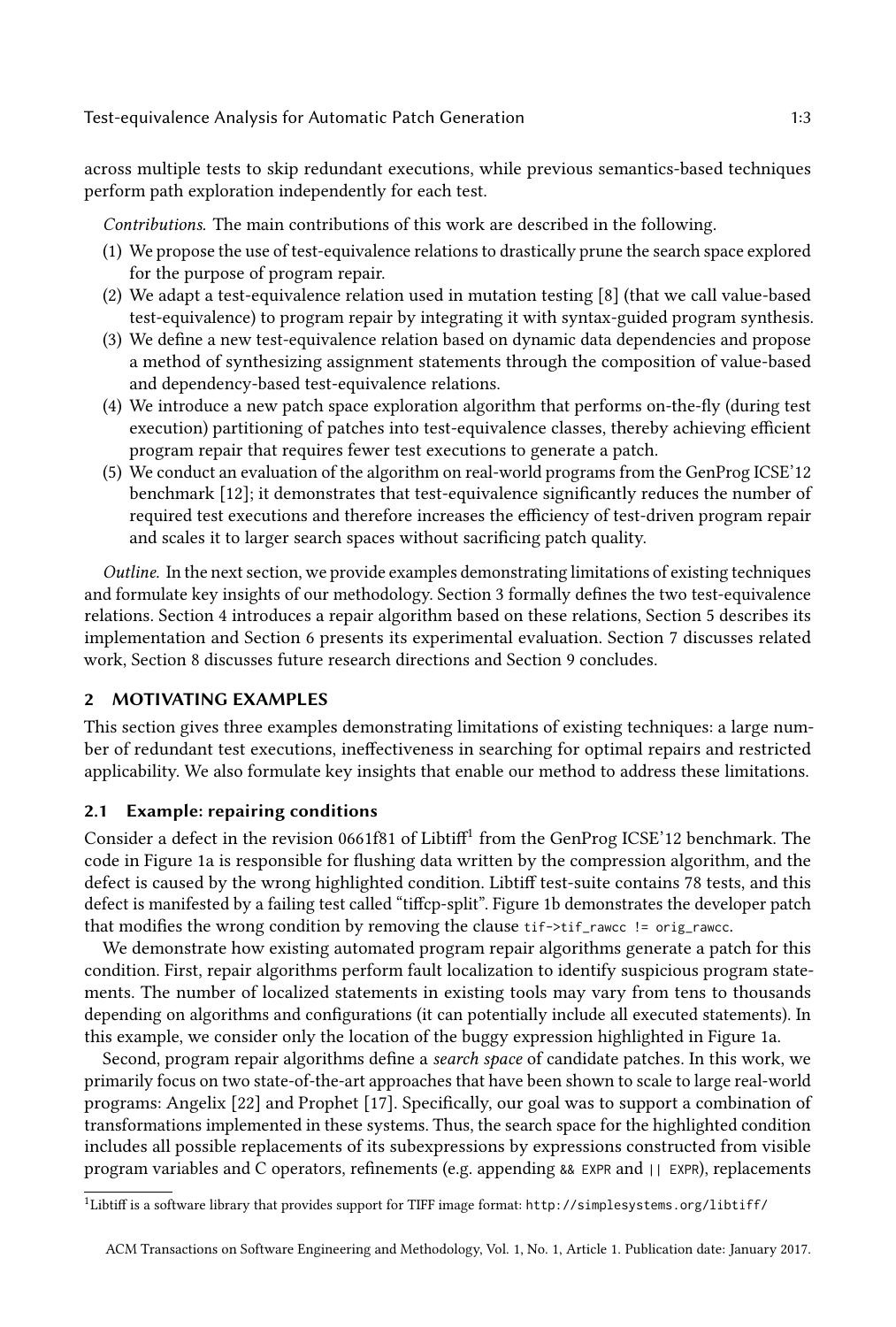```
...
(\star \text{tif}-\gt \text{tif\_close}) (tif);
if (tif\text{-}y\text{-}tif\text{-}rawcc > 0&& tif->tif_rawcc != orig_rawcc
     && (tif->tif_flags & TIFF_BEENWRITING)!= 0
     && !TIFFFlushData1(tif)) {
        TIFFErrorExt ( tif - > tif_clientdata ,
          module ,
          " Error ␣ flushing ␣ data ␣ before ␣
                directory_write");
     return (0) ;
  }
...
                                                        ...
                                                        (\star \text{tif}-\gt \text{tif\_close}) (tif);
                                                        if (tif\text{-}zif\text{-}rawcc > 0&& (tif->tif_flags & TIFF_BEENWRITING)!= 0
                                                              && !TIFFFlushData1(tif)) {
                                                                TIFFErrorExt ( tif - > tif_clientdata ,
                                                                   module ,
                                                                   " Error ␣ flushing ␣ data ␣ before ␣
                                                                         directory_write");
                                                              return (0) ;
                                                           }
                                                        ...
```
(a) Incorrect condition in Libtiff (rev. 0661f81).

(b) Developer patch for incorrect condition.

Fig. 1. Defect in Libtiff library from GenProg ICSE'12 benchmark.

of operators and swapping arguments. In total, the search space in our synthesizer contains 56 243 modifications of the buggy condition.

Finally, program repair algorithms explore the search space in order to try to find a modification that passes all given tests. We say that an element of a search space is explored if the algorithm identifies if it passes all the tests or fails at least one. Existing search space exploration methods can be classified into two categories: syntax-based and semantics-based. Syntax-based algorithms explicitly generate and test syntactic changes. In this example, a syntax-based algorithm have to execute the failing test 56.[2](#page-0-0)43 times to evaluate all candidates<sup>2</sup>. Since there are 78 tests in the test-suite. 907 457 test executions are required to explore the search space<sup>[3](#page-0-0)</sup>. Given the high cost of test execution, this approach has poor scalability.

Semantics-based techniques (e.g. Semfix [\[25\]](#page-27-8), SPR [\[15\]](#page-27-6), Angelix and Prophet) split exploration into two phases. First, they infer a synthesis specification for the identified expression through path exploration. For this example, they enumerate and execute sequences of condition values (e.g. true, true, true, false,...) to find those sequences that enable the program to pass the test. Second, they synthesize a modification of the condition to match the inferred specification. In this example, there are 256 possible execution paths (the condition is evaluated multiple times during the test execution), therefore a semantics-based algorithm performs 256 test executions for the failing tests, and 1320 for the whole test-suite<sup>[4](#page-0-0)</sup>. Although semantics-based techniques were shown to be more scalable [\[15\]](#page-27-6), they are subject to the *path explosion problem*: the number of execution paths can be infinite. To address this, current systems introduce a bound for the number of explored paths, however it may affect their effectiveness: if a path followed by the correct patch is omitted, then this correct patch cannot be generated.

The algorithm proposed in this work performs on-the-fly partitioning of program modifications into test-equivalence classes. We demonstrate the effect of the relation  $t_{value}$  described in Section [3.3.](#page-9-0) Two modifications of a program expression are test-equivalent w.r.t.  $\frac{t}{c}$ <sub>value</sub> if they are evaluated into the same sequences of values during the test execution. Surprisingly, the space of 56 243

<sup>&</sup>lt;sup>2</sup>Since the search space contains the correct patch in this example, the algorithm can stop search earlier after the patch is found. Then, the number of test executions depends on the exploration order.

<sup>&</sup>lt;sup>3</sup>This data is obtained by executing our implementation of syntactic enumeration.

<sup>4</sup>This data is obtained by executing Angelix.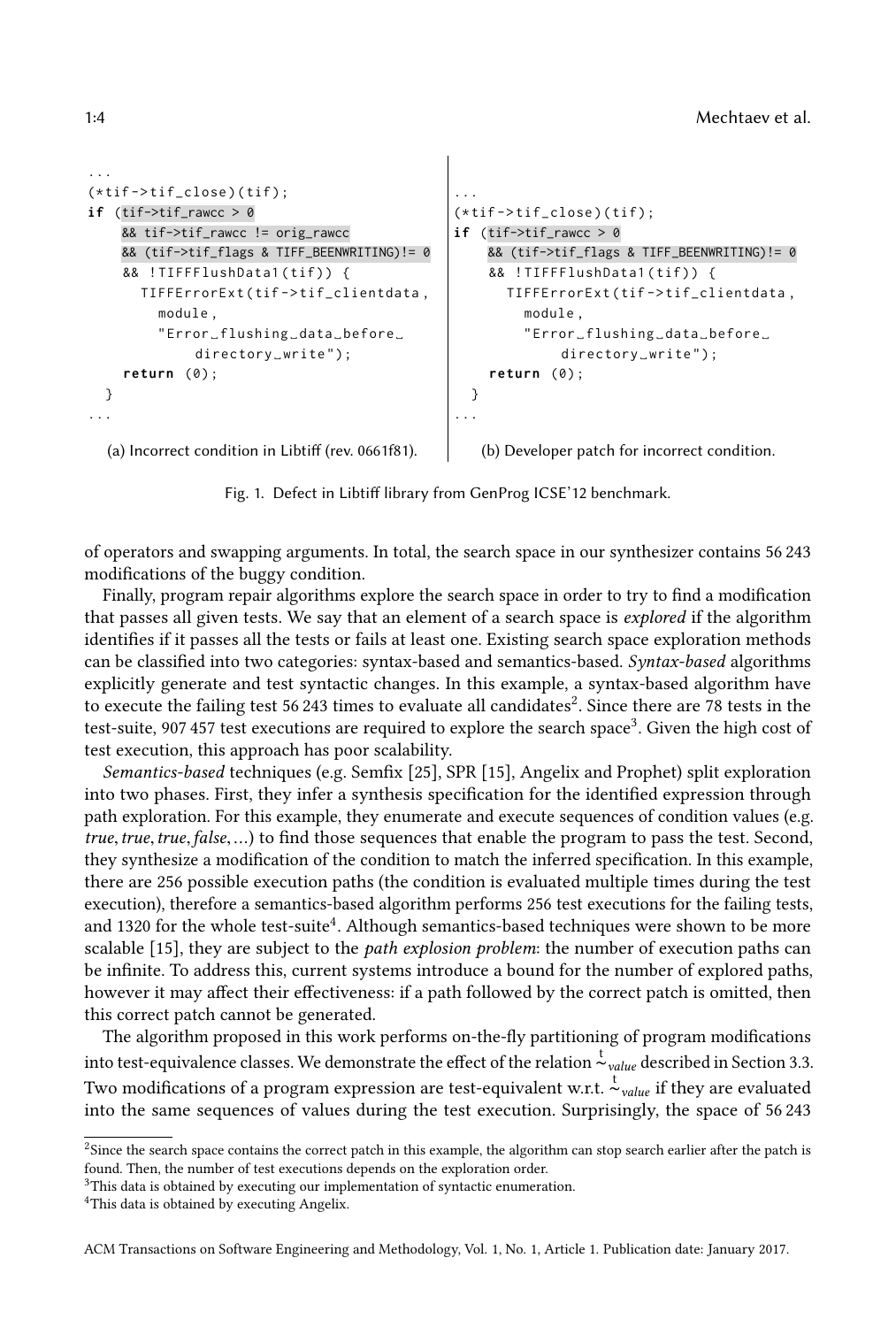```
1. ((\text{tf}-\text{diff\_rawcc} > 0) && (\text{tf}-\text{diff\_rawcc} != \text{orig\_rawcc}))|| ( tif - > tif_flags & TIFF_BEENWRITING )
2. ((\text{tf}\rightarrow\text{tf}\_\text{rawcc} > 0) \Box (\text{tf}\rightarrow\text{tf}\_\text{rawcc} != orig_rawcc))
     && (tif->tif_flags & TIFF_BEENWRITING)
3. ((\text{tf}-\text{diff\_rawcc} == 0) && (\text{tf}-\text{diff\_rawcc} != \text{orig\_rawcc}))&& ( tif - > tif_flags & TIFF_BEENWRITING )
4. (((\text{tf}-\text{atif\_rawcc} > 0) \& (\text{tf}-\text{atif\_rawcc} != \text{orig\_rawcc}))&& ( tif - > tif_flags & TIFF_BEENWRITING )) || (imagedone >= orig_rawcc)
5. (((\text{tf->tf_namec > 0) & 8& (tf->tf_namec != orig_namec))&& ( tif - > tif_flags & TIFF_BEENWRITING )) || (tif->tif_flags >= 74)
```
Fig. 2. Each of 56 243 search space elements is test-equivalent to one of these 5 expressions.

modifications can be partitioning into only 5 test-equivalence classes for the failing test "tiffcp-split" w.r.t. <sup>t</sup><sub>value</sub>; five elements of the search space that represent different test-equivalence classes are given in Figure [2.](#page-4-0) Since all patches in the same test-equivalence class exhibit the same behaviour for the corresponding test, the failing test can be executed only 5 times to evaluate all candidates.

Our algorithm computes test-equivalence classes for each test in the test-suite. However, since test-equivalence classes for different tests may intersect, our algorithm takes advantage of this to skip redundant execution across different tests. Specifically, for each next test it only evaluates subspaces of modifications that are not included into failing test-equivalence classes of previously executed tests. Meanwhile, semantics-based techniques perform specification inference for each test independently without reusing information across tests. As a result, our algorithm requires only 103 test executions to evaluate all 56 243 modifications with the whole test-suite.

Key insight. The key insight that enables our method to reduce the number of required test executions is that, compared with techniques that explore execution paths, it takes the expressiveness of the patch space into account (e.g. it identifies that only 5 out of 256 possible execution paths are induced by the considered set of 56 243 transformations). Compared with syntactic enumeration, it substantially reduces executions since a single execution evaluates a whole test-equivalence class.

# <span id="page-4-1"></span>2.2 Example: optimal repair

Since a test-suite is an incomplete specification, test-driven program repair suffers from the test overfitting problem [\[32\]](#page-27-3). To address this issue, state-of-the-art techniques define a priority (a cost function) in the space of patches and search for a program modification that optimizes this function. Ideally, this function should assign higher cost to overfitting patches. For instance, Prophet [\[17\]](#page-27-5) demonstrates how such a cost function learned from human patches enables the generation of more correct repairs.

Consider a program p in Figure [3a](#page-5-0) that counts odd numbers in the interval  $(0, i]$ . The  $\star$  indicates a wrong condition that has to be modified by the repair algorithm (the correct condition is i mod  $2 = 1$ ). We denote a program obtained by substituting  $\star$  with an expression e as  $p[\star_e]$ . The repair algorithm<br>searches for a plausible patch (a substitution of  $\star$  with a condition) from the space  $\mathcal{P}$  in Figure 3b searches for a plausible patch (a substitution of  $*$  with a condition) from the space  $P$  in Figure [3b](#page-5-0) such that the resulting program passes the test  $t$  defined as follows:

$$
t := (\{ i \mapsto 4, c \mapsto 0 \}, \lambda \sigma. \sigma(c) = 2)
$$

where t is pair of (1) an initial program state (mapping from variables to values) and (2) a test<br>assertion (a boolean function over program states) denoted using lambda notation. We assume that assertion (a boolean function over program states) denoted using lambda notation. We assume that  $*$  is such that p fails t. Besides that, we consider a cost function  $\kappa$  defined for the considered space of substitutions in Figure [3c.](#page-5-0) The goal is to find a plausible patch with the lowest cost.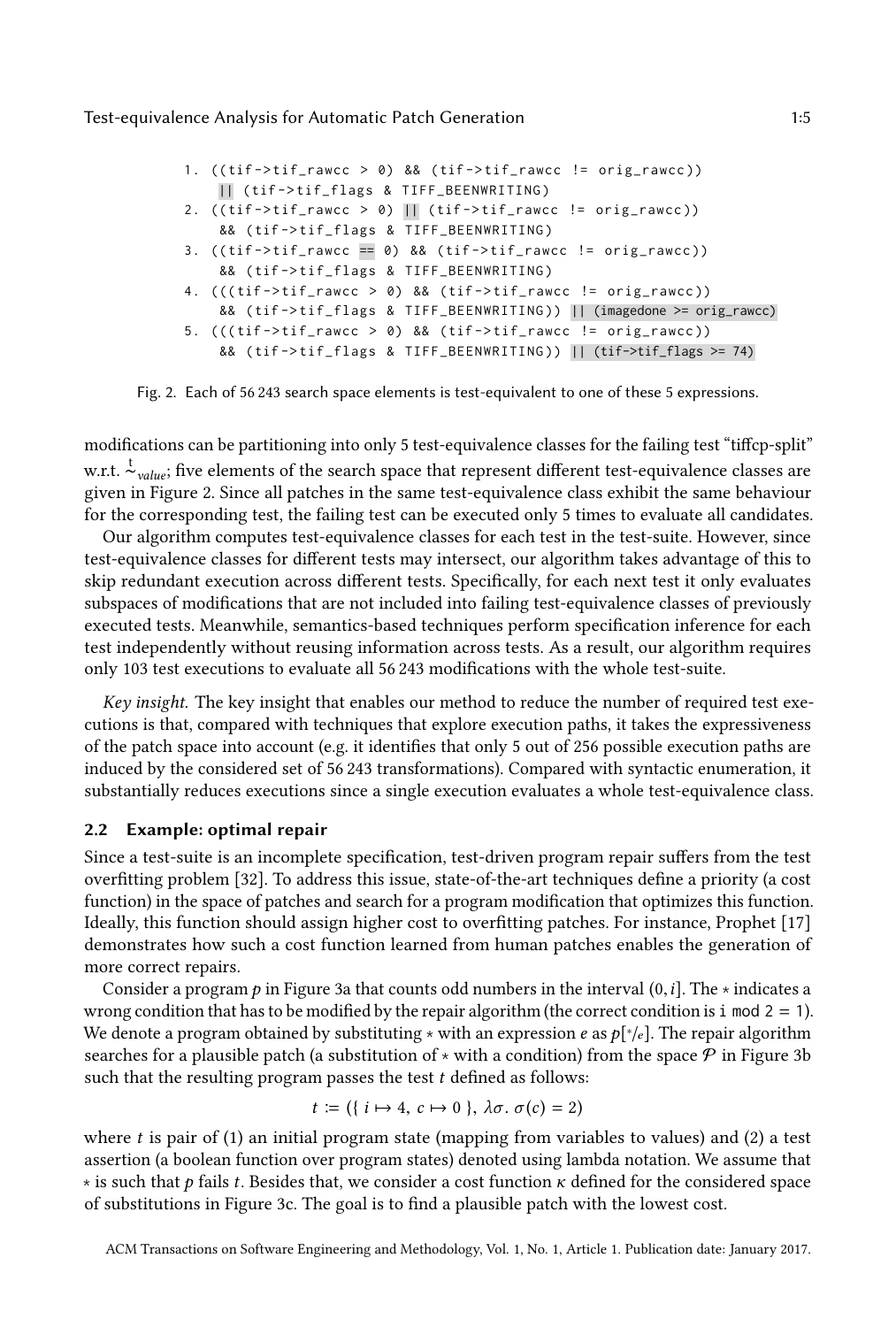1:6 Mechtaev et al.

<span id="page-5-0"></span>while 
$$
i > \emptyset
$$
 do

\nif  $\star$  then

\n $c := c + 1$ 

\nif  $i := i - 1$ 

\nif  $i := i - 1$ 

\nif  $j := i - 1$ 

\nif  $p[\star]$  is a 2 = 0],

\nif  $k(p[\star]$  is a 2 = 1],

\nif  $p[\star]$  and  $2 = 0$ ],

\nif  $p[\star]$  and  $2 = 0$ ,

\nif  $p[\star]$  and  $2 = 0$ ,

\nif  $p[\star]$  and  $2 = 0$ ,

\nif  $p[\star]$  and  $2 = 0$ ,

\nif  $p[\star]$  and  $2 = 0$ ,

\nif  $p[\star]$  and  $2 = 0$ , and

\nif  $p[\star]$  and  $2 = 1$ , and

\nif  $p[\star]$  and  $2 = 0$ , and

\nif  $p[\star]$  and  $2 = 1$ , and

\nif  $p[\star]$  and  $2 = 0$ , and

\nif  $p[\star]$  and  $2 = 1$ , and

\nif  $p[\star]$  and  $2 = 0$ , and

\nif  $p[\star]$  and  $p[\star]$  are a 0.3.

\nif  $p[\star]$  and  $p[\star]$  are a 1.4.

\nif  $p[\star]$  and  $p[\star]$  are a 2.5.

\nif  $p[\star]$  and  $p[\star]$  are a 2.5.

\nif  $p[\star]$  and  $p[\star]$  are a 3.6.

\nif  $p[\star]$  and  $p[\star]$  are a 4.6.

\nif  $p[\star]$  and  $p[\star]$  are a 4.6.

\nif  $p[\star]$  and  $p[\star]$  are a 4.6.

\nif  $p[\star]$  and  $p[\star]$  are a 4.6.

\n

 $\overline{1}$ 

Fig. 3. Example of optimal program repair problem.

In order to find a patch for the example program, techniques like Angelix and Prophet enumerate possible sequences of values that a condition can take during test execution. Since there can be potentially infinite number of such sequences, existing approaches introduce a bound for the number of explored sequences and use an exploration heuristics to choose which sequences to explore. For instance, Prophet enumerates sequences where the condition first always takes the true branch until a certain point after which it always takes the false branch. Thus, for the considered example it would enumerate the following sequences:

> $\{true, true, true, true\},\$  $\{true, true, true, false\}$  $\{true, true, false, false\}$ { true,false,false,false }

For each of these sequences, Prophet executes the program with the test  $t$  in such a way that the condition  $\star$  takes the values as in this sequence during the execution. Only the third sequence { true,true,false,false } enables the program to pass t, therefore it will be selected as a specification for expression synthesis. The synthesizer will find the expression  $i > 2$  obtaining a suboptimal patch  $p[Y_i > 2]$  with the cost 0.5, since this is the only expression from the search space satisfying the spacefication. However, the correct expression i mod  $2 - 1$  with a lower cost 0.3 cannot be generated specification. However, the correct expression i mod  $2 = 1$  with a lower cost 0.3 cannot be generated, since the corresponding sequence {  $false, true, false, true$  } is not explored by the algorithm.

In contrast to techniques like Angelix and Prophet, our algorithm iterates through the search space in such a way that at each steps it selects and evaluates an unevaluated candidate with the lowest cost. Specifically, it starts by choosing the candidate  $p[*_i] \ge 0$  with the cost 0.1. It executes this candidate on-the-fly computing its test-equivalence class w.r.t.  $\frac{t}{c}$ <sub>value</sub> described in Section [2.1.](#page-2-0) This class contains the program  $p[\dot{\cdot} \rangle_c \ge \delta]$ , since the conditions  $i \ge \delta$  and  $c \ge \delta$  produce the same<br>sequence of values  $\delta$  true true true true  $\delta$  for  $t$ . Since  $p[\dot{\cdot}, \dot{\cdot}]$  does not pass the test, the whole sequence of values { true, true, true, true } for t. Since  $p[*_i \ge 0]$  does not pass the test, the whole corresponding test-equivalence class is marked as failing. Next, it selects  $p[\nmid_{in} \leq 2]$  with the cost of  $\frac{1}{2}$  with the cost of  $\frac{1}{2}$  with the cost of  $\frac{1}{2}$  with the cost of  $\frac{1}{2}$  with  $\frac{1}{2}$  with 0.3 since  $p[*c \ge 0]$  was indirectly evaluated through test-equivalence at the previous step. Since this candidate passes the test, the algorithm outputs it as a found repair. candidate passes the test, the algorithm outputs it as a found repair.

Key insight. Our algorithm guides exploration based on a given cost function and focuses on high priority areas of the space of patches. By construction, if it finds a patch, then this patch is guaranteed to be the global optimum in the search space w.r.t. the cost function. Angelix and Prophet, on the other hand, may spend executions for value sequences that correspond to suboptimal candidates or correspond to no candidates at all (e.g. { false, true, true, true }), and therefore may miss the best patch in their search space.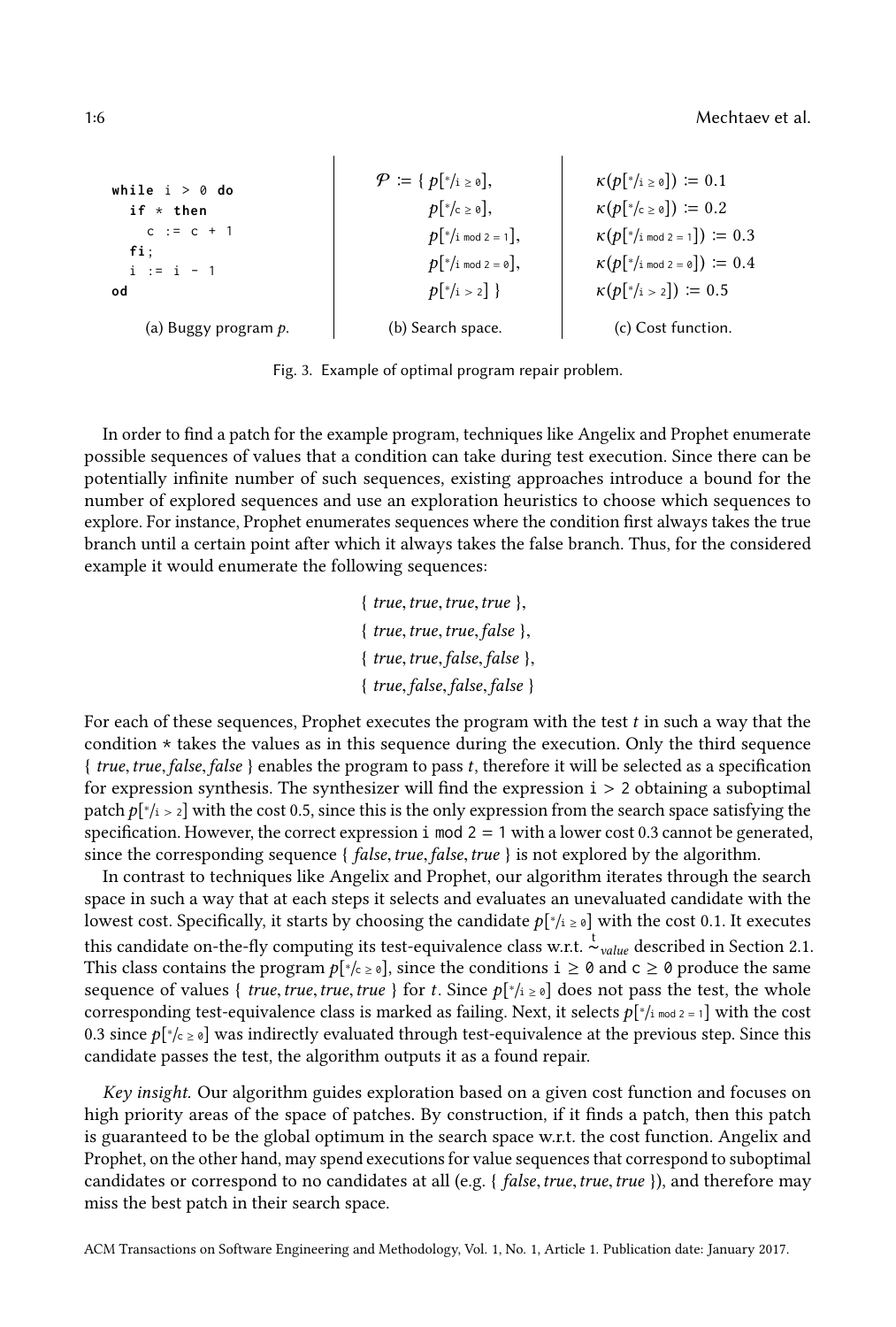```
...
clear_bufs ();
to\_stdout = 1;
part_nb = 0;
ifd = part_nb;
if (decompress) {
  method = get _method (ifd);...
    (a) Before if-statement.
                                ...
                               clear_bufs ();
                                to\_stdout = 1;part_{nb} = 0;ifd = 0;if (decompress) {
                                method = get_method ( ifd );
                                ...
                                    (b) Before if-statement.
                                                                ...
                                                               clear_bufs ();
                                                               to_stdout = 1;
                                                               part_nb = 0;
                                                               if ( decompress ) {
                                                                  ifd = part_nb;method = get\_method (if d);...
                                                                    (c) Inside if-statement.
```
Fig. 4. Candidate patches for defect of Gzip from GenProg ICSE'12 benchmark.

## <span id="page-6-1"></span>2.3 Example: repairing assignments

Although current program repair approaches have been shown to be relatively effective in modifying existing program expressions, they provide limited support for more complex transformations. In this work, we consider one such transformation that inserts a new assignment statement to the buggy program. Techniques like Prophet and GenProg can generate patches by copying/moving existing program assignments, however this approach has limitations: (1) assignments for local variables cannot be copied from different parts of the program because of their scope and (2) each insertion of an assignment is validated separately, which yield a large number of required test executions. Existing techniques do not apply specification inference for assignment synthesis (as described in Section [2.1](#page-2-0) for conditions) because such specification has to encode all possible side effects that can be caused by assignment insertion (for each variable that can appear in the left-hand side of the assignment), which makes inferring such specification infeasible for large programs.

We show how test-equivalence can scale assignment synthesis for a defect in Gzip<sup>[5](#page-0-0)</sup> from the Gen-Prog ICSE'12 benchmark. Consider three candidate patches in Figure [4](#page-6-0) that insert the highlighted statements at several program locations. First, our algorithm identifies that the program in Figure [4a](#page-6-0) is test-equivalent to the program in Figure [4b](#page-6-0) (w.r.t. the relation  $\frac{t}{\sim}$ <sub>value</sub> described previously in Section [2.1\)](#page-2-0) since they differ only in the right-hand side of the highlighted assignments and the corresponding expressions take the same values during test execution. Second, using a simple dynamic data dependency analysis our algorithm identifies that the program in Figure [4a](#page-6-0) is test-equivalent to the program in Figure [4c](#page-6-0) since (1) they insert the same assignment at different program locations, (2) both these locations are executed by the test since the true branch of the if-statement is taken during the test execution and (3) the variables ifd and part\_nb are not used/modified between these locations during test execution. We refer to such a test-equivalence relation as  $\frac{t}{\sim}$  Finally, our algorithm merges the results of the two analyses (as the transitive closure of their union) and determines that the program in Figure [4b](#page-6-0) is test-equivalent to the program in Figure [4c.](#page-6-0) Therefore, a single test execution is sufficient to evaluate all these patches.

Key insight. Since test-equivalence is a weaker property than the property of "passing the test" expressed by the inferred specification in semantics-based techniques, it permits using more lightweight analysis techniques. Specifically, we demonstrate that a composition of two lightweight test-equivalence analyses enables us to scale assignment synthesis.

 $^5$ Gzip is a file compression/decompression application: https://www.gnu.org/software/gzip/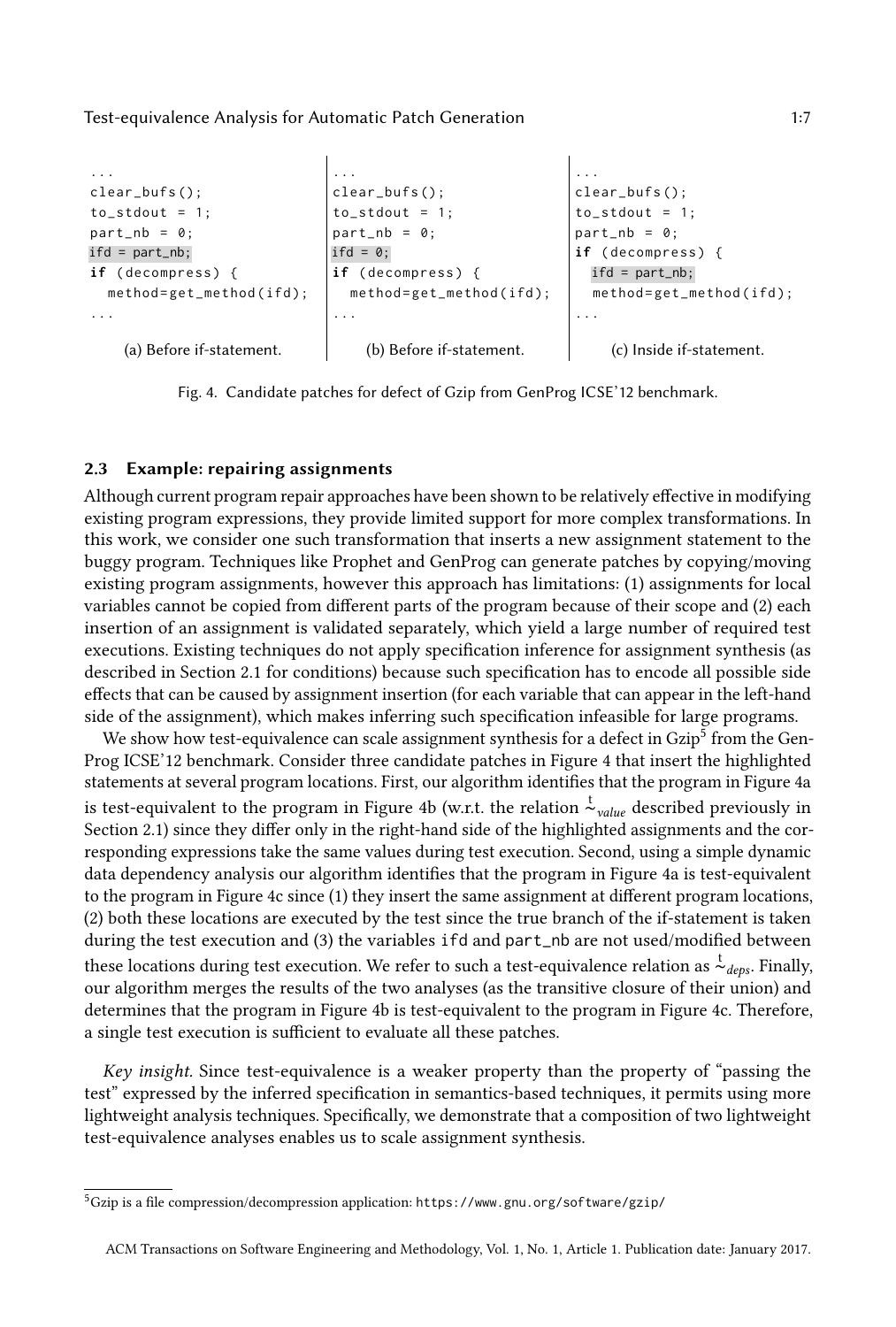<span id="page-7-1"></span> $\langle Stmt \rangle ::= \langle Var \rangle := \langle AExpr \rangle$ | skip  $\langle Stmt \rangle$ ;  $\langle Stmt \rangle$ | if ⟨BExpr⟩ then ⟨Stmt⟩ else ⟨Stmt⟩ fi while ⟨*BExpr*⟩ do ⟨*Stmt*⟩ od  $\langle AExpr \rangle ::= \langle Var \rangle$  $\langle Num \rangle$ | ⟨AExpr⟩ ⟨AOp⟩ ⟨AExpr⟩  $\langle BExpr \rangle ::=$  true | false | ⟨BExpr⟩ ⟨BOp⟩ ⟨BExpr⟩ | ⟨AExpr⟩ ⟨ROp⟩ ⟨AExpr⟩  $\langle AOp \rangle ::= + |- \times |$ ...  $\langle BOp \rangle ::=$  and  $|$  or  $|$  ...  $\langle ROp \rangle ::= \langle | \langle | \rangle = | \rangle$ ...

Fig. 5. Syntax of programming language  $\mathcal{L}$ .

## <span id="page-7-0"></span>3 TEST-EQUIVALENCE RELATIONS

This section formally introduces two test-equivalence relations for spaces of program modifications generated through program synthesis. In the subsequent Section [4,](#page-14-0) we demonstrate how these relations can be applied for scaling patch generation. However, we believe that these relations can be also used in different domains; other potential applications are discussed in Section [7.](#page-23-0)

## 3.1 Preliminaries

We introduce our methodology for an imperative programming language  $\mathcal{L}$ . The syntax of  $\mathcal{L}$  is defined in Figure [5,](#page-7-1) where  $\mathbb Z$  is the integer domain,  $\mathbb B$  is the boolean domain (true and false), *Stmt* is a set of statements, AExpr is a set of arithmetic expressions, BExpr is a set of boolean expressions,  $Expr = AExpr \cup BExpr$ , Num is a set of integer literals, Var is a set of variables over Z. A program in L is a sequence of statements. We denote subsets of L as P, subsets of expressions Expr as  $\mathcal E$ , all variables from Var encountered in an expression e as Var(e), a program that is obtained by substituting a statement (expression) s with a statement (expression) s' in a program p as  $p[s/s']$ .<br>The semantics of f is defined in Figure 6, where program state  $\sigma : Var \to \mathbb{Z}$  is a function from

bstituting a statement (expression)  $s$  with a statement (expression)  $s'$  in a program  $p$  as  $p[s's']$ .<br>The semantics of  $\mathcal L$  is defined in Figure [6,](#page-8-0) where program state  $\sigma : Var \to \mathbb Z$  is a function from<br>param variables in program variables into values,  $\Sigma$  is a set of program states. We indicate a modification of a program state  $\sigma$  where the value of the variable v is updated to n as  $\sigma[\nu \mapsto n]$ .

Definition 3.1 (Test). Let  $p \in \mathcal{L}$  be a program,  $t \in \Sigma \times (\Sigma \to \mathbb{B})$  be a test, that is a pair  $(\sigma_{in}, \phi)$ , where  $\sigma_{in}$  in the initial program state (input) and  $\phi$  is the test assertion (a boolean function over program states). We say that p passes t (indicated as  $Pass[p, t]$ ) iff  $\langle p, \sigma_{in} \rangle \Downarrow \sigma_{out} \wedge \phi(\sigma_{out})$ .

A test execution can be represented through a derivation tree as in the following example:

<span id="page-7-2"></span>*Example 3.2 (Derivation tree).* Consider a program p defined as " $x := y + 1$ ;  $y := x$ " and a test  $t := (\sigma_{in}, \lambda \sigma, \sigma(y) = 3)$  where the input state  $\sigma_{in} := \{x \mapsto 1, y \mapsto 2\}$ . According to the semantics in Figure [6,](#page-8-0) the following relation holds:  $\langle p, \sigma_{in} \rangle \Downarrow \sigma_{out}$ , where  $\sigma_{out} := \{x \mapsto 3, y \mapsto 3\}$ . This relation can be established by the following derivation tree obtained by applying the semantics rules:

$$
\frac{\overline{\langle y, \ldots \rangle \Downarrow 2}^{\text{VAR}} \qquad \overline{\langle 1, \ldots \rangle \Downarrow 1}^{\text{NUM}}}{\langle y+1, \{x \mapsto 1, y \mapsto 2\} \rangle \Downarrow 3} \text{OP}
$$
\n
$$
\frac{\overline{\langle x, \ldots \rangle \Downarrow 3}^{\text{VAR}} \qquad \overline{\langle x, \ldots \rangle \Downarrow 3}^{\text{VAR}}}{\langle y := x, \{x \mapsto 3, y \mapsto 2\} \rangle \Downarrow \{x \mapsto 3, y \mapsto 2\}} \text{ASSIGN}
$$
\n
$$
\frac{\overline{\langle x, \ldots \rangle \Downarrow 3}^{\text{VAR}} \qquad \overline{\langle y, \{x \mapsto 3, y \mapsto 2\} \rangle \Downarrow \{x \mapsto 3, y \mapsto 3\}}}{\langle x := y + 1; y := x, \{x \mapsto 1, y \mapsto 2\} \rangle \Downarrow \{x \mapsto 3, y \mapsto 3\}} \text{SSIGN}
$$
\n
$$
\text{SEQ}
$$

The output state  $\{x \mapsto 3, y \mapsto 3\}$  satisfies the test assertion  $\lambda \sigma$ .  $\sigma(y) = 3$ , therefore p passes t.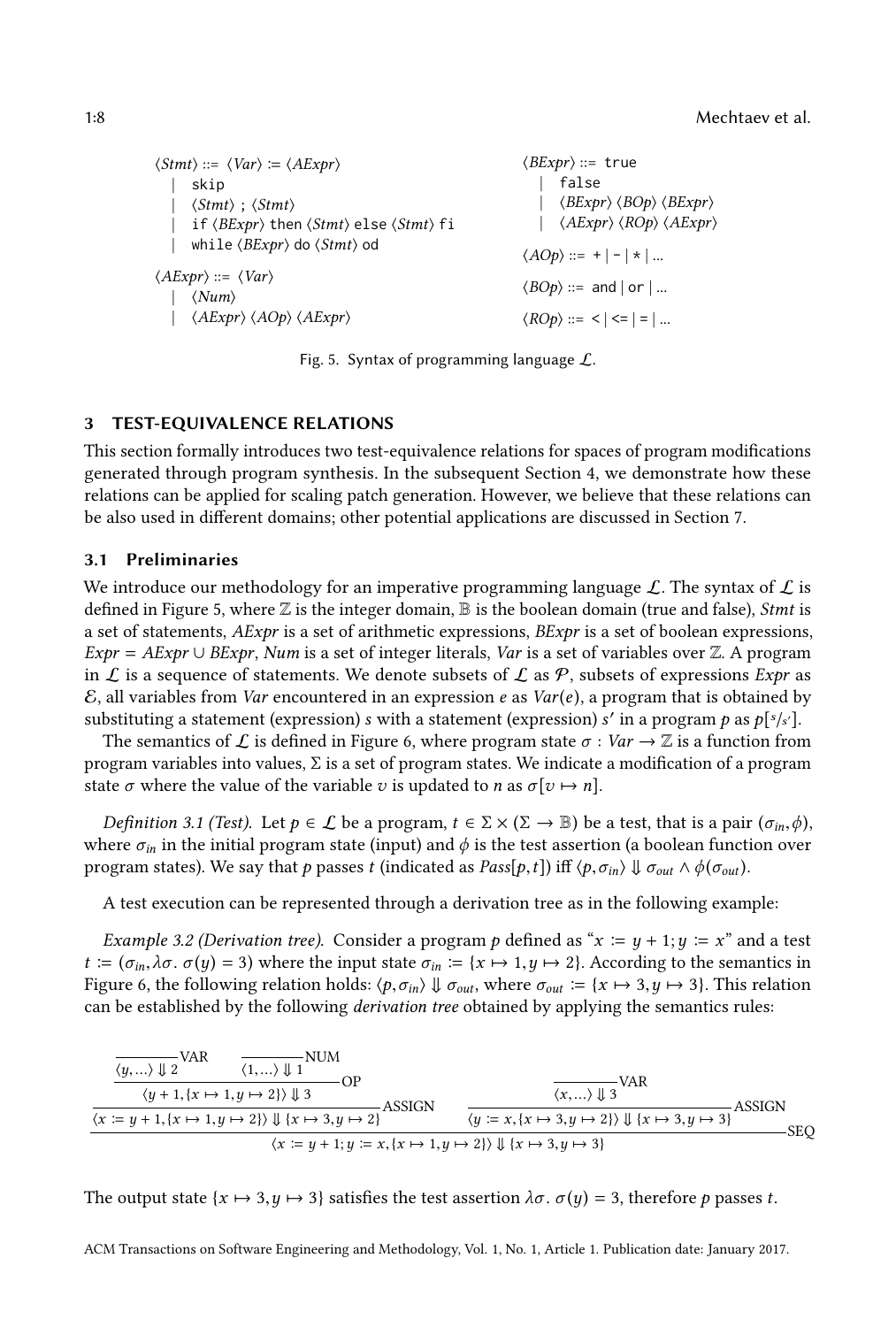<span id="page-8-0"></span>

| <b>VAR</b>                                                       | NUM                                                                          | OP.<br>$\langle e_1,\sigma\rangle \Downarrow n_1$                               | $\langle e_2, \sigma \rangle \Downarrow n_2$          |             | $n_3 = n_1$ op $n_2$                                                            | ASSIGN | $\langle e,\sigma\rangle \Downarrow n$                                 |
|------------------------------------------------------------------|------------------------------------------------------------------------------|---------------------------------------------------------------------------------|-------------------------------------------------------|-------------|---------------------------------------------------------------------------------|--------|------------------------------------------------------------------------|
| $\langle v, \sigma \rangle \Downarrow \sigma(v)$                 | $\langle n, \sigma \rangle \Downarrow n$                                     |                                                                                 | $\langle e_1$ op $e_2, \sigma \rangle \Downarrow n_3$ |             |                                                                                 |        | $\langle v \coloneqq e, \sigma \rangle \Downarrow \sigma[v \mapsto n]$ |
| <b>SEO</b><br>$\langle s_1, \sigma \rangle \Downarrow \sigma_1$  | $\langle s_2, \sigma_1 \rangle \Downarrow \sigma_2$                          | <b>IF-TRUE</b><br>$\langle e, \sigma \rangle \parallel true$                    | $\langle s_1, \sigma \rangle \Downarrow \sigma_1$     |             | <b>IF-FALSE</b><br>$\langle e, \sigma \rangle \Downarrow false$                 |        | $\langle s_2, \sigma \rangle \Downarrow \sigma_2$                      |
| $\langle s_1 \, ; \, s_2, \sigma \rangle \Downarrow \sigma_2$    |                                                                              | $\langle$ if e then $s_1$ else $s_2$ fi, $\sigma$ $\rangle \Downarrow \sigma_1$ |                                                       |             | $\langle$ if e then $s_1$ else $s_2$ fi, $\sigma$ $\rangle \Downarrow \sigma_2$ |        |                                                                        |
| WHILE-TRUE<br>$\langle e, \sigma \rangle \Downarrow \text{true}$ | $\langle s_1, \sigma \rangle \Downarrow \sigma_1$                            | $\langle$ while e do s od, $\sigma_1$ $\rangle \Downarrow \sigma_2$             |                                                       | WHILE-FALSE | $\langle e, \sigma \rangle \Downarrow false$                                    |        | <b>SKIP</b>                                                            |
|                                                                  | $\langle$ while e do s od. $\sigma$ $\rangle \Downarrow \sigma$ <sup>2</sup> |                                                                                 |                                                       |             | $\langle$ while $e$ do $s$ od, $\sigma \rangle \Downarrow \sigma$               |        | $\langle$ skip, $\sigma$ $\rangle \Downarrow \sigma$                   |

Fig. 6. Semantics of  $\mathcal{L}$ .  $v$  — variables,  $n$  — integer values,  $e$  — expressions,  $s$  — statements,  $\sigma$  — program states.

| <b>ALGORITHM 1:</b> Value-projection operator via enumerative synthesis                                                                                                        |  |  |  |  |  |  |
|--------------------------------------------------------------------------------------------------------------------------------------------------------------------------------|--|--|--|--|--|--|
| <b>Input:</b> set of expressions $\mathcal{E}$ , program state $\sigma$ , value <i>n</i>                                                                                       |  |  |  |  |  |  |
| <b>Output:</b> set of expressions $\mathcal{E}'$                                                                                                                               |  |  |  |  |  |  |
| $1 \mathcal{E}' \coloneqq \emptyset$ :                                                                                                                                         |  |  |  |  |  |  |
| $_2$ foreach $e \in \mathcal{E}$ do                                                                                                                                            |  |  |  |  |  |  |
|                                                                                                                                                                                |  |  |  |  |  |  |
| $\begin{array}{c c} \text{3} & \text{if } \langle e, \sigma \rangle \Downarrow n \text{ then} \ \text{4} & \mid & \mathcal{E}' \coloneqq \mathcal{E}' \cup \{e\}; \end{array}$ |  |  |  |  |  |  |
| 5 return $\mathcal{E}'$ :                                                                                                                                                      |  |  |  |  |  |  |

#### <span id="page-8-2"></span><span id="page-8-1"></span>3.2 Generalized synthesis

The presented methodology of test-equivalence analysis is introduced for program repair techniques that rely on syntax-guided program synthesis to generate patches. Such techniques generate expressions for "holes" in programs based on the values of visible program varables (program state) and expected results for the synthesized expressions. Thus, we define synthesis specification as a finite set of input-output pairs (an input is represented by a program state from  $\Sigma$  and an output is an integer or a boolean value); we denote the set of all specifications as  $Spec \coloneqq 2^{\sum \times (\mathbb{Z} \cup \mathbb{B})}$ .

*Definition 3.3 (Synthesis procedure).* A syntax-guided synthesis procedure synthesize :  $2^{Expr} \times$ Spec  $\rightarrow$  Expr is a function that takes a set of expressions (the synthesis search space) and a specification, and returns an expression from the search space that meets the specification. Specifically, for a given search space E and specification spec, if synthesize(E, spec) = e then  $e \in \mathcal{E} \wedge \bigwedge_{\sigma, n \in spec} \langle e, \sigma \rangle \Downarrow n.$ 

In order to integrate synthesis with test-equivalence analysis, we impose additional requirements for the program synthesizer: it should define a value-projection operator over its search space.

The value-projection operator  $\Pi_{\sigma,n}^{value}$  produces a maximal subset of a given set of expressions neisting only of expressions that are evaluated into n in the context  $\sigma$ . consisting only of expressions that are evaluated into  $n$  in the context  $\sigma$ :

$$
\Pi_{\sigma,n}^{value}(\mathcal{E}) = \{e \mid e \in \mathcal{E} \wedge \langle e, \sigma \rangle \Downarrow n\}
$$

In this work, we use an enumerative synthesizer [\[1\]](#page-26-0) that demonstrated positive results in program synthesis competitions<sup>[6](#page-0-0)</sup>. Since it represents the search space explicitly as a set of expressions, it is straightforward to realize the value-projection operator in such a synthesizer (Algorithm [1\)](#page-8-1). Other possible realizations are discussed in Section [A.](#page-28-3)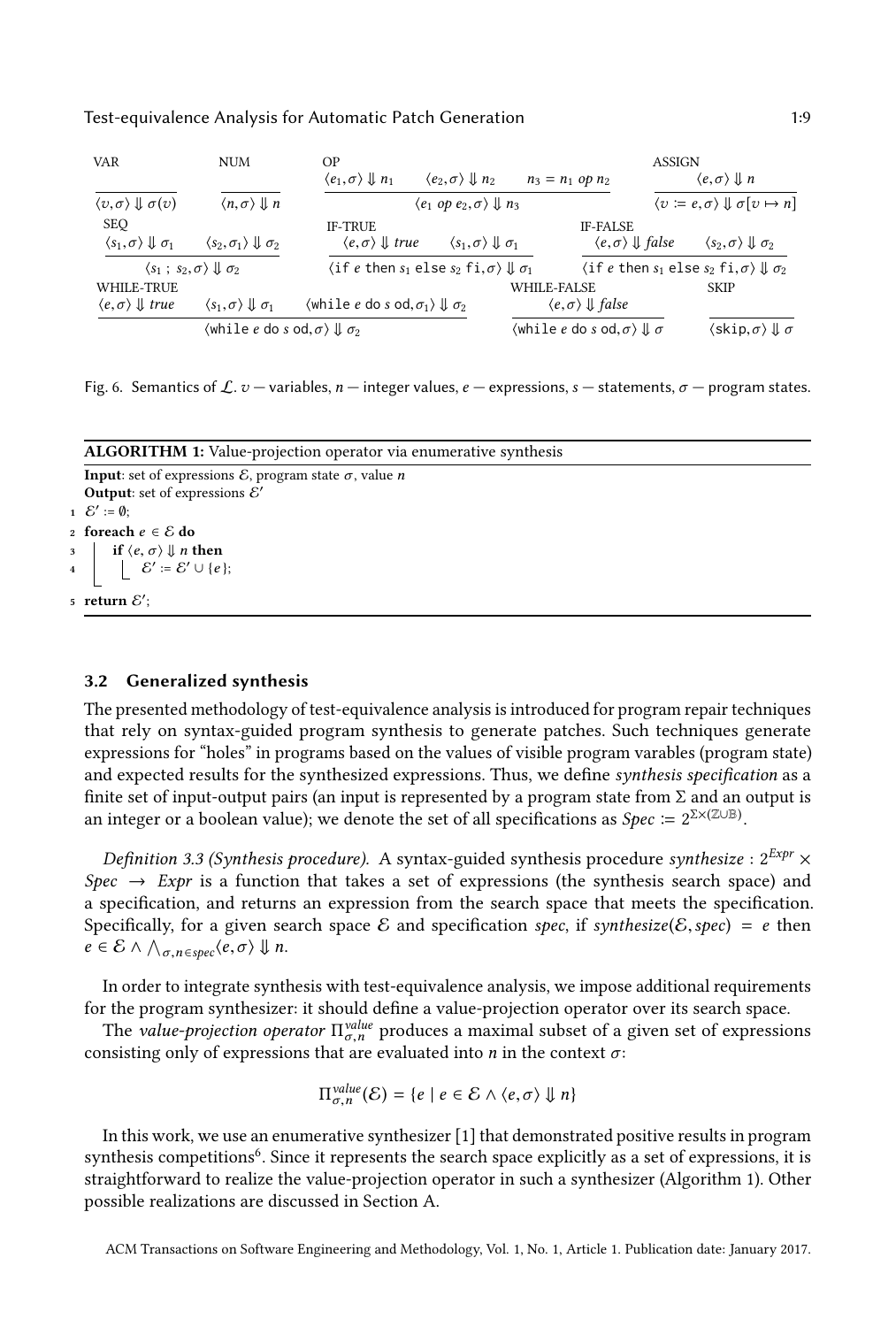<span id="page-9-1"></span>

Fig. 7. Augmented semantics of  $\mathcal L$  for computing test-equivalence classes w.r.t.  $\frac{t}{v}$ <sub>value</sub>.  $v$  — variables,  $n$  — integer values,  $e$  — expressions, s — statements,  $\sigma$  — program states,  $c$  — sets of express integer values,  $e$  — expressions,  $s$  — statements,  $\sigma$  — program states,  $c$  — sets of expressions, *Modified* predicate over expressions.

### <span id="page-9-0"></span>3.3 Value-based test-equivalence relation

This section introduces a test-equivalence relation  $\stackrel{\text{t}}{\sim}_{value}$  for spaces of programs that differ only in expressions. From the conceptual point of view, the introduced relation generalizes relations that have been used in mutation testing [\[8\]](#page-27-9). From the algorithmic point of view, our approach differs from the previous work on test-equivalence in that the relation is integrated with syntax-guided program synthesis (used for patch synthesis) via the value-projector operator.

Intuitively, two programs p and p' such that  $p' = p[e/e']$  for some expressions e and e' are test-<br>wiselest for some test to get the site during the successions of a set of which the summarizes equivalent for some test t w.r.t.  $\frac{1}{x}$  value if, during the executions of p and p' with t, the expressions e and e' are evaluated into the same values. An example of applying this relation is given in<br>Section 2.1 Section [2.1.](#page-2-0)

 $\overline{\mathsf{w}}$ e define the relation  $\overline{\mathsf{w}}_{value}$  *constructively* using an augmented semantics of  $\mathcal{L}.$  We chose this presentation since it simultaneously defines an algorithm of computing test-equivalence classes in spaces of modification generation through program synthesis. The implementation of this semantics via program instrumentation is discussed in Section [5.](#page-17-0)

The semantics in Figure [7](#page-9-1) extends the semantics in Figure [6](#page-8-0) by defining the function  $\downarrow_{value}$ . It is parameterized by a predicate *Modified* : Expr  $\rightarrow \mathbb{B}$  that marks the modified program expression, substitutions of which are analyzed for test-equivalence. The function  $\downarrow_{value}$  additionally maintains a set of expressions (denoted as  $c$ ), such that the substitutions of the modified expression with  $c$ form the computed test-equivalent class.

The augmented semantics describes an algorithm of identifying test-equivalence classes that, for a given set of expressions (the synthesis search space), "filters out" those that do not belong to the test-equivalent class of the current program by repeatedly applying the value-projection operator. The application of the value-projection operator to the current set of expressions  $c$  is highlighted in Figure [7.](#page-9-1) Thus, it identifies all expressions from  $c$  that produce the same value as the original expression at this evaluation step. Since each expression can be evaluated multiple times during test execution, the value-projection operator can also be applied multiple times. Therefore, the test-equivalence class is computed as  $\Pi_{\sigma_1,n_1}^{value} \circ \Pi_{\sigma_2,n_2}^{value} \circ ... \circ \Pi_{\sigma_k,n_k}^{value}(\mathcal{E})$ , where  $\mathcal E$  is a set of all

<sup>6</sup>SyGuS-Comp 2014: http://www.sygus.org/SyGuS-COMP2014.html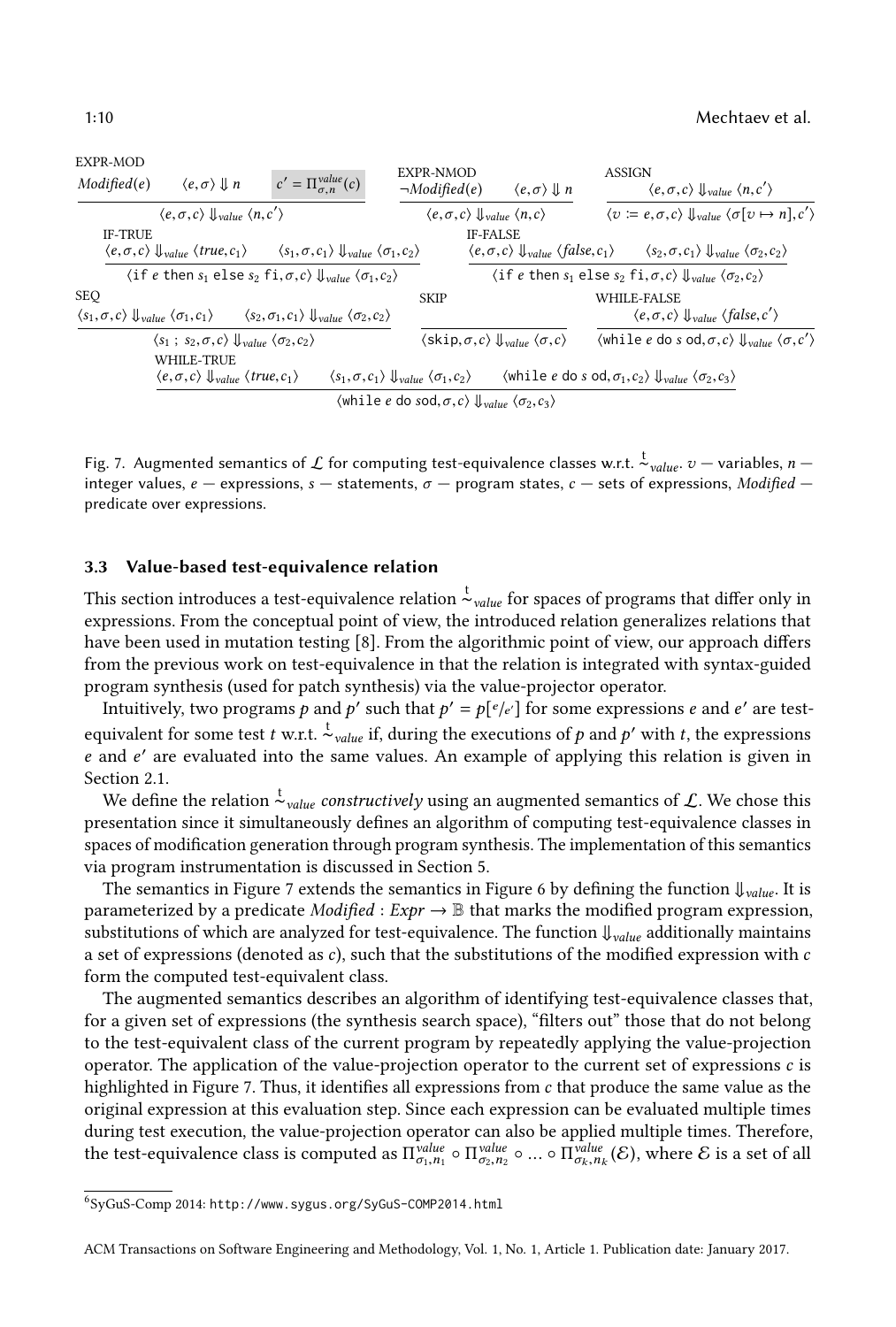substitutions of the modified expression,  $n_i$  are the values of the modified expression computed during test execution and  $\sigma_i$  are the corresponding program states.

<span id="page-10-1"></span>Definition 3.4 (Value-based test-equivalence relation). Let P be a set of programs,  $t = (\sigma_{in}, \phi)$  be a test.  $\frac{1}{r}$ <sub>value</sub>⊂  $\mathcal{P} \times \mathcal{P}$  is a value-based test-equivalence relation iff  $p_1 \overset{t}{\sim}$ <sub>value</sub>  $p_2$  for  $p_1, p_2 \in \mathcal{P}$  if  $\exists e, e' \in \mathcal{P}$  for  $p_1, p_2 \in \mathcal{P}$  if  $\exists e, e' \in \mathcal{P}$ Expr such that  $p_2 = p_1[e/e']$  and  $\langle p_1, \sigma_{in}, \{e, e'\}\rangle$   $\downarrow_{value} \langle \_, \{e, e'\}\rangle$  given that Modified  $:= \lambda x.$   $x = e$ .

In this definition, we call two programs that differ only in expressions to be test-equivalent if the corresponding expressions produce the same values according to the semantics in Figure [6.](#page-8-0) Specifically, by passing the program  $p_1$ , the test input  $\sigma_{in}$  and the set of expressions {e,e'} as the arguments to  $\parallel$  i.e. we obtain the same set  $\{e, e'\}$  as the result arguments to  $\downarrow$ <sub>value</sub>, we obtain the same set  $\{e, e'\}$  as the result.

Proposition 3.5. The relation  $t_{value}$  is a test-equivalence relation according to Definition [1.1.](#page-1-0)

The proposition above formally states that (1)  $\stackrel{\text{t}}{\thicksim}_{value}$  is an equivalence relations and (2) if two programs that differ only in expressions are test-equivalent according to the semantics in Figure [7,](#page-9-1) then these two programs either both pass the test of both fail the test. A proof for the above proposition is given in Section [C.](#page-31-0)

*Example 3.6 (Test-equivalent programs w.r.t.*  $\frac{t}{\sim}$ <sub>value</sub>). Consider a program  $p_1$  defined as if  $x > 0$  then  $x = y$  else skip fi

a program  $p_2$  defined as

if  $y = 2$  then  $x := y$  else skip fi

and a test  $t := (\sigma_{in}, \lambda \sigma, \sigma(y) = 3)$  where the input state  $\sigma_{in} := \{x \mapsto 1, y \mapsto 2\}$ . These programs are test-equivalent w.r.t. the value-based test-equivalence relation for the test t, since they differ only in the if-condition and the following relation holds:

$$
\langle p_1, \sigma_{in}, \{``x > 0", "y = 2"\}\rangle \Downarrow_{value} \langle \sigma_{out}, \{``x > 0", "y = 2"\}\rangle
$$

where  $\sigma_{out} := \{x \mapsto 2, y \mapsto 2\}$ . This relation can be established by the following derivation tree:

$$
\frac{\cdots}{\langle x>1,\sigma_{in}\rangle \downarrow true} \text{OP} \qquad \{``x>0", "y=2"\} = \Pi_{\sigma_{in},true}^{value} (\{``x>0", "y=2"\})
$$
\n
$$
\frac{\langle x>1,\sigma_{in}\rangle \downarrow true}{\langle x>0,\sigma_{in},\{``x>0", "y=2"\}\rangle \downarrow \text{value}} \langle true, \{``x>0", "y=2"\}\rangle} = \text{EXPR-MOD} \qquad \cdots
$$
\n
$$
\frac{\cdots}{\cdots} \text{ASSIGN}
$$
\n
$$
\langle \text{if } x>0 \text{ then } x := y \text{ else skip fi, } \sigma_{in},\{``x>0", "y=2"\}\rangle \downarrow \text{value} \langle \sigma_{out},\{``x>0", "y=2"\}\rangle} \qquad \text{IF-TRUE}
$$

#### <span id="page-10-0"></span>3.4 Dependency-based test-equivalence relation

This section introduces a test-equivalence relation  $\stackrel{\text{t}}{\thicksim}_{deps}$  for spaces of programs that differ in locations in which an assignment statement is inserted. Let a *location* in program  $p$  be a statement of p. We say that a program p' is obtained by inserting the assignment  $v := e$  at the location l iff  $v := e$  at the locations  $l_1$  and  $l_2$  of p respectively. Informally,  $p_1$  and  $p_2$  are test-equivalent for some test t if during an evecution of p, with t (1) for each occurrence of L in the evecution trace  $\mathcal{L} = p[l/\psi = e_i]$ . Let p be a program and programs  $p_1$  and  $p_2$  are obtained by inserting the assignment  $p_2 \neq e_i$  at the locations  $l_i$  and  $l_i$  of a respectively. Informally,  $p_i$  and  $p_i$  are test-equivalent for some test t if, during an execution of  $p_1$  with t, (1) for each occurrence of  $l_1$  in the execution trace there is a "matching" occurrence of  $l_2$  (the variable v is not read or overwritten between these occurrences and the variables  $Var(e)$  are not overwritten between these occurrences), and (2) for each occurrence of  $l_2$  in the execution trace there is a "matching" occurrence of  $l_1$ . An example of applying this relation is given in Section [2.3.](#page-6-1)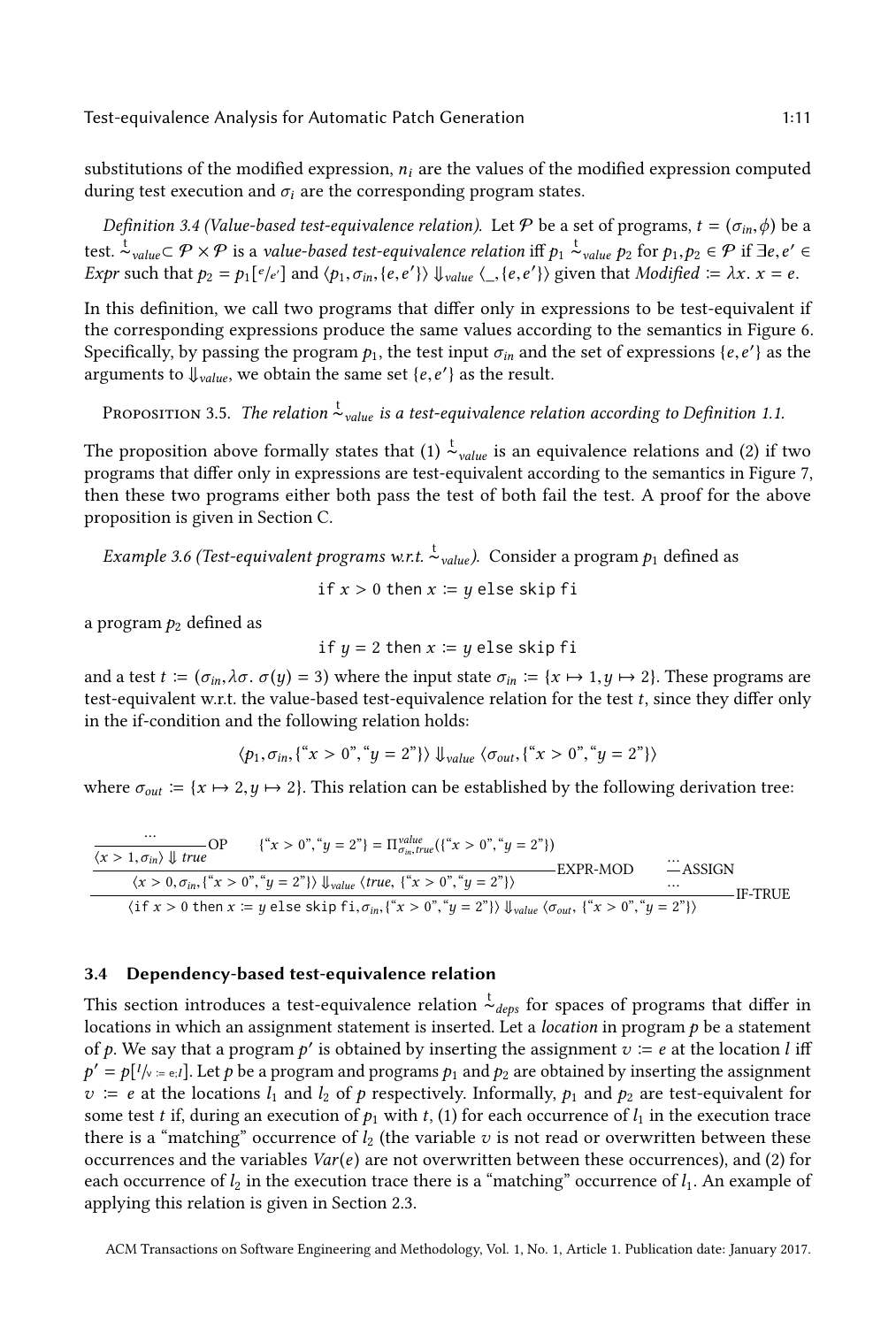<span id="page-11-0"></span>

| VAR-LEFT-EXE<br>Left(v) $\wedge x$<br>$\langle v, \sigma, l, c, x \rangle \Downarrow_{deps} \langle \sigma(v), l \cap c, \emptyset, false \rangle$<br>ΟP |                                                                                                                                                                                                                             | VAR-LEFT-NEXE<br>Left(v) $\wedge \neg x$                                                                                                                                                                                |                                                                                                                | VAR-NLEFT                                                                                 | $\neg Left(v)$                                                                                                         |  |
|----------------------------------------------------------------------------------------------------------------------------------------------------------|-----------------------------------------------------------------------------------------------------------------------------------------------------------------------------------------------------------------------------|-------------------------------------------------------------------------------------------------------------------------------------------------------------------------------------------------------------------------|----------------------------------------------------------------------------------------------------------------|-------------------------------------------------------------------------------------------|------------------------------------------------------------------------------------------------------------------------|--|
|                                                                                                                                                          |                                                                                                                                                                                                                             | $\langle v, \sigma, l, c, x \rangle \Downarrow_{deps} \langle \sigma(v), l \setminus c, \emptyset, x \rangle$                                                                                                           |                                                                                                                | $\langle v, \sigma, l, c, x \rangle \Downarrow_{deps} \langle \sigma(v), l, c, x \rangle$ |                                                                                                                        |  |
|                                                                                                                                                          | $\langle e_1, \sigma, l, c, x \rangle \Downarrow_{deps} \langle n_1, l_1, c_1, x_1 \rangle$                                                                                                                                 | $\langle e_2, \sigma, l_1, c_1, x_1 \rangle \Downarrow_{deps} \langle n_2, l_2, c_2, x_2 \rangle$                                                                                                                       |                                                                                                                | $n_3 = n_1$ op $n_2$                                                                      |                                                                                                                        |  |
|                                                                                                                                                          |                                                                                                                                                                                                                             | $\langle e_1 \text{ op } e_2, \sigma, l, c, x \rangle \Downarrow_{deps} \langle n_3, l_2, c_2, x_2 \rangle$                                                                                                             |                                                                                                                |                                                                                           |                                                                                                                        |  |
| <b>ASSIGN-INS</b>                                                                                                                                        |                                                                                                                                                                                                                             | <b>ASSIGN-LR-EXE</b>                                                                                                                                                                                                    |                                                                                                                |                                                                                           |                                                                                                                        |  |
| $Inserted(v := e)$                                                                                                                                       | $\langle v \coloneqq e, \sigma \rangle \Downarrow \sigma'$                                                                                                                                                                  | $\neg Inverted(v := e) \land (Left(v) \lor Right(v)) \land x \qquad \langle v := e, \sigma \rangle \Downarrow \sigma'$                                                                                                  |                                                                                                                |                                                                                           |                                                                                                                        |  |
|                                                                                                                                                          | $\langle v := e, \sigma, l, c, x \rangle \Downarrow_{deps} \langle \sigma', l, c, true \rangle$                                                                                                                             |                                                                                                                                                                                                                         | $\langle v := e, \sigma, l, c, x \rangle \Downarrow_{des} \langle \sigma', l \cap c, \emptyset, false \rangle$ |                                                                                           |                                                                                                                        |  |
|                                                                                                                                                          | <b>ASSIGN-LR-NEXE</b>                                                                                                                                                                                                       |                                                                                                                                                                                                                         |                                                                                                                |                                                                                           |                                                                                                                        |  |
|                                                                                                                                                          |                                                                                                                                                                                                                             | $\neg Inserted(v := e) \land (Left(v) \lor Right(v)) \land \neg x$                                                                                                                                                      | $\langle v \coloneqq e, \sigma \rangle \parallel \sigma'$                                                      |                                                                                           |                                                                                                                        |  |
|                                                                                                                                                          |                                                                                                                                                                                                                             | $\langle v := e, \sigma, l, c, x \rangle \Downarrow_{dens} \langle \sigma', l \setminus c, \emptyset, false \rangle$                                                                                                    |                                                                                                                |                                                                                           |                                                                                                                        |  |
|                                                                                                                                                          | <b>ASSIGN-NLR</b>                                                                                                                                                                                                           |                                                                                                                                                                                                                         |                                                                                                                |                                                                                           |                                                                                                                        |  |
|                                                                                                                                                          |                                                                                                                                                                                                                             | $\neg Inserted(v := e) \land \neg Left(v) \land \neg Right(v)$ $\langle e, \sigma, l, c, x \rangle \Downarrow_{deps} \langle n, l_1, c_1, x_1 \rangle$                                                                  |                                                                                                                |                                                                                           |                                                                                                                        |  |
|                                                                                                                                                          |                                                                                                                                                                                                                             | $\langle v \coloneqq e, \sigma, l, c, x \rangle \Downarrow_{dens} \langle \sigma[v \mapsto n], l_1, c_1, x_1 \rangle$                                                                                                   |                                                                                                                |                                                                                           |                                                                                                                        |  |
| <b>SEQ</b>                                                                                                                                               |                                                                                                                                                                                                                             |                                                                                                                                                                                                                         |                                                                                                                | <b>SKIP</b>                                                                               |                                                                                                                        |  |
|                                                                                                                                                          | $\langle s_1, \sigma, l, c, x \rangle \Downarrow_{deps} \langle \sigma_1, l_1, c_1, x_1 \rangle \qquad \langle s_2, \sigma_1, l_1, c_1 \cup \{s_2\}, x_1 \rangle \Downarrow_{deps} \langle \sigma_2, l_2, c_2, x_2 \rangle$ |                                                                                                                                                                                                                         |                                                                                                                |                                                                                           |                                                                                                                        |  |
|                                                                                                                                                          | $\langle s_1 ; s_2, \sigma, l, c, x \rangle \Downarrow_{debs} \langle \sigma_2, l_2, c_2, x_2 \rangle$                                                                                                                      |                                                                                                                                                                                                                         |                                                                                                                |                                                                                           | $\langle$ skip, $\sigma, l, c, x \rangle$ $\Downarrow$ <sub>dens</sub> $\langle \sigma, l, c, x \rangle$               |  |
|                                                                                                                                                          | <b>IF-TRUE</b>                                                                                                                                                                                                              |                                                                                                                                                                                                                         |                                                                                                                |                                                                                           |                                                                                                                        |  |
|                                                                                                                                                          |                                                                                                                                                                                                                             | $\langle e, \sigma, l, c, x \rangle \Downarrow_{debs} \langle true, l_1, c_1, x_1 \rangle$ $\langle s_1, \sigma, l_1, c_1 \cup \{s_1\}, x_1 \rangle \Downarrow_{debs} \langle \sigma_1, l_2, c_2, x_2 \rangle$          |                                                                                                                |                                                                                           |                                                                                                                        |  |
|                                                                                                                                                          |                                                                                                                                                                                                                             | $\langle$ if e then $s_1$ else $s_2$ fi, $\sigma$ , $c \rangle \Downarrow_{deps} \langle \sigma_1, l_2, c_2, x_2 \rangle$                                                                                               |                                                                                                                |                                                                                           |                                                                                                                        |  |
|                                                                                                                                                          | <b>IF-FALSE</b>                                                                                                                                                                                                             |                                                                                                                                                                                                                         |                                                                                                                |                                                                                           |                                                                                                                        |  |
|                                                                                                                                                          |                                                                                                                                                                                                                             | $\langle e, \sigma, l, c, x \rangle$ $\Downarrow_{deps}$ $\langle false, l_1, c_1, x_1 \rangle$ $\langle s_2, \sigma, l_1, c_1 \cup \{s_2\}, x_1 \rangle$ $\Downarrow_{deps}$ $\langle \sigma_2, l_2, c_2, x_2 \rangle$ |                                                                                                                |                                                                                           |                                                                                                                        |  |
|                                                                                                                                                          |                                                                                                                                                                                                                             | $\langle$ if e then $s_1$ else $s_2$ fi, $\sigma$ , $l$ , $c$ , $x$ ) $\downarrow$ $\downarrow$ $\downarrow$ $\downarrow$ $\sigma$ <sub>2</sub> , $l$ <sub>2</sub> , $c$ <sub>2</sub> , $x$ <sub>2</sub> )              |                                                                                                                |                                                                                           |                                                                                                                        |  |
| WHILE-TRUE                                                                                                                                               |                                                                                                                                                                                                                             |                                                                                                                                                                                                                         |                                                                                                                |                                                                                           |                                                                                                                        |  |
| $\langle e, \sigma, l, c, x \rangle \Downarrow_{deps} \langle true, l_1, c_1, x_1 \rangle$                                                               |                                                                                                                                                                                                                             | $\langle s_1,\sigma,l_1,c_1\cup\{s_1\},x_1\rangle$ $\Downarrow_{\textit{deps}}$ $\langle\sigma_1,l_2,c_2,x_2\rangle$                                                                                                    |                                                                                                                |                                                                                           | $\langle$ while e do s od, $\sigma_1, l_2, c_2, x_2 \rangle \Downarrow_{deps} \langle \sigma_2, l_3, c_3, x_3 \rangle$ |  |
|                                                                                                                                                          |                                                                                                                                                                                                                             | $\langle \text{while } e \text{ do } s \text{ od}, \sigma, l, c, x \rangle \Downarrow_{deps} \langle \sigma_2, l_3, c_3, x_3 \rangle$                                                                                   |                                                                                                                |                                                                                           |                                                                                                                        |  |
|                                                                                                                                                          | WHILE-FALSE                                                                                                                                                                                                                 |                                                                                                                                                                                                                         | <b>NUM</b>                                                                                                     |                                                                                           |                                                                                                                        |  |
|                                                                                                                                                          | $\langle e, \sigma, l, c, x \rangle \Downarrow_{deps} \langle false, l', c', x' \rangle$                                                                                                                                    |                                                                                                                                                                                                                         |                                                                                                                | $\langle n, \sigma \rangle \Downarrow n$                                                  |                                                                                                                        |  |
|                                                                                                                                                          | $\langle$ while e do s od, $\sigma$ , $l$ , $c$ , $x \rangle$ $\Downarrow$ $_{deps}$ $\langle \sigma$ , $l'$ , $c'$ , $x' \rangle$                                                                                          |                                                                                                                                                                                                                         |                                                                                                                | $\langle n, \sigma, l, c, x \rangle \Downarrow_{deps} \langle n, l, c, x \rangle$         |                                                                                                                        |  |

Fig. 8. Augmented semantics of  $\mathcal L$  for computing test-equivalence classes w.r.t.  $\frac{t}{c}$  *deps.*  $v$  — variables,  $n$  — integer values,  $\frac{d}{c}$  — expressions, s — statements,  $\pi$  — program states,  $l$   $c$  — sets integer values,  $e$  – expressions,  $s$  – statements,  $\sigma$  – program states,  $l, c$  – sets of locations,  $x$  – boolean values, Inserted — predicate over statements, Left, Right — predicates over variables.

The relation is formally defined through an augmented semantics of  $\mathcal{L}$ . As in Section [3.3,](#page-9-0) we chose this representation since it simultaneously defines an algorithm of identifying test-equivalence classes. The implementation of this semantics via program instrumentation is discussed in Section [5.](#page-17-0)

The semantics in Figure [8](#page-11-0) extends the semantics in Figure [6](#page-8-0) by defining the function  $\psi_{\text{deps}}$ . It is parameterized by a predicate *Inserted* : *Stmt*  $\rightarrow$  B that marks the inserted assignment, a predicate Left :  $V \rightarrow \mathbb{B}$  that marks the left-hand side variable of the inserted assignment, and a predicate  $Right: \mathcal{V} \to \mathbb{B}$  that marks the variables used in the right-hand side of the inserted assignment.  $\downarrow$ <sub>deps</sub> additionally maintains:

- $\bullet$   $l$  a set of locations representing test-equivalent insertions;
- $\bullet$  c a set of locations that are executed after the last read/write of the variables involved in the inserted assignment;
- $\bullet$   $x a$  boolean value that indicates if the inserted assignment was evaluated after the last read/write of the variables involved in the inserted assignment.

The augmented semantics describes an analysis algorithm that, for a given set of locations, "filters out" those that do not correspond to the test-equivalent insertions of a given assignment. For a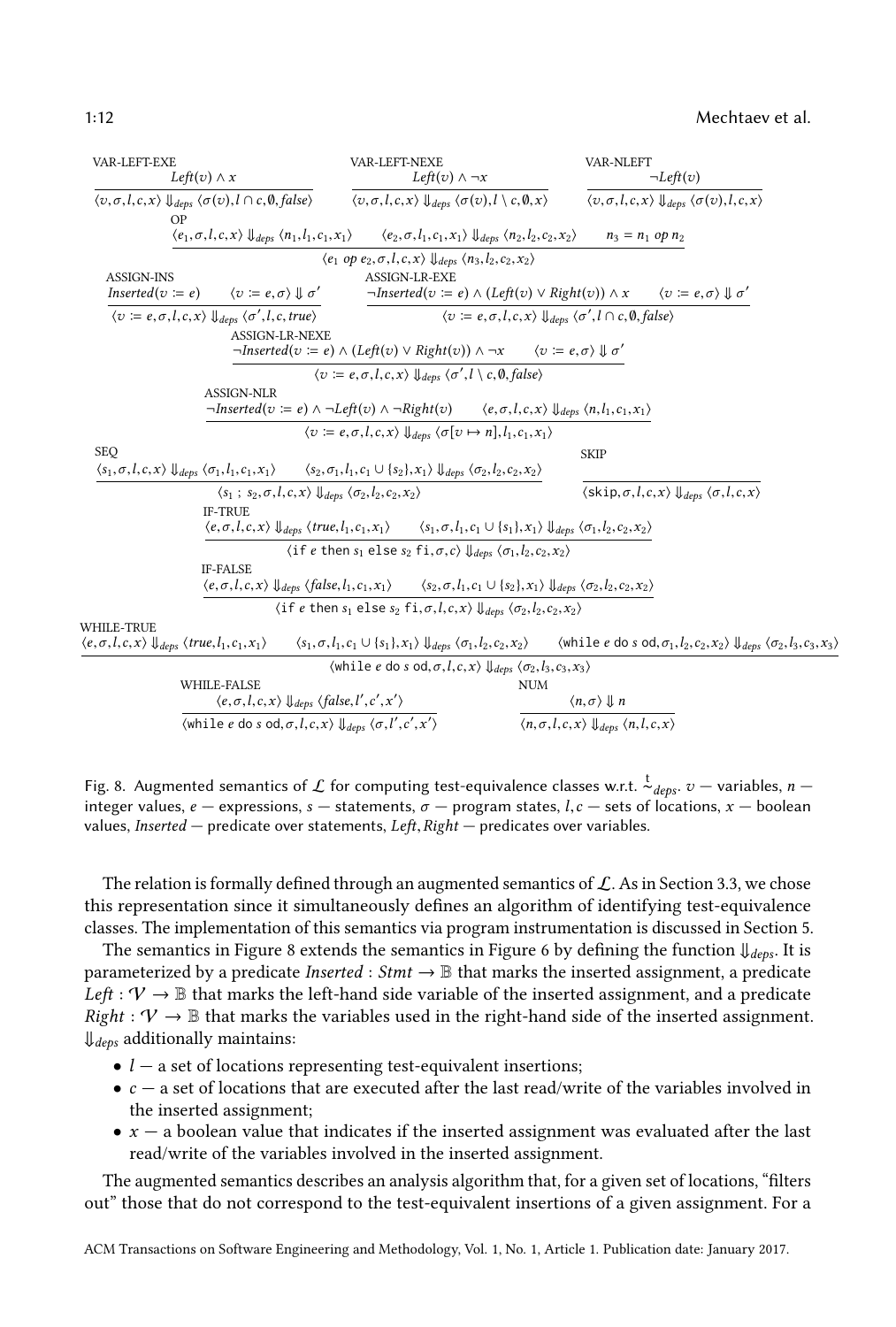program with inserted assignment  $v := e$ , the semantics in Figure [8](#page-11-0) computes sequences of executed locations (stored in the set c) such that each sequence contains the inserted statement  $v := e$  (the rule ASSIGN-INS) and all the rest of the statements in this sequence do not read/overwrite the variable  $v$  and do not overwrite the variables in  $e$  (the rule ASSIGN-NLR). When such a sequence is found, the set of locations executed in this sequence is intersected with the current set of test-equivalent insertions ( $l \cap c$  in the rules VAR-LEFT-EXE and ASSIGN-LR-EXE). When the inserted assignment  $v = e$  is not executed in such a sequence, the set of locations executed in this sequence is removed from the set of test-equivalent insertions  $(l \setminus c$  in the rules VAR-LEFT-NEXE and ASSIGN-LR-NEXE), since for these locations this is no "matching" occurrence of  $v \coloneqq e$ .

<span id="page-12-1"></span>Definition 3.7 (Dependency-based test-equivalence relation). Let  $P$  be a set of programs,  $t = (\sigma_{in}, \phi)$ be a test.  $\frac{t}{\alpha}$ <sub>deps</sub> $\subset \mathcal{P} \times \mathcal{P}$  is a dependency-based test-equivalence relation iff  $p_1 \stackrel{t}{\sim}$ <sub>deps</sub>  $p_2$  for  $p_1, p_2 \in \mathcal{P}$ <br>if there is program a with locations *L*, *b* such that  $p_1 = p[k_{\text{max}}]$  an if there is program p with locations  $l_1, l_2$  such that  $p_1 = p[l_1/v_1 = e_i, l_1]$  and  $p_2 = p[l_2/v_1 = e_i, l_2]$  and  $l_2, l_3, l_4, l_5, l_6, l_7, l_8, l_9, l_1, l_1, l_2, l_3, l_4, l_1, l_2, l_3, l_4, l_1, l_2, l_3, l_4, l_1, l_2, l_3, l_4, l_1, l_2, l_3$  $\langle p_1, \sigma_{in}, \{l_1, l_2\}, \emptyset, false \rangle$   $\downarrow d_{deps} \langle \_, \{l_1, l_2\}, \_, \_ \rangle$  given that Inserted  $\coloneqq (\lambda s. s = "v \coloneqq e"),$  Left  $\coloneqq$  $(\lambda v'. v' = v),$  Right :=  $(\lambda v'. v' \in Var(e)).$ 

In this definition, we call two programs that differ in locations of an assignment insertion to be test-equivalent if the difference does not affect dynamic data dependencies according to the semantics in Figure [6.](#page-8-0) Specifically, by passing the program  $p_1$ , the test input  $\sigma_{in}$  and the set of locations { $l_1, l_2$ } as the arguments to  $\downarrow$ <sub>deps</sub>, we obtain the same set { $l_1, l_2$ } as the result.

Proposition 3.8. The relation  $\stackrel{\text{t}}{\thicksim}_{deps}$  is a test-equivalence relation according to Definition [1.1.](#page-1-0)

The proposition above formally states that (1)  $\stackrel{t}{\thicksim}_{deps}$  is an equivalence relations and (2) if two programs that differ only in locations in which the same assignment statement is inserted are such that these differences do not impact dynamic data dependencies (according to the semantics in Figure [8\)](#page-11-0), then these two programs either both pass the test of both fail the test. A proof for the above proposition is given in Section [C.](#page-31-0)

<span id="page-12-0"></span>*Example 3.9 (Test-equivalent programs w.r.t.*  $\stackrel{t}{\sim}_{deps}$ ). Consider a program  $p_1$  defined as

$$
x := y;
$$
  
if  $y > 0$  then  

$$
y := x + 1
$$
  
else skip fi

a program  $p_2$  defined as

if 
$$
y > 0
$$
 then  
\n $x := y;$   
\n $y := x + 1$   
\nelse skip fi

and a test  $t := (\sigma_{in}, \lambda \sigma, \sigma(y) = 3)$  where the input state  $\sigma_{in} := \{x \mapsto 1, y \mapsto 2\}$ . These programs are test-equivalent w.r.t. the dependency-based test-equivalence relation for the test t, since they differ only in the location of the assignment  $x = y$  and the following relation holds:

$$
\langle p_1, \sigma_{in}, \{l_1, l_2\}, \emptyset, false \rangle \Downarrow_{\text{deps}} \langle \sigma_{out}, \{l_1, l_2\}, \_, \_ \rangle
$$

where  $l_1$  is the location of  $x := y$  in  $p_1, l_2$  is the location of  $x := y$  in  $p_2, \sigma_{out} := \{x \mapsto 2, y \mapsto 3\}$ . This relation can be established by the derivation tree in Figure 9. relation can be established by the derivation tree in Figure [9.](#page-13-0)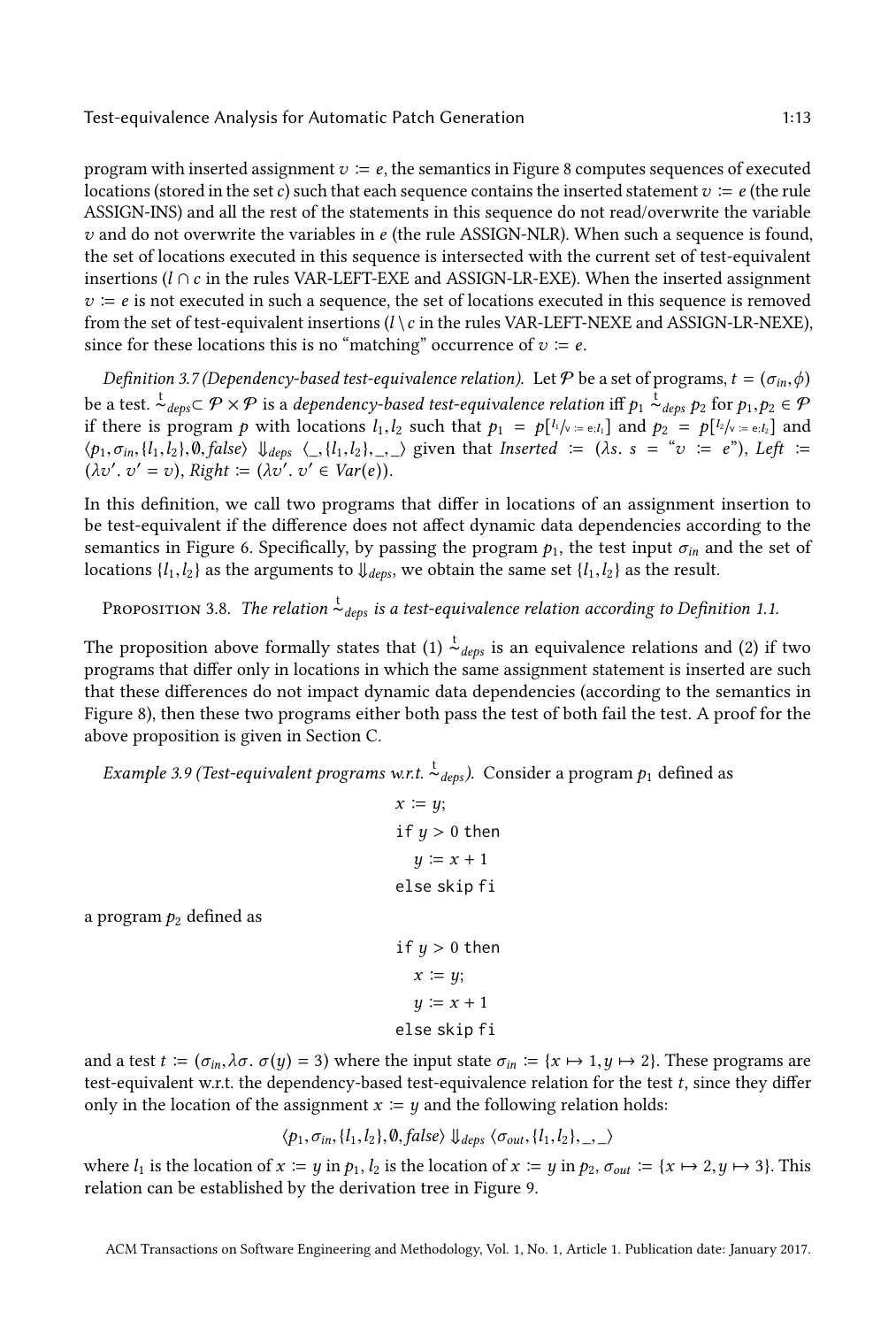<span id="page-13-0"></span>

| 1:14 | -IF-TRUE                                                                                                                                                                                                                                                                                                                                                                                                                                                                                                                                                                                                                                                                                                                                                                                                                                                                                                                                                                                                                                                                                                                                                                                                                                                                                                                                                                                                                                                                                                                                                                                                                                                                                                                                                                                                                                                                            | Mechtaev et al. |
|------|-------------------------------------------------------------------------------------------------------------------------------------------------------------------------------------------------------------------------------------------------------------------------------------------------------------------------------------------------------------------------------------------------------------------------------------------------------------------------------------------------------------------------------------------------------------------------------------------------------------------------------------------------------------------------------------------------------------------------------------------------------------------------------------------------------------------------------------------------------------------------------------------------------------------------------------------------------------------------------------------------------------------------------------------------------------------------------------------------------------------------------------------------------------------------------------------------------------------------------------------------------------------------------------------------------------------------------------------------------------------------------------------------------------------------------------------------------------------------------------------------------------------------------------------------------------------------------------------------------------------------------------------------------------------------------------------------------------------------------------------------------------------------------------------------------------------------------------------------------------------------------------|-----------------|
|      | $(y := x + 1, \sigma_1, \{l_1, l_2\}, \{l_1, l_2\}, true)$ $\downarrow_{deps}$ $\langle \sigma_{out}, \{l_1, l_2\}, \emptyset, false \rangle$ ASSIGN-LR-EXE<br>Fig. 9. Derivation tree for dependency-based test-equivalence relation in Example 3.9 ( $\sigma_{in} := \{x \mapsto 2\}, \sigma_1 := \{x \mapsto 2\}, \sigma_{out} := \{x \mapsto 2, y \mapsto 3\}.$<br><b>SEQ</b><br>$\langle$ if $y>0$ then $y:=x+1$ else skip fi, $\sigma_1,$ $\{l_1,l_2\},$ $\{l_1\},$ $true\rangle$ $\bigvee_{\text{deg}y}\langle \sigma_{out},\{l_1,l_2\},\emptyset,$ $\text{false}\rangle$<br><b>ASSIGN</b><br>$\langle y:=x+1,\sigma_1\rangle \Downarrow \sigma_{out}$<br>$\langle x+1,\sigma_1\rangle \Downarrow 3$<br>$($ if $y>0$ then $y\coloneqq x+1$ else skip fi, $\sigma_1, [l_1,l_2], [l_1], true \rangle$ $\Downarrow_{deps}$ $\langle \sigma_{out}, [l_1,l_2], \emptyset, false \rangle$<br>Right(y)<br>$\langle p_1, \sigma_{in}, \{l_1, l_2\}, \emptyset, \mathit{false} \rangle$ $\Downarrow_{\mathit{deps}}$ $\langle \sigma_{out}, \{l_1, l_2\}, \emptyset, \mathit{false} \rangle$<br>ð<br>$\underbrace{\langle 0, \ldots \rangle \Downarrow 0}_{\text{Q}} \text{MOM}$<br>$(y > 0, \sigma_1, \{l_1, l_2\}, \{l_1\}, true)$ $\bigcup_{deg s} \langle true, \{l_1, l_2\}, \{l_1\}, true \rangle$<br>$(x := y, \sigma_{in}, \{l_1, l_2\}, \emptyset, false)$ $\downarrow \downarrow_{deps}$ $\langle \sigma_1, \{l_1, l_2\}, \emptyset, true \rangle$ ASSIGN-INS<br>$\langle y, \sigma_1, \{l_1, l_2\}, \{l_1\}, \mathit{true} \rangle \Downarrow_{\mathit{deps}} \langle 2, \{l_1, l_2\}, \{l_1\}, \mathit{true} \rangle \quad \text{VAR-NLEFT}$<br>$\overline{y} = y, \sigma_{in} \rangle \Downarrow \sigma_1$<br>MOISSES $\overline{y}$<br>$\underbrace{\langle y, \sigma_{in} \rangle \Downarrow 2 \}}_{\text{}} \text{VAR}$<br>$\neg Left(y)$<br>$\emph{Instead}(x := y)$ |                 |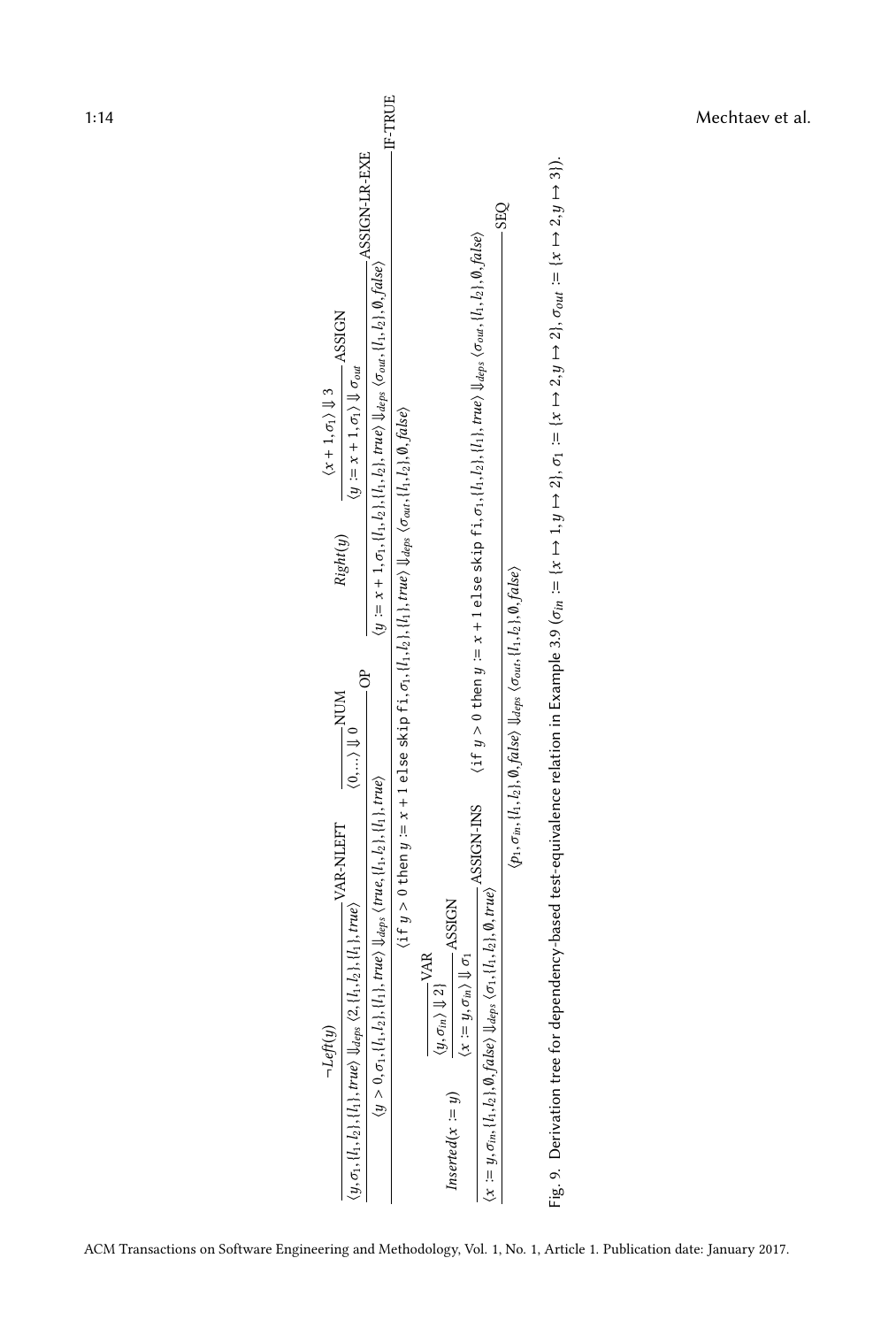<span id="page-14-1"></span> $M(s_1; s_2) = \bigcup_{s' \in M(s_1)} \{ s'; s_2 \} \cup \bigcup_{s' \in M(s_2)} \{ s_1; s' \}$  $M(i \in \text{then } s_1 \in \text{else } s_2 \text{ fi}) = \bigcup_{s' \in M(s_1)} \{ \text{ if } e \text{ then } s' \in \text{else } s_2 \text{ fi } \} \cup \bigcup_{s' \in M(s_2)} \{ \text{ if } e \text{ then } s_1 \in \text{else } s' \text{ fi } \}$  $M(\text{while } e \text{ do } s \text{ od}) = \bigcup_{s' \in M(s)} {\text{while } e \text{ do } s' \text{ od}}$  $M(s \mid s \text{ is not a sequence}) = M_{EXPRESSION}(s) \cup M_{REFINEMENT}(s) \cup M_{GUARD}(s) \cup M_{ASSIGIMENT}(s)$  $M_{EXPRESSON}(v := e) = \bigcup_{e' \in \mathcal{E}} \{ v := e' \}$  $M_{EXPRESSION}$  (if e then  $s_1$  else  $s_2$  fi) = ∪<sub>e'∈E</sub> { if e' then  $s_1$  else  $s_2$  fi }  $M_{EXPRESSON}$ (while e do s od) =  $\cup_{e' \in \mathcal{E}}$ { while e' do s od}  $M_{REFINEMENT}$  (if e then s<sub>1</sub> else s<sub>2</sub> fi) =  $\cup_{e' \in \mathcal{E}}$  { if e and e' then s<sub>1</sub> else s<sub>2</sub> fi, if e or e' then s<sub>1</sub> else s<sub>2</sub> fi }  $M_{REFINEMENT}$ (while e do s od) =  $\cup_{e' \in \mathcal{E}}$ { while e and e' do s od,while e or e' do s od}  $M_{GUARD}(v := e) = \bigcup_{e' \in \mathcal{E}} \{ \text{ if } e' \text{ then } v := e \text{ else skip } fi \}$  $M_{ASSIGNMENT}(s) = \bigcup_{e' \in \mathcal{E}, v' \in \mathcal{V}} \{ v' \coloneqq e'; s \}$ 

Fig. 10. Search space definition via transformation schemas M.

## <span id="page-14-3"></span>3.5 Composing relations

In the proposed test-equivalence analysis framework, several relations can be composed in a mutually-reinforcing fashion. By combining several analyses we can produce a more effective (coarse-grained) partitioning of the space of program modifications into test-equivalence classes.

Definition 3.10 (Composition of test-equivalence relations). Let  $P$  be a finite search space and  $\tau_1, \tau_2, ..., \tau_n$  be test-equivalence relations in P. A composition of  $\tau_1, \tau_2, ..., \tau_n$  is a test-equivalence relation  $\frac{t}{\lambda}$  such that it is the transitive closure of the union of  $\frac{t}{\lambda}$ ,  $\frac{t}{\lambda}$ ,  $\ldots$ ,  $\frac{t}{\lambda}$ ,

$$
\overset{\mathsf{t}}{\sim} \coloneqq \bigl(\bigcup_i \overset{\mathsf{t}}{\sim}_i\bigr)^*
$$

In this work, we define a test-equivalence relation  $\overset{t}{\thicksim}{}^*$  as a composition of the relations  $\overset{t}{\thicksim}_{value}$ and  $\frac{t}{\sim}$ <sub>deps</sub> introduced in Section [3.3](#page-9-0) and Section [3.4:](#page-10-0)

$$
\overset{t}{\sim}{}^* := (\overset{t}{\sim}_{value} \cup \overset{t}{\sim}_{deps})^*
$$

An example of applying  $\stackrel{t}{\sim}^*$  is given in Section [2.3.](#page-6-1)

The definition above is non-constructive in that it does not define an algorithm of computing testequivalence classes w.r.t.  $\stackrel{t}{\sim}$ . One possible way to compute test-equivalence classes is to separately evaluate a given program using the semantics in Figure [7](#page-9-1) and Figure [8](#page-11-0) and merge the results, however this requires multiple program executions. Instead, we use a more efficient approach by defining an augmented semantics of  $\mathcal L$  for  $\stackrel{t}{\sim}$  by combining the semantics in Figure [7](#page-9-1) and Figure [8](#page-11-0) as shown in Section [B.](#page-29-0) This semantics enables our approach to compute a test-equivalence class w.r.t.  $\stackrel{t}{\sim}^*$  via a single execution.

# <span id="page-14-0"></span>4 PATCH GENERATION

Automated program repair techniques search for patches in spaces of candidate program modifications. A search space in program repair is defined as in the following.

<span id="page-14-2"></span>Definition 4.1 (Search space). A search space is a finite set of syntactically different programs obtained by applying a given transformation function  $M : L \to 2^L$  to the buggy program.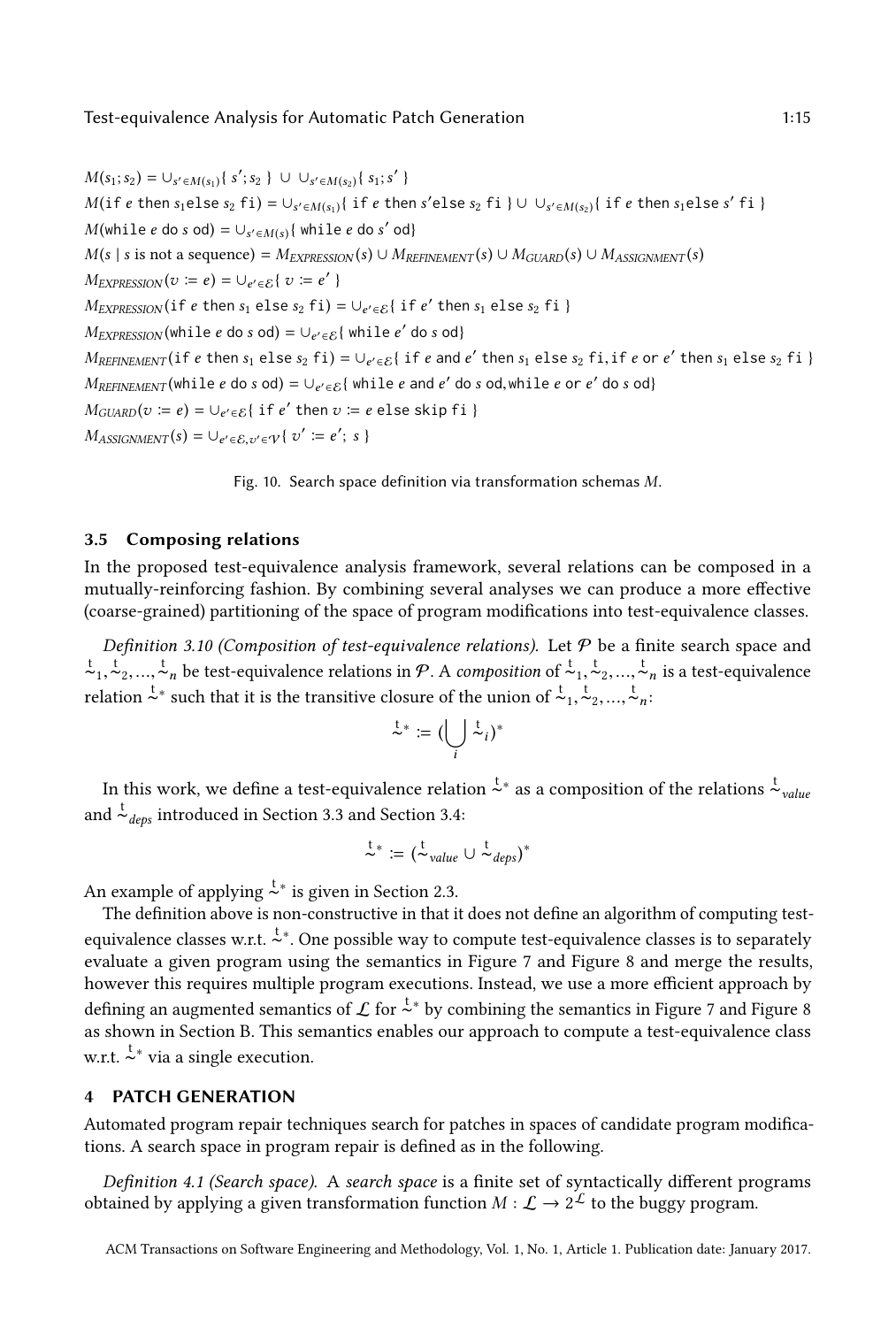ALGORITHM 2: Enumerative patch generation

```
Input: search space \mathcal{P}, cost function \kappa, test-suite T
   Output: ordered set of repairs R
 1 \ R := \emptyset;2 while P \neq \emptyset do
3 p := pick(P, \kappa);<br>4 isPassing := trueisPassing := true;5 foreach t \in T do
6 | isPassing := eval(p, t);
7 | if \neg isPassing then
8 | | break;
9 if isPassing then
10 | R := R \cup \{p\};11 \big| \varphi := \mathcal{P} \setminus \{p\};
```
<span id="page-15-0"></span>12 return  $R$ ;

Previous systems (e.g. SPR/Prophet [\[15,](#page-27-6) [17\]](#page-27-5) and SemFix/Angelix [\[22,](#page-27-1) [25\]](#page-27-8)) defined their search spaces through *parameterized transformation schemas* such that each schema transforms a given program into a program with "holes" and the "holes" are filled with expressions using a program synthesizer. We define our search space in a similar fashion via the function M in Figure [10](#page-14-1) ( $\epsilon$ ) indicates the synthesized expressions).

Definition 4.2 (Optimal program repair). Let T be a test-suite (a set of tests),  $p \in \mathcal{L}$  be a buggy program  $(\exists t \in T, \neg Pass[p, t])$ ,  $M : \mathcal{L} \to 2^{\mathcal{L}}$  be a transformation function,  $\mathcal{P} := M(p)$  be the corresponding search space,  $\kappa : \mathcal{P} \to \mathbb{R}$  be a cost function. The goal of optimal program repair is to corresponding search space,  $\kappa : \mathcal{P} \to \mathbb{R}$  be a cost function. The goal of *optimal program repair* is to find a repair  $p' \in \mathcal{P}$  such that  $\forall t \in T$ .  $Pass[p', t]$  and  $\kappa(p')$  is minimal among all such programs.

Our patch generation algorithm systematically explore the search space by (1) evaluating candidates in the order defined by the prioritization (cost function) starting from the highest priority patch and (2) skipping redundant executions by on-the-fly identifying test-equivalence classes w.r.t. a given test-equivalence relation.

In order to abstract over various optimal synthesis methodologies (synthesis with cost), we assume that there is a function *pick* that for a given set of programs  $P$  and a cost function  $\kappa$ , returns a program from  $P$  with the minimal value of κ.

Consider a baseline enumerative patch generation method described in Algorithm [2.](#page-15-0) It takes a patch space (Definition [4.1\)](#page-14-2), a cost function and a test-suite as inputs, and outputs a sequence of search space elements that pass all the given tests ordered according to the cost function. First, the algorithm initializes the list of output repairs R. Second, it iterates through the search space by (1) picking the best (the lowest cost according to  $\kappa$ ) remaining candidate using *pick* and (2) evaluating the candidate with the tests using *eval*. Finally, it output the list of found plausible patches R.

The overall workflow of our approach is described in Algorithm [3.](#page-16-0) Our algorithm takes a patch space, a cost function, a test-suite and a test-equivalence relation as inputs and outputs a sequence of search space elements that pass all the given tests ordered according to the cost function. Compared with Algorithm [2,](#page-15-0) our test-equivalence based algorithm also maintains sets C and  $\overline{C}$  for each test.  $C(t)$  is a set of test-equivalence classes (therefore, C is a set of sets of programs) in which all candidates pass  $t$ ;  $C(t)$  is the corresponding set of failing test-equivalence classes. First, our algorithm initializes the list of output repairs  $R$  and the passing and failing test-equivalence classes C and  $\overline{C}$  for all tests t. Second, it iterates through the search space by (1) picking the best (the lowest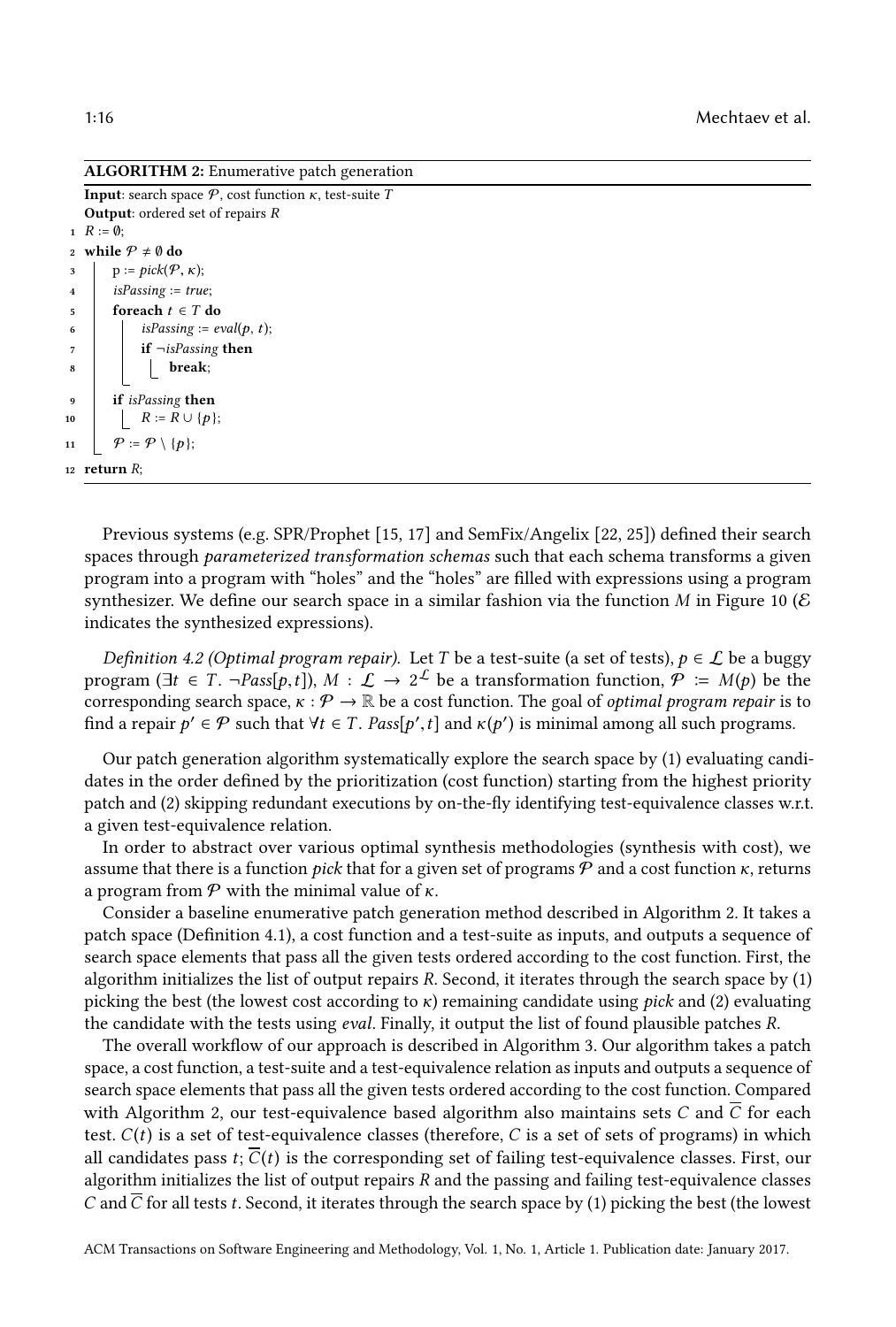ALGORITHM 3: Systematic exploration with partitioning into test-equivalence classes

```
Input: search space \mathcal{P}, cost function \kappa, test-suite T, test-equivalence relation \stackrel{t}{\thicksim}Output: ordered set of repairs R
 1 \ R := \emptyset;2 foreach t \in T do
       \bigcup C(t), C(t) := \emptyset, \emptyset;4 while P \neq \emptyset do
 5 p := pick(P, \kappa);<br>6 if \exists t \vee \exists6 if \exists t.\ \vee_{c \in \overline{C}(t)} p \in c then
 7 \mid \mid \mathcal{P} := \mathcal{P} \setminus \{p\};8 continue;
 9 foreach t \in T do
10 if \bigvee_{c \in C(t)} p \in c then
11 \Big| \Big| continue;
12 isPassing, [p] := \widetilde{eval}(p, t, \mathcal{P}, \overset{t}{\sim});13 if isPassing then
14 \begin{bmatrix} \cdot & \cdot \\ \cdot & \cdot \\ \cdot & \cdot \\ \cdot & \cdot \\ \cdot & \cdot \\ \cdot & \cdot \\ \cdot & \cdot \\ \cdot & \cdot \\ \cdot & \cdot \end{bmatrix} := C(t) \cup \{[p]\};else
16 \overline{C}(t) := \overline{C}(t) \cup \{[p]\};<br>17 break:
                            break;
18 if \forall t. \; \forall_{c \in C(t)} p \in c then
19 | R := R \cup \{p\};20 \vert \varphi := \mathcal{P} \setminus \{p\};21 return R;
```
<span id="page-16-0"></span>cost according to  $\kappa$ ) remaining candidate using *pick* and (2) evaluating the candidate with the tests and computing test-equivalence classes.

For a given candidate, in order to identify the result of a test execution and the corresponding test-equivalence class, the algorithm evaluates the candidate using the function *eval*. The function eval takes a program p, a test t, a search space P and a test-equivalence relation  $\frac{t}{\infty}$  and returns the result of executing p with t (as a boolean value is Passing) and a set of programs [p] such that [p] is result of executing p with t (as a boolean value is Passing) and a set of programs [p] such that [p] is a test-equivalence class of p in P w.r.t. the relation  $\frac{t}{\infty}$ . The concrete implementation of *eval* depends on the relation  $\stackrel{t}{\sim}$  and is formally described for the relations  $\stackrel{t}{\sim}$ <sub>value</sub> and  $\stackrel{t}{\sim}$ <sub>deps</sub> in Definition [4.3](#page-16-1) and Definition [4.4](#page-17-1) respectively.

The test-equivalence classes are used at two steps of search space exploration. First, after a next candidate is picked, the algorithm checks if the candidate belongs to any of the existing failing classes (line 6). If the candidate is in a failing class of at least one test, evaluation of this candidate is omitted. Second, after a next test is selected for evaluating a candidate, the algorithm checks if the candidate is in a passing class of the given test (line 10). If a candidate is in a passing class of a test, then the algorithm omits execution of this candidate with this test. We now discuss the function eval specifically for the two notions of test-equivalence we have studied, value-based test-equivalence and dependency-based test-equivalence.

<span id="page-16-1"></span>Definition 4.3 (Value-based test-equivalence analysis). Let  $P$  be a search space,  $p \in P$  be a program,  $t = (\sigma_{in}, \phi)$  be a test. Let *e* be an expression in *p* such that  $\exists p' \in \mathcal{P} \exists e' \in \mathit{Expr}, p' = p[e/e']$ . Then,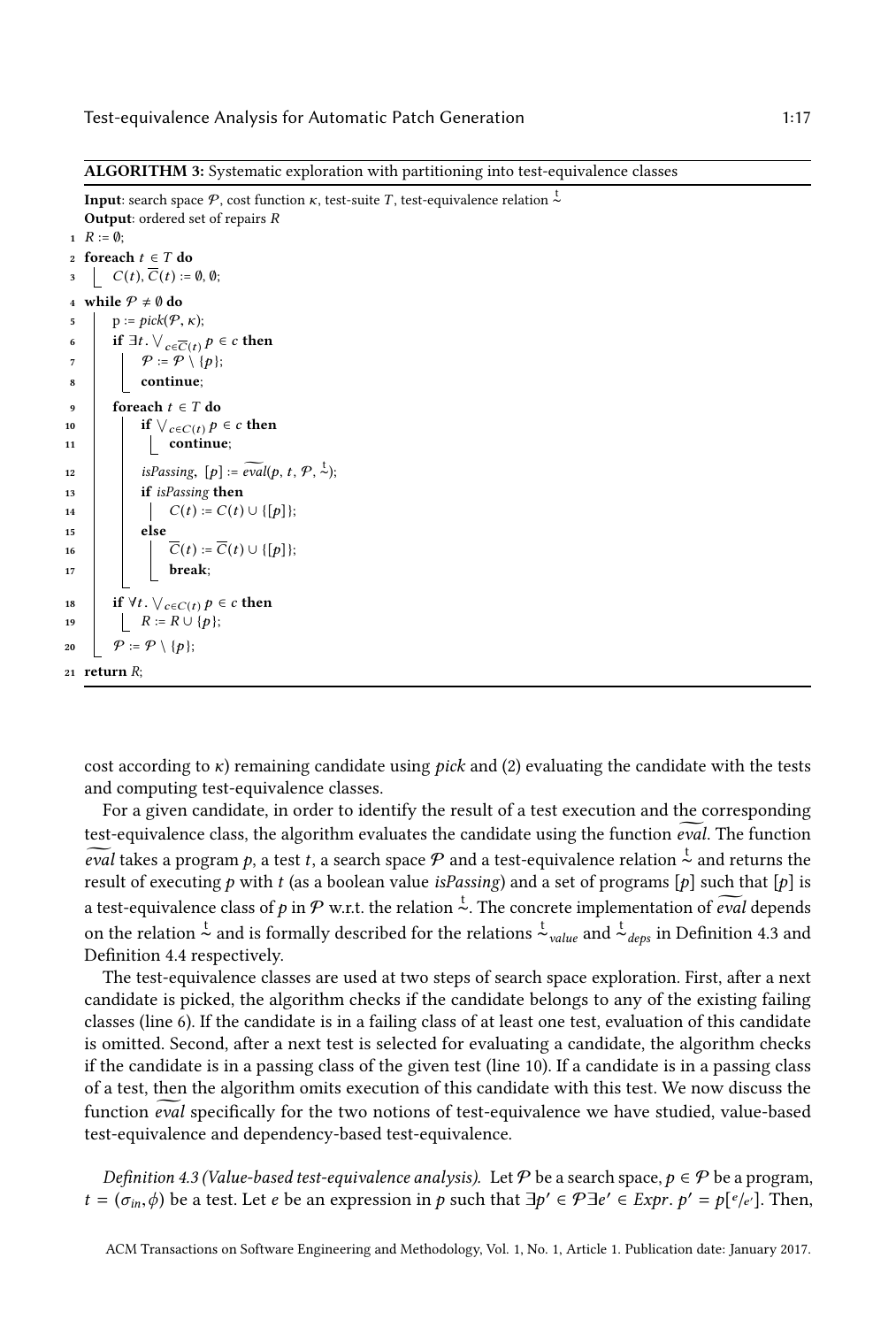1:18 Mechtaev et al.

value-based test-equivalence analysis eval is defined as follows:

$$
\widetilde{eval}(p, t, \mathcal{P}, \overset{t}{\sim}_{value}) = (\phi(\sigma_{out}), \bigcup_{e' \in C} \{p[e/e']\}), \text{ given that}
$$
\n
$$
\text{Modified} := \lambda x. \ x = e,
$$
\n
$$
\mathcal{E} := \{e' \mid \exists p' \in \mathcal{P}, p' = p[e/e']\},
$$
\n
$$
\langle p, \sigma_{in}, \mathcal{E} \rangle \Downarrow_{value} \langle \sigma_{out}, C \rangle
$$

In this analysis, we identify a test-equivalence class of a program with an expression  $e$  in the space of all programs in  $P$  that differ only in e. The test-equivalence class is computed by passing the set of all "alternative" expressions  $\mathcal E$  as an argument of  $\psi_{value}$ . Note that in this definition we explicitly select an expression e, substitution of which are analyzed for test-equivalence. For each element of a search space produced by the transformation function  $M$  in Figure [10,](#page-14-1) there is always at most one such e. We now discuss the function *eval* for dependency-based test-equivalence.

<span id="page-17-1"></span>Definition 4.4 (Dependency-based test-equivalence analysis). Let P be a search space,  $p \in \mathcal{P}$  be a program,  $t = (\sigma_{in}, \dot{\phi})$  be a test. Let  $p'$  be a program,  $l_1$  be a location such that  $p = p'[l_1]_{\dot{\phi}} = e_l l_1]$  and  $\exists p'' \in \mathcal{P}. \exists l_2 \in p''$ .  $p'' = p'[l_2]_{V:=[l_2]}.$  Then, dependency-based test-equivalence analysis *eval* is:

$$
\widetilde{eval}(p, t, \mathcal{P}, \stackrel{t}{\sim} _{deps}) = (\phi(\sigma_{out}), \bigcup_{l \in L'} \{p'[l/\vee_{l} = e, l]\}), \text{ given that}
$$
\n
$$
\text{Inserted} := \lambda s. \ s = \ ^{\omega} v := e^{\gamma}, \ \text{Left} := \lambda v'. \ v' = v, \ \text{Right} := \lambda v'. \ v' \in \text{Var}(e),
$$
\n
$$
L := \{ l \mid l \in p' \land \exists p'' \in \mathcal{P}. \ p'' = p'[l/\vee_{l} = e, l]\}
$$
\n
$$
\langle p, \sigma_{in}, L, \emptyset, \text{false} \rangle \Downarrow_{deps} \langle \sigma_{out}, L', \_ \rangle
$$

In this analysis, we identify a test-equivalence class of a program with an assignment  $v = e$  in the space of all programs in  $P$  that differ only in locations of this assignment. The test-equivalence class is computed by passing the set of all "alternative" locations L as an argument of  $\downarrow$ <sub>deps</sub>.

Finally, note that Algorithm [3](#page-16-0) can be used in different ways. The output of the algorithm is a sequence of plausible patches R ordered according to the function  $\kappa$ . A sequence of repairs can used to provide several patch suggestions for developers. The number of suggested repairs can be controlled by introducing a limit and breaking from the main loop when the required number of plausible patches is found. Certain applications may require generation of all plausible patches (e.g. in order to narrow candidates through test generation [\[31\]](#page-27-12)). In this case, the algorithm can be modified so that it outputs whole test-passing partitions instead of single patches.

## <span id="page-17-0"></span>5 IMPLEMENTATION

We have implemented the described approach in a tool called f1x (pronounced as  $[\text{cf-wan-eks}]$ ) for the C programming language.

Analysis. Our implementation of the proposed test-equivalence analyses is built upon a combination of static (source code) and dynamic instrumentation. Specifically, to implement the augmented semantics in Section [3.3](#page-9-0) for the relation  $\frac{t}{c}$  value, we apply the transformation schemas M (Figure [10\)](#page-14-1) to the source code of the buggy program and replace "holes" with calls to a procedure implementing the value-projection operator. To implement the augmented semantics in Section [3.4](#page-10-0) for the relation t ∼deps, we implemented a dynamic instrumentation using Pin [\[18\]](#page-27-13) that tracks reads and writes of the variables involved in assignment synthesis.

Search space. The goal of this work was to design and evaluate test-equivalence relations for transformations used in existing program repair systems. Our system combines the transformation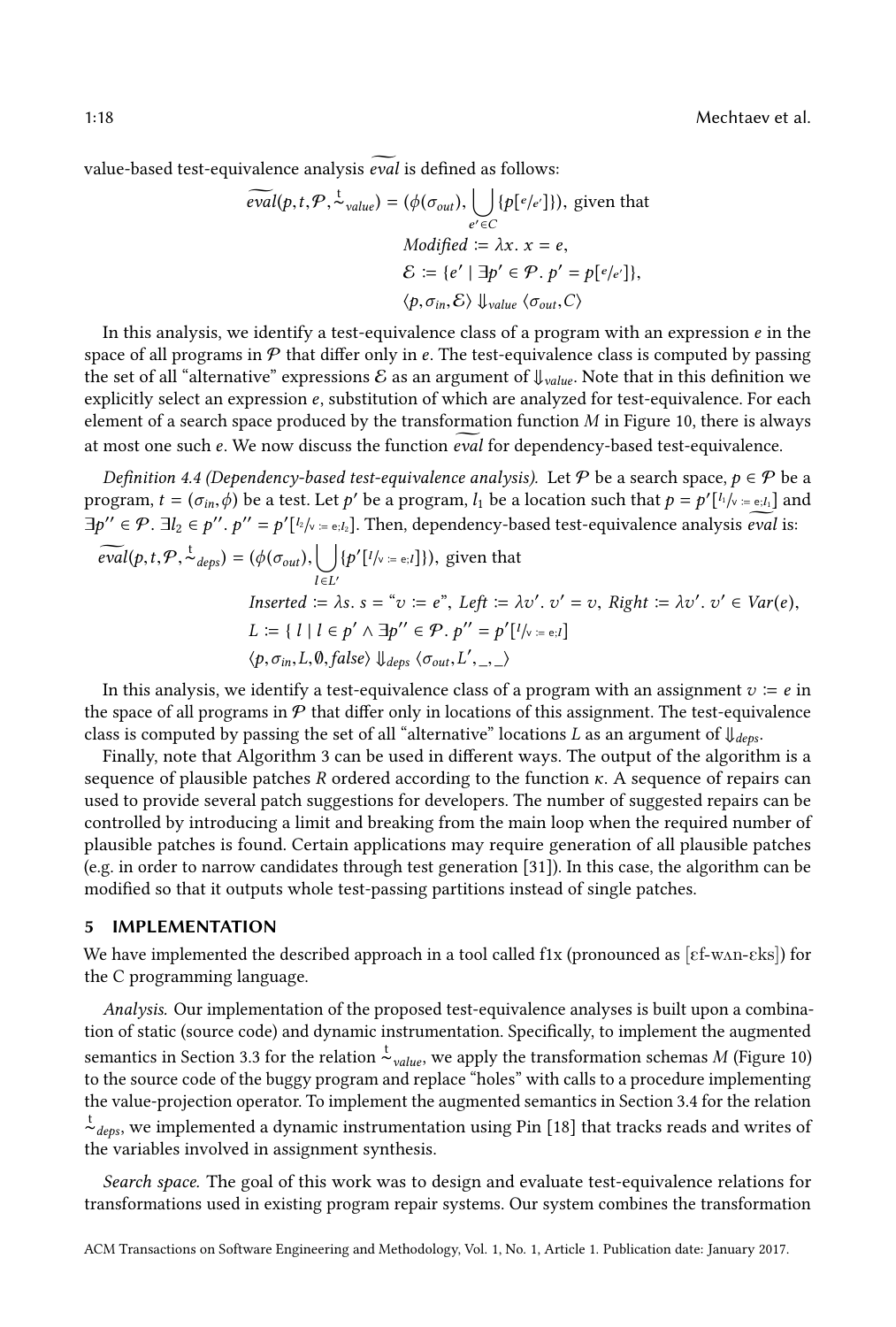schemas of SPR/Prophet and Angelix (we studied implementation of these systems in order to closely reproduce their search spaces), described as follows.

- EXPRESSION Modify an existing side-effect free integer expression or condition (adopted from Angelix). A variant of  $M_{EXPRESSON}$  in Figure [10](#page-14-1) for C programs. Partitioned into test-equivalence classes based on the expression values using  $\frac{t}{\sim}$ <sub>value</sub>.
- REFINEMENT Append a disjunct/conjunct to an existing condition (adopted from Prophet). A variant of  $M_{REFINEMENT}$  in Figure [10](#page-14-1) for C programs. Partitioned into test-equivalence classes based on the condition values using  $\sim \frac{t}{value}$ .
- GUARD Add an if-guard for an existing statement (adopted from Angelix and Prophet). A variant of  $M_{GIARD}$  in Figure [10](#page-14-1) for C programs. Partitioned into test-equivalence classes based on the condition values using  $\frac{t}{\sim}$ <sub>value</sub>.
- **ASSIGNMENT** Insert an assignment statement (adopted from Prophet<sup>[7](#page-0-0)</sup>). A variant of  $M_{ASSIGNMENT}$ in Figure [10](#page-14-1) for C programs. Partitioned into test-equivalence classes using  $\zeta^*$ .

INITIALIZATION Insert memory initialization (adopted from Prophet). Not partitioned. FUNCTION Replace a function call with another function (adopted from Prophet). Not partitioned.

The two last transformation schemas adopted from Prophet are not partitioned by our algorithm, since they generate relatively small search spaces. Our transformations differ from that of SPR/Prophet in the following ways: (1) Prophet implements a transformation schema for inserting guarded return statements. Although our algorithm can partition these transformations using the  $\sum_{value}^{\infty}$  and  $\sum_{value}^{\infty}$  such transformations were shown to frequently generate overfitting patches [\[38\]](#page-28-4) and therefore we exclude them from our search space; (2) Prophet implements a transformation that copies existing program statements. Since such statements can be arbitrarily complex and they cannot be partitioned by our algorithm, we do not include this transformation.

Cost function. Several techniques have been proposed to increase the probability of generating correct repairs by prioritizing patches [\[3,](#page-26-1) [17,](#page-27-5) [21\]](#page-27-4). For our system we implement an approach that assigns higher priority to smaller changes [\[21\]](#page-27-4):

$$
\kappa(p) := distance(p, p_{orig})
$$

where  $p$  is a patched program (an element of the search space),  $p_{orig}$  is the original program, *distance* is defined as the number of added modified and deleted  $\triangle ST$  nodes is defined as the number of added, modified and deleted AST nodes.

## <span id="page-18-0"></span>6 EXPERIMENTAL EVALUATION

We evaluate our approach in terms of the following research questions:

- (RQ1) What are the effectiveness and efficiency of our approach compared with state-of-the-art program repair systems?
- (RQ2) Does our approach scale to larger search spaces compared with state-of-the-art systems? Does test-equivalence relation enable higher scalability of our implementation?
- (RQ3) What is the impact of each test-equivalence relation on the number of test executions performed by our algorithm?

# 6.1 Evaluation setup

Our evaluation compares f1x against three repair approaches: Angelix, Prophet and GenProg-AE. These repair techniques are chosen as they use different repair algorithms including symbolic analysis (Angelix), machine-learning (Prophet) and genetic algorithm (GenProg). We evaluate all

<sup>7</sup>Prophet generates new assignments by copying and modifying existing assignments. Instead, f1x synthesizes assignments and therefore its search space includes a superset of assignments that can be generated by Prophet.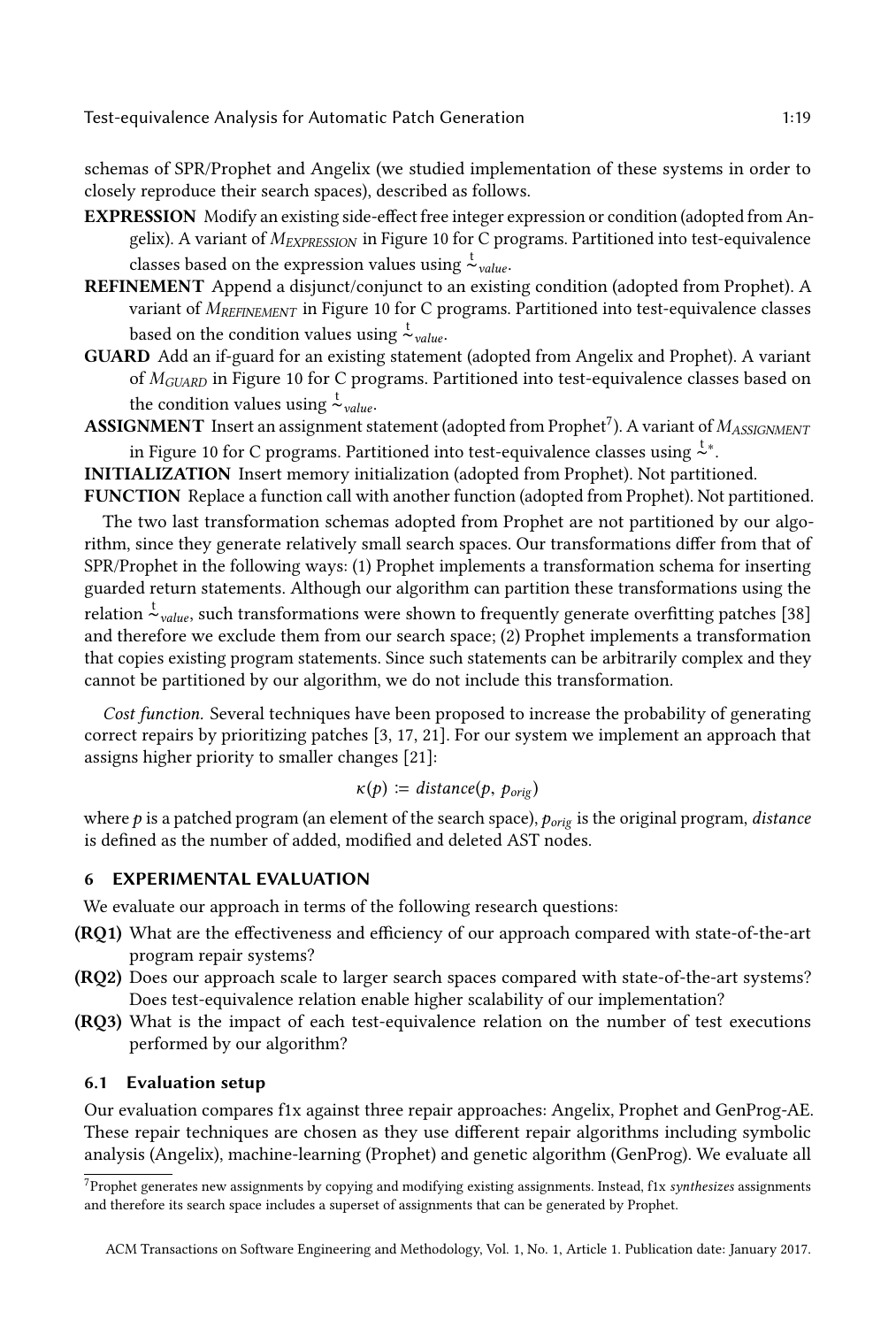<span id="page-19-0"></span>

| Program   | Description              | LOC   | Defects | <b>Tests</b> | Execution cost (sec) |
|-----------|--------------------------|-------|---------|--------------|----------------------|
| libtiff   | Image processing library | 77K   | 24      | 78           | 8.18                 |
| lighttpd  | Web server               | 62K   | 9       | 295          | 29.75                |
| php       | Interpreter              | 1046K | 44      | 8471         | 427.25               |
| gmp       | Math library             | 145K  | 2       | 146          | 53.52                |
| gzip      | Data compression utility | 491K  | 5       | 12           | 0.43                 |
| python    | Interpreter              | 407K  | 11      | 35           | 156.46               |
| wireshark | Network packet analyzer  | 2814K | 7       | 63           | 9.92                 |
| fbc       | Compiler                 | 97K   | 3       | 773          | 240.27               |

Table 1. Subject programs and their basic statistics

repair approaches on the GenProg ICSE'12 benchmark [\[12\]](#page-27-11) for our evaluation because it includes defects from large real-world projects, and was designed for systematic evaluation of program repair tools. Moreover, the test suites in this benchmark were independently augmented to prevent repair tools from generating implausible patches [\[28\]](#page-27-2). The benchmark consists of 105 defects from eight subjects (i.e. libtiff, lighttpd, PHP, gmp, gzip, python, wireshark, and fbc) which have developer-written test suites. Table [1](#page-19-0) shows the statistics of each evaluated subject. The column "Execution cost" denotes the time taken to execute the test-suite for a given subject.

We selected the following systems and their configurations for evaluation:

- F1X f1x that implements search with test-equivalence partitioning described in Algorithm [3.](#page-16-0)
- $\mathbf{F1X}^E$  f1x<sup>E</sup> is a variant of f1x that enumerates changes without test-equivalence partitioning (Algorithm [2\)](#page-15-0). It is considered to evaluate implementation-independent effect of partitioning.
- ANG Angelix 1.1 [\[22\]](#page-27-1) that implements a symbolic path exploration and prioritizes syntactically small changes.
- PR Prophet 0.1 [\[17\]](#page-27-5) that implements value search (a variant of path exploration) for conditional expressions and patch prioritization based on machine learning.
- PR\* Prophet\* that is a variant of Prophet that disables transformations for (1) inserting overfitting return insertions and (2) copying complex statements except for assignments. This variant is considered to match the transformation implemented in  $\text{F1X}/\text{F1X}^E$ , since the search space of  $F1X/F1X^E$  is effectively the combination of the search spaces of PR<sup>\*</sup> and ANG.
- GP GenProg-AE 3.0 [\[42\]](#page-28-2) that implements a group of analysis techniques to avoid evaluating functionally-equivalent patches (as opposite to test-equivalent as in our approach). Compared to the earlier version of GenProg that uses genetic algorithm [\[14\]](#page-27-14) that is inherently stochastic, GenProg-AE leverages a deterministic repair algorithm.

We run all the configurations (F1X,  $F1X^E$ , ANG, PR, PR<sup>\*</sup>, GP) in two modes:

- Stop-after-first-found The algorithm terminates after finding the first patch. This mode represents the usual program repair usage scenario.
- Full exploration The algorithm terminates after searching through the entire search space. This mode allows us to obtain data that is independent on (1) the exploration order and (2) whether a plausible patch is present in the search space.

We reuse the configurations from previous studies for running Angelix, Prophet and GenProg-AE [\[28,](#page-27-2) [42\]](#page-28-2). As Prophet takes a correctness model as input to prioritizes patches akin to the provided model, we used the default model that is publicly available<sup>[8](#page-0-0)</sup>.

We conduct all experiments on Intel® Xeon™ CPU E5-2660 machines running Ubuntu 14.04, and use a 10 hours timeout for running each configuration.

<sup>8</sup>Prophet website: http://rhino.csail.mit.edu/prophet-rep/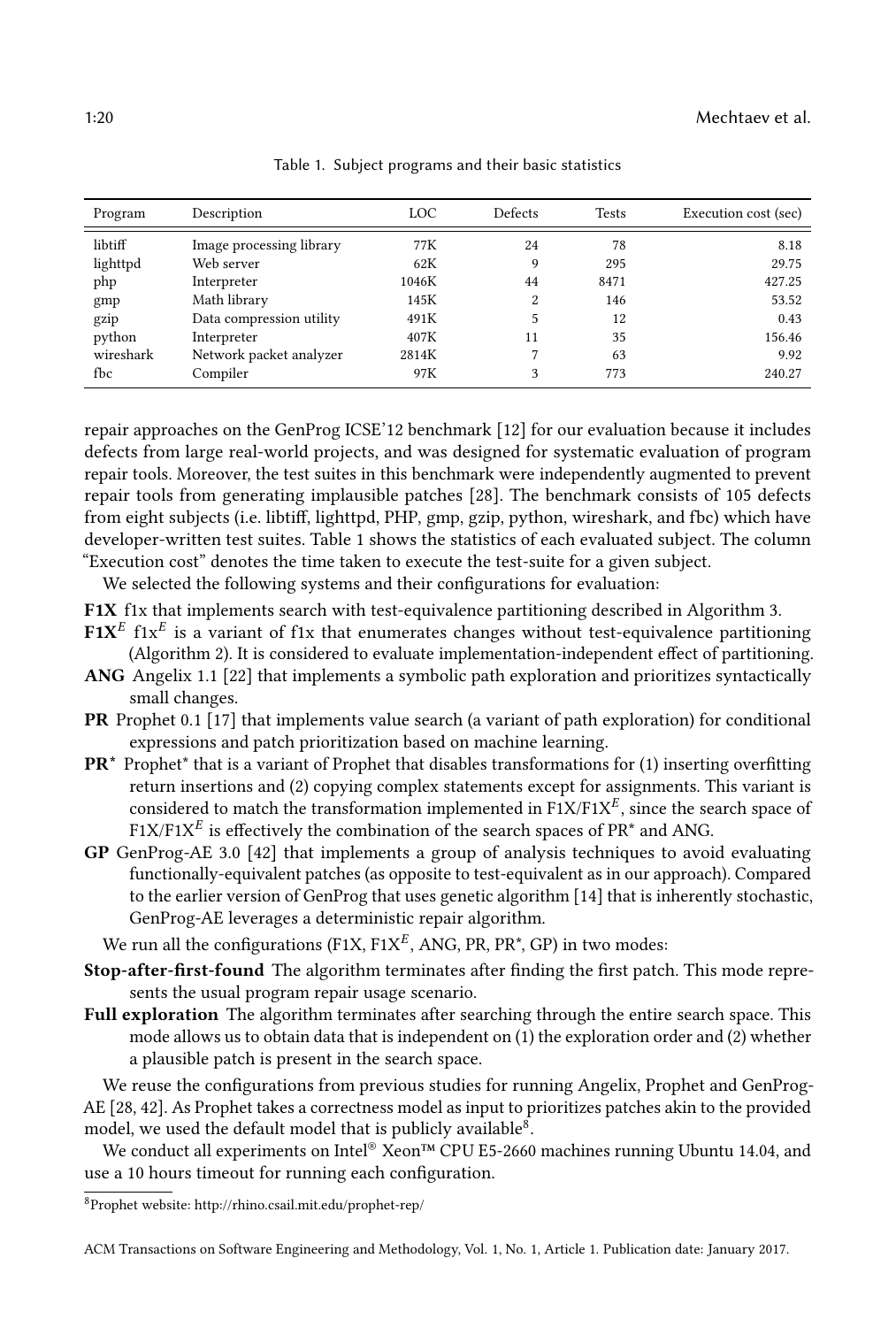<span id="page-20-1"></span><span id="page-20-0"></span>

Table 2. Effectiveness of program repair approaches.

Fig. 11. Average patch generation time.

## 6.2 Effectiveness and efficiency (RQ1)

Table [2](#page-20-0) summarizes the effectiveness results for  $F1X$ ,  $F1X^E$ , ANG, PR, PR\* and GP executed in the stop-after-first-found mode. The second through seventh columns denote the number of plausible patches generated by each repair approach, while the eighth through thirteenth columns represent the number of patches syntactically equivalent to the human patches. As Angelix does not support lighttpd, python and fbc, the corresponding cells for these subjects are marked with "-". The overall results illustrate that F1X generates the highest number of plausible patches compared to all other evaluated repair approaches. The "Equivalent to human" column in table [2](#page-20-0) shows that F1X generates 8 more human-like patches than F1 $X^E$ , 6 more human-like patches than ANG, 1 more human-like patch than PR, 2 more human-like patches than PR\* and 13 more human-like patches than GP.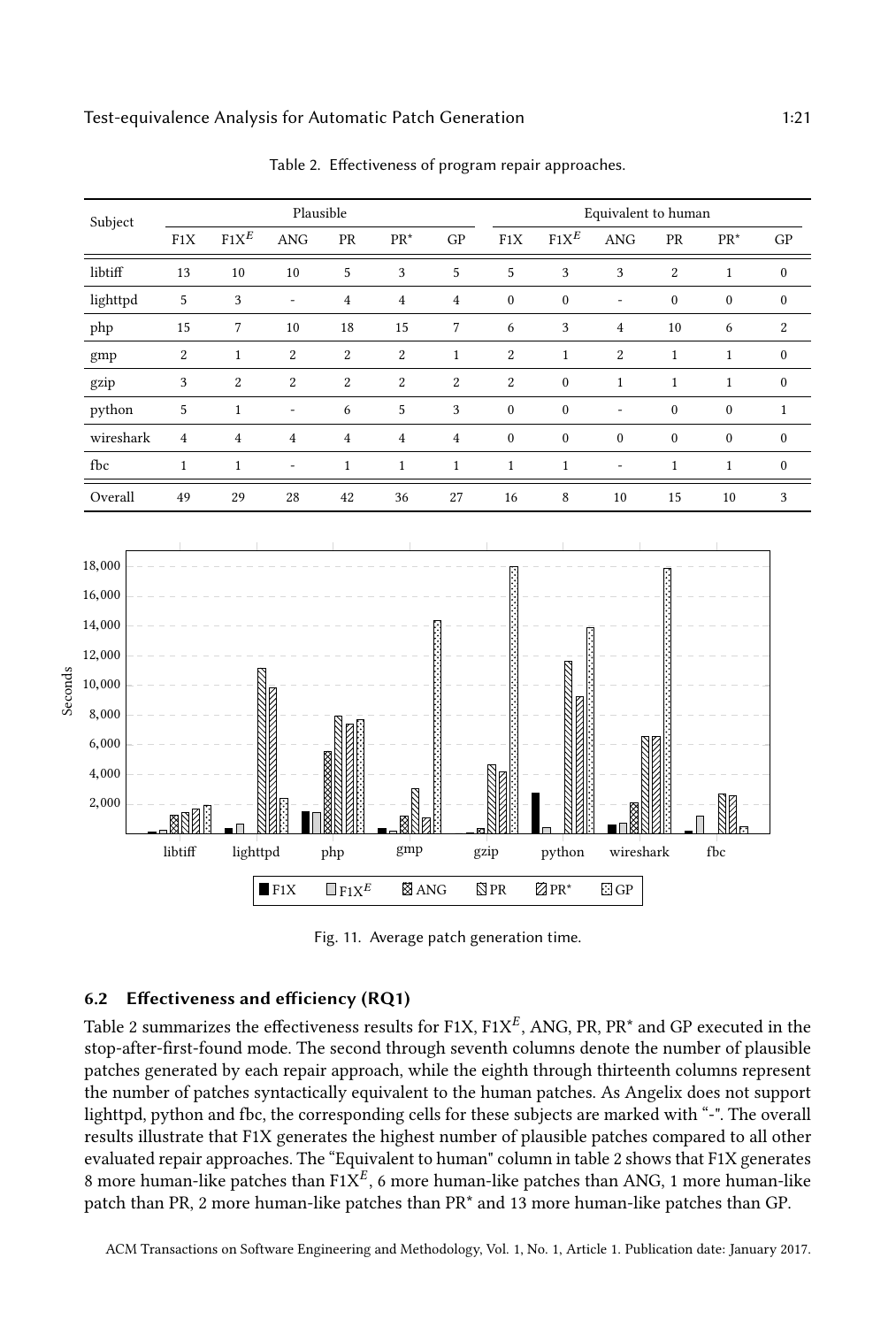<span id="page-21-0"></span>

Fig. 12. Average time for patches generated by both F1X and F1X $^E$ .

We attribute the high number of patches generated by F1X to the larger patch space supported by F1X compared to other approaches. Since F1X combines the search spaces of ANG and PR\*, it fixes all defects that are fixed by either of these tools. Note that F1X finds more patches than  $F1X^E$ within the time limit due to the performance gain from our partitioning.

Figure [11](#page-20-1) illustrates the average patch generation time for the configurations. The x-axis of Figure [11](#page-20-1) represents the eight subjects in the benchmark, while the y-axis shows the average time taken to generate a patch for all defects for a given subject where each bar depicts a patch generation approach. Overall, the average patch generation time for F1X is significantly shorter than all other repair approaches. For instance, F1X requires only 121 seconds on average to generate a patch for libtiff, while ANG takes 1262 seconds (F1X is  $\frac{1262}{121}$ =10.5X faster than ANG). Meanwhile,  $\overline{PR}^*$  takes 1701 seconds on average to produce a patch for libtiff (F1X is  $\frac{1701}{121}$ =14X faster than PR\*). Notably, F1X is 16X faster than GP for libtiff (GP takes 1940 seconds on average to generate a patch for libtiff). The average patch generation time for PR is slightly higher compared to PR\* as it searches through a slightly larger patch space.

The results shown in Figure [11](#page-20-1) validate our claim that F1X is able to achieve significant improvement on the patch generation time due to its efficient search algorithm. F1X and F1X $^E$  demonstrate a comparable average time of patch generation. Note that for some subjects (e.g. python), the average time of F1X $^E$  is lower than that of F1X. This is because F1X $^E$  finds a subset of patches found by F1X, and patches found exclusively by F1X contribute to its higher average time. However, when considering only patches found by both  $F1X$  and  $F1X^E$ ,  $F1X$  shows consistently better performance. as shown in Figure [12.](#page-21-0)

RQ1: Compared with existing automated program repair tools, f1x generates more patches since its search space is a combination the search spaces of ANG and PR\*. Despite a larger search space, it finds patches in an order of magnitude faster.

#### 6.3 Exploration speed (RQ2)

Definition 6.1 (Explored candidates). We say that a candidate patch is explored if the algorithm identified whether the patch passes all given tests or fails at least one. Note that we only consider candidate patches in which the source code modification is executed by all given failing tests.

Table [3](#page-22-0) shows the exploration statistics for  $F1X$ ,  $F1X^E$ , PR, PR\* and GP (we exclude ANG because the search space for Angelix is encoded via logical constraints). The second through sixth columns depicts the data for the stop-after-first-found mode, while the seventh through eleventh columns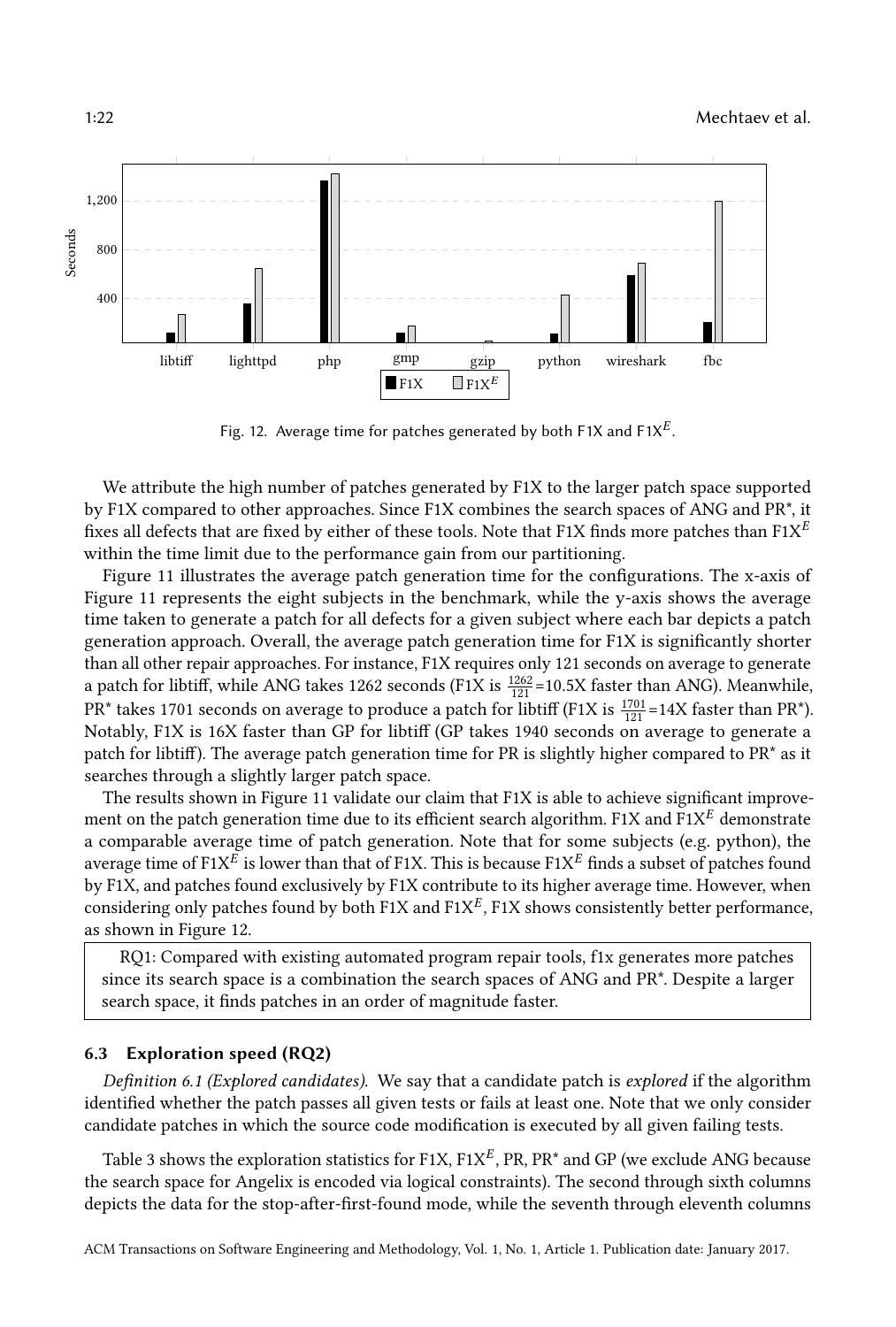|          |                               |                                | Stop-after-first-found mode           |                                     |                                     | Full exploration mode                 |                                      |                                      |                                            |                                    |
|----------|-------------------------------|--------------------------------|---------------------------------------|-------------------------------------|-------------------------------------|---------------------------------------|--------------------------------------|--------------------------------------|--------------------------------------------|------------------------------------|
| Subject  | F1X                           | $F1X^E$                        | PR                                    | $PR^*$                              | GP                                  | F1X                                   | $F1X^E$                              | PR                                   | $PR^*$                                     | GP                                 |
| libtiff  | 44675                         | 1241                           | 14980                                 | 6995                                | 1371                                | 400786                                | 23872                                | 62521                                | 31403                                      | 4564                               |
|          | $\frac{111111}{2} = 183.8$    | $\overline{\phantom{0}}$ = 1.0 | $\equiv$ =5.1                         | $\equiv$ =1.5                       | $\equiv$ =1.1                       | $\frac{1111122}{6} = 528$             | $\equiv$ =1.0                        | $=2.6$                               | $=1.9$                                     | $\equiv$ =1.0                      |
|          | 243                           | 1272                           | 2946                                  | 4625                                | 1302                                | 759                                   | 24512                                | 23763                                | 16777                                      | 4657                               |
| lighttpd | 1085<br>$=4.9$<br>220         | 512<br>$= 0.8$<br>616          | 4645<br>$\frac{1295}{1295} = 3.6$     | 6269<br>$\frac{1}{2}$ = 2.4<br>2563 | 359<br>$= 0.9$<br>383               | 112667<br>$=132$<br>850               | $\frac{10283}{1000} = 1.0$<br>10580  | 45338<br>$\frac{1}{2}$ = 5.4<br>8377 | 29106<br>$\frac{344444}{2} = 2.9$<br>10126 | 2337<br>$\frac{1}{2}$ =1.0<br>2371 |
| php      | 2843                          | 3407                           | 1186                                  | 2566                                | 88                                  | 77472                                 | 9801                                 | 6378                                 | 4942                                       | 2057                               |
|          | $\equiv$ =1.7                 | $\frac{1}{2}$ = 0.7            | $=0.0$                                | $= 0.0$                             | $\frac{0.0}{2}$ = 0.0               | $=401$                                | $\equiv$ =0.8                        | $\frac{1}{2}$ = 0.1                  | $= 0.1$                                    | $\equiv$ =0.6                      |
|          | 1717                          | 5184                           | 48070                                 | 56492                               | 7736                                | 193                                   | 12139                                | 58671                                | 73898                                      | 3497                               |
| gmp      | 5517                          | 30                             | 3215                                  | 2064                                | 9128                                | 80448                                 | 16934                                | 17526                                | 11423                                      | 2841                               |
|          | $\frac{1}{2}$ = 31.9          | $=1.0$                         | $\equiv$ =1.6                         | $=1.6$                              | $=1.0$                              | $\frac{344442}{2} = 70$               | $= 0.7$                              | $=1.2$                               | $\equiv$ =1.1                              | $= 1.0$                            |
|          | 173                           | 31                             | 2002                                  | 1260                                | 9172                                | 1140                                  | 23994                                | 14523                                | 10156                                      | 2841                               |
| gzip     | 13071                         | 241                            | 5892                                  | 5284                                | 7605                                | 518803                                | 18501                                | 59467                                | 48491                                      | 9007                               |
|          | $\frac{344}{1}$ = 106.3       | $=1.0$                         | $=4.4$                                | $\frac{1}{2}$ = 5.9                 | $\frac{1}{2}$ = 1.3                 | $= 913$                               | $\frac{1}{2}$ = 0.7                  | $\frac{24.264}{2} = 2.1$             | $\frac{1}{2}$ = 1.2                        | $\equiv$ =1.0                      |
|          | 123                           | 251                            | 1340                                  | 890                                 | 5735                                | 568                                   | 24789                                | 28716                                | 40574                                      | 9098                               |
| python   | 940<br>$\frac{12}{231}$ = 4.1 | 29<br>$\frac{1}{37}$ =0.8      | 4211<br>$\frac{1211}{7389} = 0.6$     | 6928<br>$\frac{128}{8771}$ = 0.8    | 3327<br>$\frac{1}{2}$ = 1.0<br>3319 | 105842<br>$\frac{1}{2}$ = 65<br>1617  | 8381<br>$\frac{1}{2}$ = 0.7<br>12494 | 13367<br>$\frac{1}{2}$ = 1.5<br>9213 | 9928<br>$\equiv$ = 1.1<br>9050             | 7823<br>$\equiv$ =1.0<br>7824      |
| wshark   | 828<br>$\equiv$ =6.0<br>139   | 595<br>$\equiv$ =1.0<br>597    | 3744<br>$\frac{34}{12}$ = 1.5<br>2460 | 3948<br>$=1.6$<br>2434              | 4253<br>$= 1.0$<br>4297             | 689925<br>$-$ = 1112 $-$ = 1.0<br>620 | 14094<br>14003                       | 23043<br>$\equiv$ =1.8<br>13099      | 18554<br>17442                             | 2008<br>$= 0.9$<br>2213            |
| fbc      | 948                           | 650                            | 1111                                  | 524                                 | 22                                  | 50195                                 | 20195                                | 892                                  | 766                                        | 852                                |
|          | $=$ =2.1                      | $\equiv$ =0.7                  | $-$ =1.65                             | $=$ =1.33                           | $= 0.0$                             | $\frac{32244}{2} = 38$                | $\equiv$ =0.8                        | $=$ =1.51                            | $= 1.54$                                   | $\equiv$ =1.0                      |
|          | 434                           | 891                            | 672                                   | 394                                 | 788                                 | 1312                                  | 24521                                | 589                                  | 499                                        | 852                                |

<span id="page-22-0"></span>Table 3. Exploration statistics of program repair tools in stop-after-first-found and full exploration modes.

represents the data for the full exploration mode. Each cell in the second through eleventh columns is of the form  $\frac{\Lambda}{\mathrm{v}}$ =Z where X represents the average number of "explored candidates" by a repair approach, Y represents the average number of test executions performed by a repair approach, Z denotes the exploration speed (computed by the ratio of the number of "explored candidates" over the number of test executions). The average for the stop-after-first-found is computed among the fixed defects, whereas the average for the full exploration mode is computed among all defects.

In general, F1X has an order of magnitude higher exploration speed compared to all other patch generation approaches in both the stop-after-first-found mode and the full exploration mode. For example, in the full exploration mode, F1X requires on average only 620 test executions to explores 689925 candidates for wireshark. For the same subject, PR requires 13099 test executions for exploring 23043 candidates, PR\* requires 17442 test executions for exploring 18554 candidates and GP requires 2213 test executions for exploring 2008 candidates. The efficiency of exploration can also be indirectly shown by comparing the average number of plausible patches found in full exploration mode. For this, we compared the results of F1X and PR, since these configuration found the largest number of patches. F1X generate 2265 plausible patches on average, while PR generate only 9 plausible patches on average.

To enable generation of more patches, an ideal repair approach should scale to larger spaces by exploring more candidates within the time budget. The data in Table [3](#page-22-0) shows that F1X scales to larger search spaces, since it explores more candidates within the time limit due to fewer number of test executions. This explains the effectiveness and the efficiency of F1X compared with other tools shown in Table [2](#page-20-0) and Figure [11.](#page-20-1) Recall that  $\mathrm{F1X}^E$  is a variant of F1X without test-equivalence partitioning. For the same search space,  $F1X^E$  explores less candidates than F1X within the time limit since it requires more test executions. From this observation, we conclude that test-equivalence partitioning is responsible for the higher scalability of F1X.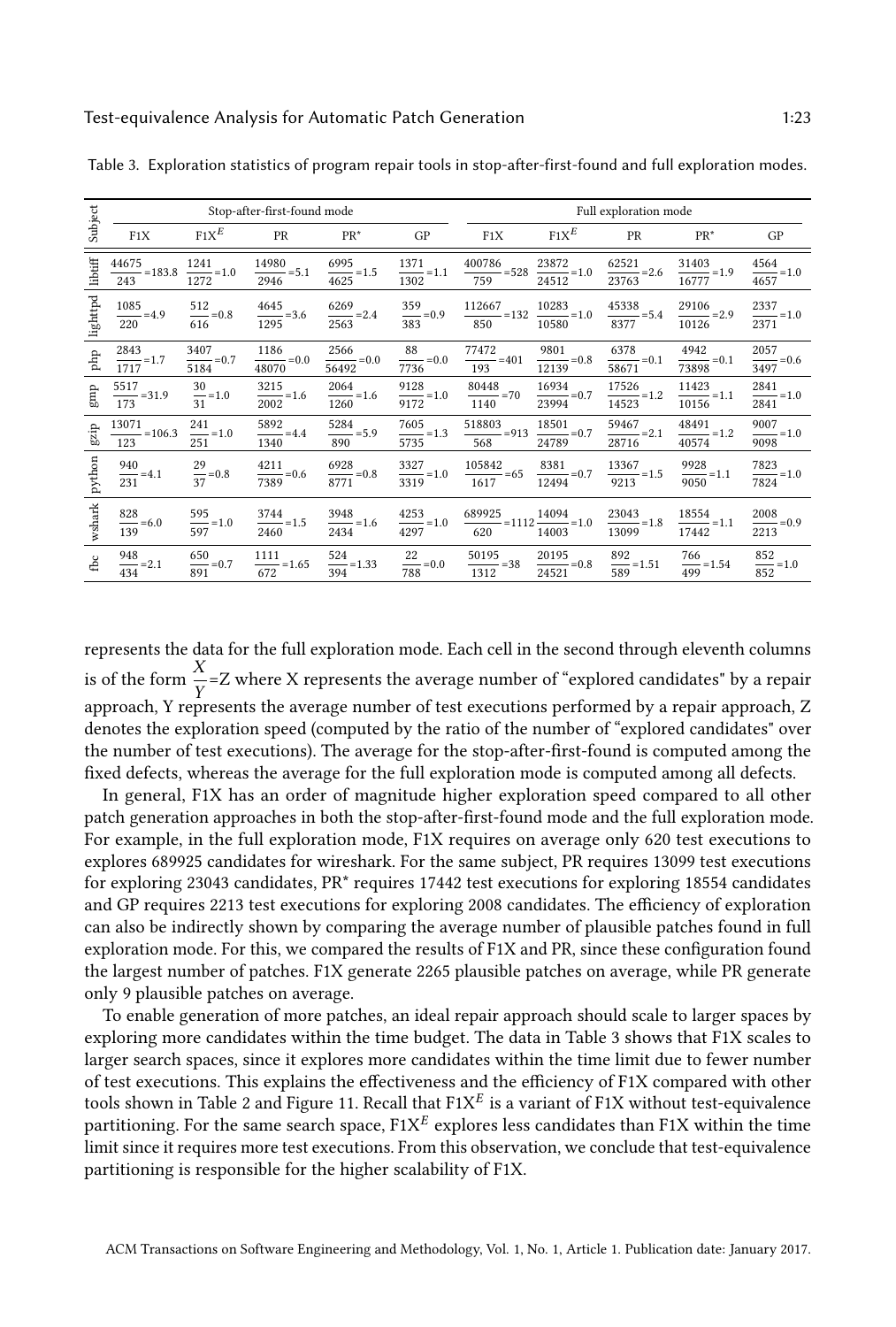<span id="page-23-1"></span>

| Transformation     | Relation      | Locations | Candidates | Partitions | Test executions |
|--------------------|---------------|-----------|------------|------------|-----------------|
| <b>MEXPRESSION</b> | $\sim$ value  | 109       | 428641     | 424        | 739             |
| $M_{REFINEMENT}$   | $\sim$ value  | 45        | 48942      | 87         | 154             |
| <b>M</b> GUARD     | $\sim$ value  | 87        | 106389     | 199        | 347             |
|                    | $\sim$ value  | 121       | 17181      | 3436       | 5983            |
| $M_{ASSIGNMENT}$   | $\sim$ deps   | 121       | 17181      | 1809       | 2308            |
|                    | $\frac{t}{2}$ | 121       | 17181      | 480        | 671             |

Table 4. Effect of equivalence relations on the number of test executions on Libtiff

RQ2: f1x scales to larger search space by exploring more candidates with fewer number of test executions.

#### 6.4 Effect of equivalent relation (RQ3)

To investigate the effect of each equivalence relation on the number of test executions, we conduct another experiment on all 24 defects in Libtiff. We selected Libtiff, because due to the structure of its source code, Libtiff subjects have the largest total number of candidates patches in the search space  $(9618864 = 400786 * 24)$ , where 400786 is the average number of candidates per version, 24 is the number of versions (see Table [3\)](#page-22-0). Our goal is to determine if there is a single equivalence relation that dominantly contributes to the reduction in the number test executions or if a composition of these relations will result in greater reduction.

Table [4](#page-23-1) shows the effect of the three equivalent relations ( $\frac{t}{c}$ <sub>value</sub>,  $\frac{t}{c}$ <sub>deps</sub>, and  $\frac{t}{c}$ <sup>+</sup>) in F1X on the average number of test executions for Libtiff. For each transformation from Figure [10,](#page-14-1) the table demonstrates the number of locations in which the transformation was applied (the "Locations" column), the test-equivalence relations that was applied for the search space produced by this transformation (the "Relation" column), the number of different candidate patches generated (the "Candidates" column), the number of partitions that were identified for the failing test (the "Partitions" column) and the number of tests required to explore all the corresponding candidates with the whole test suite (the "Test executions" column).

These results demonstrate that for the transformations  $M_{EXPRESSON}$ ,  $M_{REFINEMENT}$  and  $M_{GUARD}$ our algorithm produces a small number of test-equivalence classes for the failing tests (with 500- 1000 elements in each partition on average) which also resulted in a small number of executions for the whole test suite. For the relation  $M_{ASSGNMENT}$ , the reduction is less significant, however the composition of relations  $\zeta^*$  is significantly more efficient (the number of test executions is significantly less) than the individual relations  $\stackrel{\text{t}}{\sim}_{value}$ ,  $\stackrel{\text{t}}{\sim}_{deps}$ .

RQ3: f1x partitions a large number of patches into a small number of test-equivalence classes using two relations:  $\frac{t}{\sim}$ <sub>value</sub> and  $\frac{t}{\sim}$ <sub>deps</sub>. The composition of these two relations is more effective than the individual relations.

## <span id="page-23-0"></span>7 RELATED WORK

Program synthesis. Existing program synthesis techniques can be used to generate patches by directly searching in patch spaces, however this approach has limitations as explained in the following. First, the cost of test execution in a typical program repair problem is substantially higher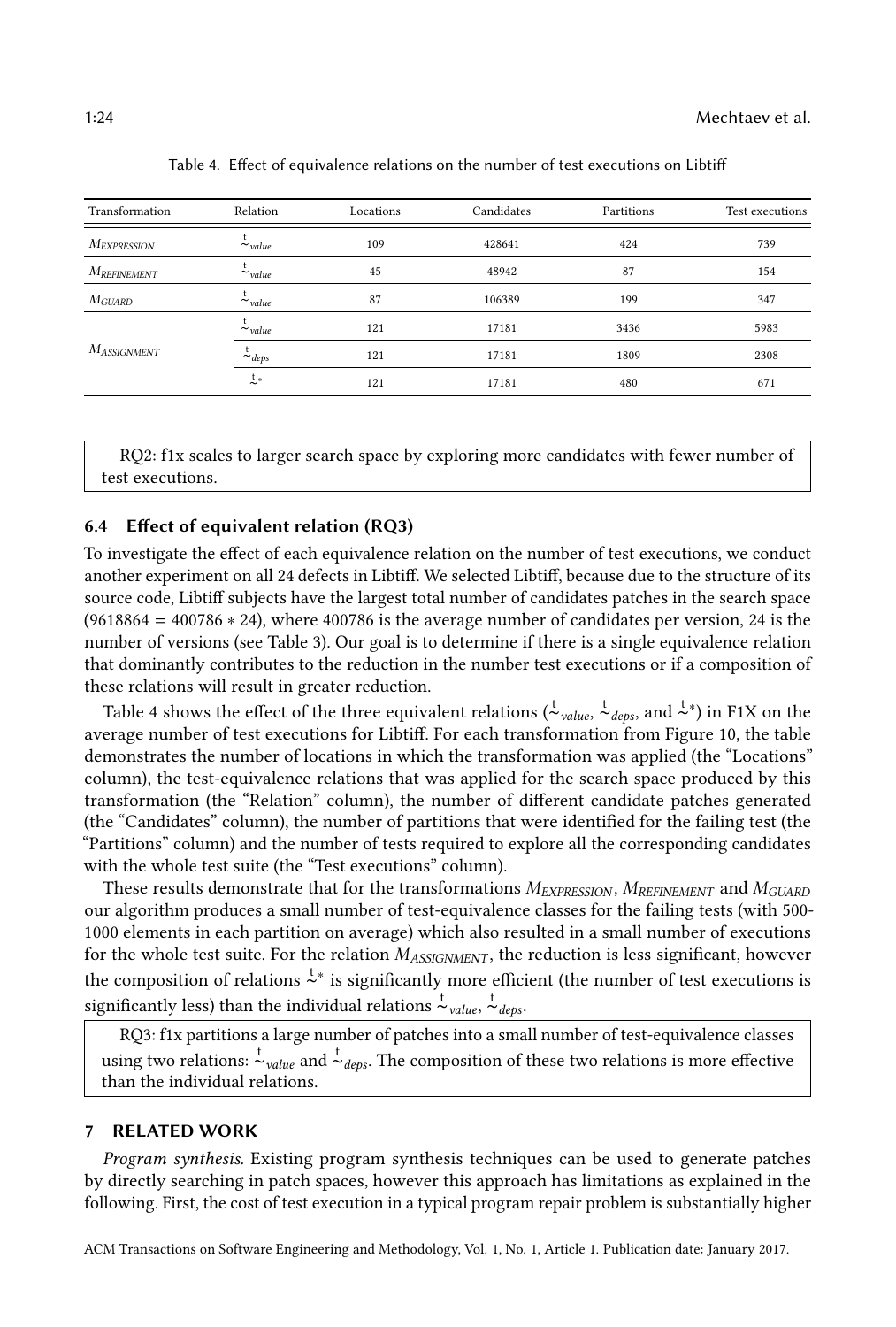than that in program synthesis, since the subjects on which program repair is carried out today are significantly larger (e.g. a single test execution for PHP interpreter from GenProg benchmark [\[12\]](#page-27-11) takes 1-10 seconds on commodity hardware, while a typical solution in SyGuS-Comp competition can be executed in 10−<sup>6</sup> seconds). Second, the complexity of repaired programs makes it infeasible to apply precise deductive techniques. For instance, Sketch [\[33\]](#page-27-15) fills "holes" in sketches (partial programs), and can be potentially applied to generate repairs for identified suspicious statements. However, it translates programs into boolean formulas and therefore can repair only relatively small programs [\[5\]](#page-26-3). Since program synthesis algorithms may not be directly applicable to program repair, they are used as parts of program repair algorithms for filling "holes" in programs based on inferred specification [\[15,](#page-27-6) [22\]](#page-27-1). In our technique, we do not use program synthesis as a black box, but integrate synthesis with program analysis by imposing additional requirements on the underlying synthesizer: support for the value-projection operator (Section [3.2\)](#page-8-2). Since our implementation uses an enumerative program synthesis, it is straightforward to realize such operators. However, other techniques can also be used for this purpose. For instance, FlashMeta [\[26\]](#page-27-16) compactly represents its search space as version space algebra (VSA) [\[23\]](#page-27-17). Moreover, it defines the operation Filter over this representation that is effectively the value-projection operator, therefore it can be potentially used in our algorithm as a more efficient representation of the space of program modifications.

Program repair search algorithms. Syntax-based techniques generate patches by enumerating and testing syntactic changes. Since (1) repair tools have to explore large search spaces to address many classes of defects and (2) test execution has high cost for large real-world programs, they scale to relatively small search spaces. GenProg-AE [\[42\]](#page-28-2) eliminates redundant executions by identifying functionally-equivalent patches via lightweight analyses. Instead of functional equivalence, our technique applies test-equivalence, which is a weaker and therefore a more effective relation (produces larger equivalence classes). Semantics-based techniques split search into two phases. First, they localize suspicious statements and infer specification for the identified statements that captures the property of "passing the test suite". Such specification can be expressed as logical constraints [\[25\]](#page-27-8) or angelic values [\[15,](#page-27-6) [44\]](#page-28-5). Second, they apply off-the-shelf program synthesizers in order to modify the selected statements according to this specification. To infer specification, existing techniques perform path exploration by altering test executions. Since the number of execution paths in programs can be infinite, these methods are subject to the path explosion problem. For instance, Nopol [\[44\]](#page-28-5), SPR [\[15\]](#page-27-6) and Prophet [\[17\]](#page-27-5) enumerate values of conditional expressions (which is a special case of path exploration) in order to find angelic values that enable the program to pass the failing test. As shown in Section [2.1,](#page-2-0) such techniques may perform a large number of redundant executions that are avoided by our algorithm. SemFix [\[25\]](#page-27-8) and Angelix [\[22\]](#page-27-1) are semantics-based techniques relying on symbolic execution and SMT-based synthesis. Since our methodology does not use symbolic methods, it is orthogonal to SemFix and Angelix from that point of view of underlying analysis. Existing syntax and semantic-based techniques are limited to modifying side-effect free expressions. For instance, they can only generate new assignments by copying them from other parts of the program. Meanwhile, we demonstrate that test-equivalence can scale assignment synthesis using a combination of value- and dependency-based analyses.

Program repair prioritization approaches. In order to address the test over-fitting problem [\[32\]](#page-27-3), various techniques have been proposed to prioritize patches that are more likely to be correct. For instance, DirectFix [\[21\]](#page-27-4) prioritizes candidate patches based on syntactic distance, Qlose [\[3\]](#page-26-1) prioritizes patches bases on semantic distance, Prophet [\[17\]](#page-27-5) utilizes information learned from human patches, ACS [\[43\]](#page-28-6) prioritizes patches based on information mined from previous version and API documentation, S3 [\[11\]](#page-27-18) prioritizes patches based on a combination of syntactic and semantic properties. Meanwhile, relifix [\[35\]](#page-27-19) leverages different program version for generating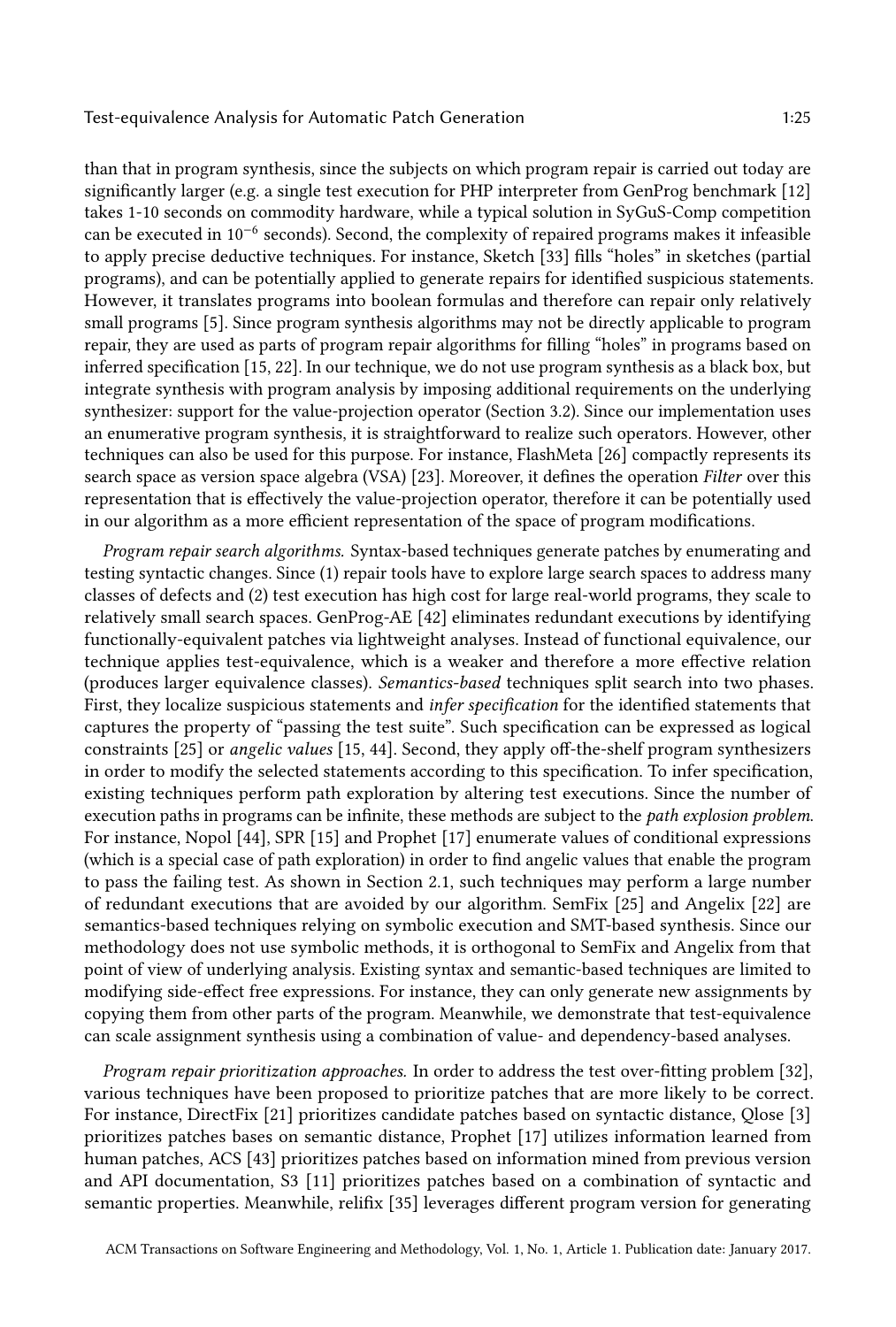patches, whereas SEMGRAFT [\[20\]](#page-27-20) uses references implementation as implicit correctness criteria. Droix [\[36\]](#page-27-21) fixes crashes in Android apps using Android activity lifecycle management rules for patch prioritization. Our technique finds the best patch (the global optimum) in its search space according to an arbitrary cost function. Meanwhile, previous techniques applied to large real-world programs did not provide such guarantees. Techniques based on genetic programming [\[2,](#page-26-4) [14\]](#page-27-14) and random search [\[27\]](#page-27-22) guarantee only a local optimum by definition. Semantics-based repair techniques may miss the global optimum, which is shown in Section [2.2.](#page-4-1)

Program repair using types and formal specification. Several approaches utilize temporal logic formulas [\[7\]](#page-27-23), contracts [\[41\]](#page-28-7) and types [\[29\]](#page-27-24) to guide program repair. Our test-equivalence analysis can potentially optimize these approaches. Besides, our test-driven patch generation algorithm can be used in a counterexample-guided refinement loop [\[1\]](#page-26-0) to repair programs based on given formal specification.

Mutation testing. The scalability of program repair is related to scalability of mutation testing, since mutation testing also evaluates a large number of program modifications. To address this problem in mutation testing, a common approach is to reduce the number of mutation operators (transformations) to avoid redundant executions [\[24\]](#page-27-25). This approach may not be suitable for program repair, because program repair search spaces have to be rich enough to enable generation of non-trivial human-like repairs. Test-equivalence has been applied to scale mutation testing. Mutant analysis by Just et al. [\[8\]](#page-27-9) performs a pre-pass that partitions mutants based on infected states, which can thought of as a variant of  $\sim \frac{1}{2}$  value relation. More recent techniques [\[19,](#page-27-26) [40\]](#page-28-8) extend this approach by performing more fine-grained partitioning. Our method adapts value-based testequivalence relation that has been used in mutation testing to program repair by integrating it with syntax-guided program synthesis through value-projector operator (Section [3.2\)](#page-8-2). Apart from that, we introduce a new dependency-based test-equivalence relation for partitioning more complex program modification that might be required to fix real bugs.

Compiler testing. Equivalence modulo inputs (EMI) [\[9,](#page-27-10) [10\]](#page-27-27) (a variant of test-equivalence) was successfully applied to compiler testing. Specifically, for a compiler, a program and an input, it generates input-equivalent variants of the program by altering unexecuted statements and checks that these variants compiled by the compiler produce the same outputs. A recent extension if this approach [\[34\]](#page-27-28) modifies executed statements by inserting random code guarded by a condition that is evaluated into false in the context of the given test, which can be considered as an application of value-based test-equivalence relation. Our dependency-based test-equivalence relation and the proposed composition of several analyses might be used to increase the effectiveness of compiler testing by synthesizing non-trivial input-equivalent program modifications.

#### <span id="page-25-0"></span>8 DISCUSSION AND FUTURE WORK

We envision the following design of a future general-purpose program repair system (a system that is able to address many kinds of defects in commodity software). This system will (1) implement a large number of transformations to address many kinds of defects, (2) implement test-equivalence analyses for these transformations to ensure scalability and (3) implement intelligent search space prioritization strategies over the patch space, to address the overfitting problem. This work is a step towards such a design. In our future works, we plan to investigate the following aspects.

Test-equivalence relations. The effectiveness of the relation  $\frac{t}{r}$ <sub>value</sub> (the size of test-equivalence classes it induces) may depend on the size of the output domain of modified expressions. Since it identifies equivalence based on concrete values, it may not be effective for expressions of large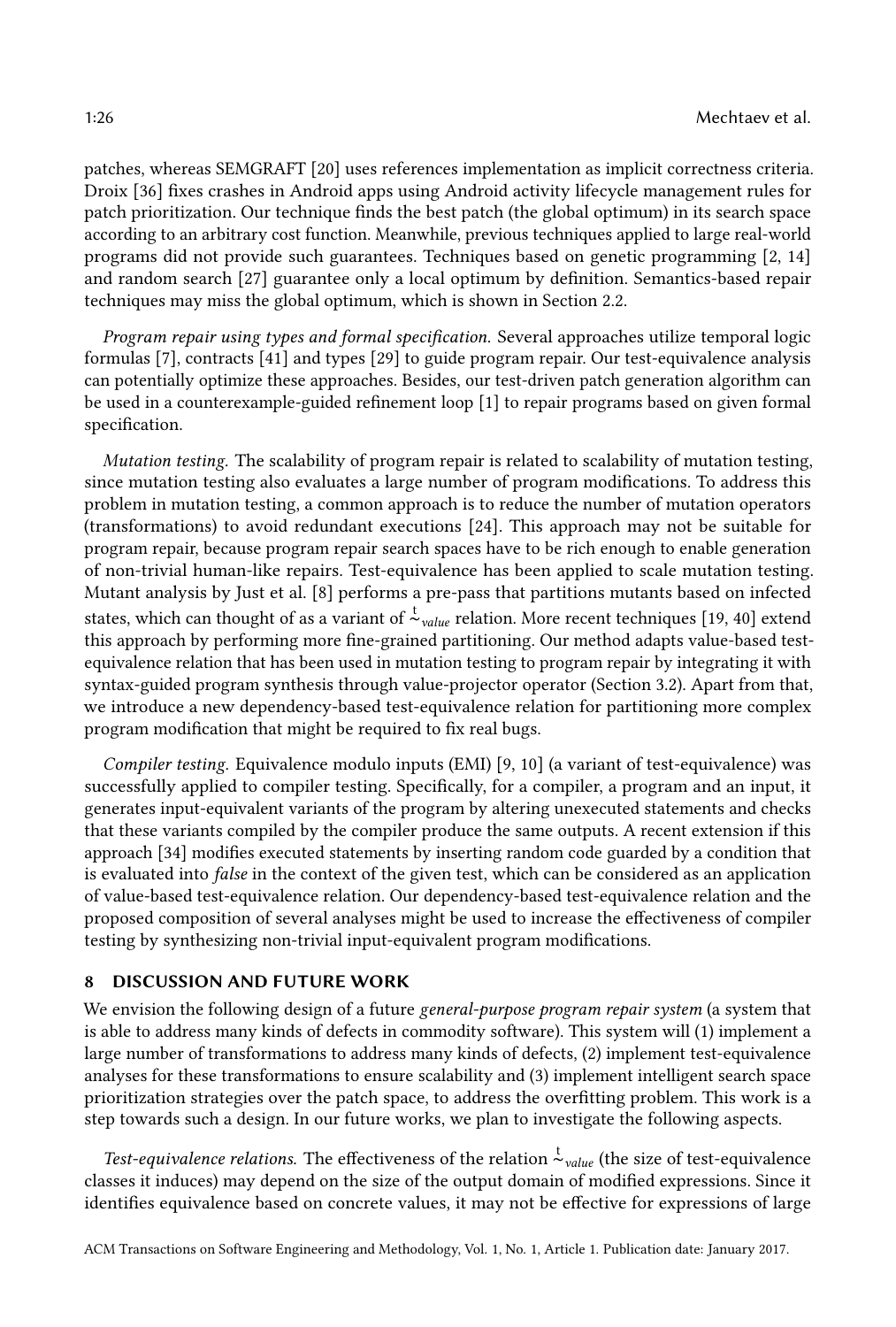output domains (e.g. strings). In future, we plan to investigate a generalization of this relation that defines two changes to be test-equivalent iff they drive test execution along the same path. Such a relation will be computed using dynamic symbolic execution [\[4\]](#page-26-5).

Transformations. Existing program repair systems provide very limited support for repairing function calls. We hypothesize that a generalization of the relation  $\frac{t}{\alpha}$  deps may enable repair systems to extend search spaces by incorporating function call transformations in a scalable fashion.

Current limitations. Although we demonstrated that our approach based on test-equivalence significantly outperforms previous repair techniques, it has several limitations. The proposed analysis assumes deterministic test execution. Besides, our algorithm is designed to search in finite spaces of candidate patches. It can be potentially generalized for infinite spaces by encoding them symbolically. Finally, the current algorithm is designed to synthesize single-line patches (involving a single modification). It can be potentially extended for multi-line modifications using the approach of Angelix [\[22\]](#page-27-1).

Subject Programs. The subjects for the evaluation (GenProg ICSE'12 benchmark [\[12\]](#page-27-11)) were previously used for evaluating related approaches [\[15,](#page-27-6) [17,](#page-27-5) [22\]](#page-27-1). GenProg ICSE'12 benchmark was constructed to address generalizability concerns in evaluation of repair tools [\[12\]](#page-27-11). Moreover, the test suites were independently augmented [\[28\]](#page-27-2) to avoid generation of implausible patches. Nevertheless, a possible threat to validity is that our results may not generalize for other programs and defects. In future, it may be worthwhile to evaluate our approaches on other relevant benchmarks [\[13,](#page-27-29) [37\]](#page-28-9)

## <span id="page-26-2"></span>9 CONCLUSION

Traditionally, many problems in software testing which involve exploring huge search spaces, such as mutation testing, have been shown to benefit from test equivalence [\[8,](#page-27-9) [9\]](#page-27-10). In this paper, we have adopted the notion of test-equivalence for program repair, and provided several testequivalence relations: based on runtime values, based on dynamic data dependencies and their composition. We also proposed an algorithm of automatic patch generation based on on-the-fly test-equivalence analysis. This enables us to explore larger patch spaces in substantially less time, thereby significantly enhancing the practicality of modern day program repair technology.

## ACKNOWLEDGEMENTS

The authors would like to thank Julia Lawall for her comments on earlier drafts of this paper. This work is supported in part by Office of Naval Research grant ONRG-NICOP-N62909-18-1-2052. The authors would also like to thank Airbus Helicopters for the sponsorship of this work as part of Airbus Project Skyways.

### REFERENCES

- <span id="page-26-0"></span>[1] Rajeev Alur, Rastislav Bodik, Garvit Juniwal, Milo MK Martin, Mukund Raghothaman, Sanjit A Seshia, Rishabh Singh, Armando Solar-Lezama, Emina Torlak, and Abhishek Udupa. 2013. Syntax-guided synthesis. In FMCAD. IEEE, 1–8.
- <span id="page-26-4"></span>[2] Andrea Arcuri and Xin Yao. 2008. A novel co-evolutionary approach to automatic software bug fixing. In CEC. IEEE, 162–168.
- <span id="page-26-1"></span>[3] Loris D'Antoni, Roopsha Samanta, and Rishabh Singh. 2016. Qlose: program repair with quantitative objectives. In CAV. Springer, 383–401.
- <span id="page-26-5"></span>[4] Patrice Godefroid, Nils Klarlund, and Koushik Sen. 2005. DART: directed automated random testing. In PLDI. ACM, 213–223.
- <span id="page-26-3"></span>[5] Jinru Hua and Sarfraz Khurshid. 2016. A sketching-based approach for debugging using test cases. In ATVA. Springer, 463–478.
- <span id="page-26-6"></span>[6] Susmit Jha, Sumit Gulwani, Sanjit A Seshia, and Ashish Tiwari. 2010. Oracle-guided component-based program synthesis. In ICSE. 215–224.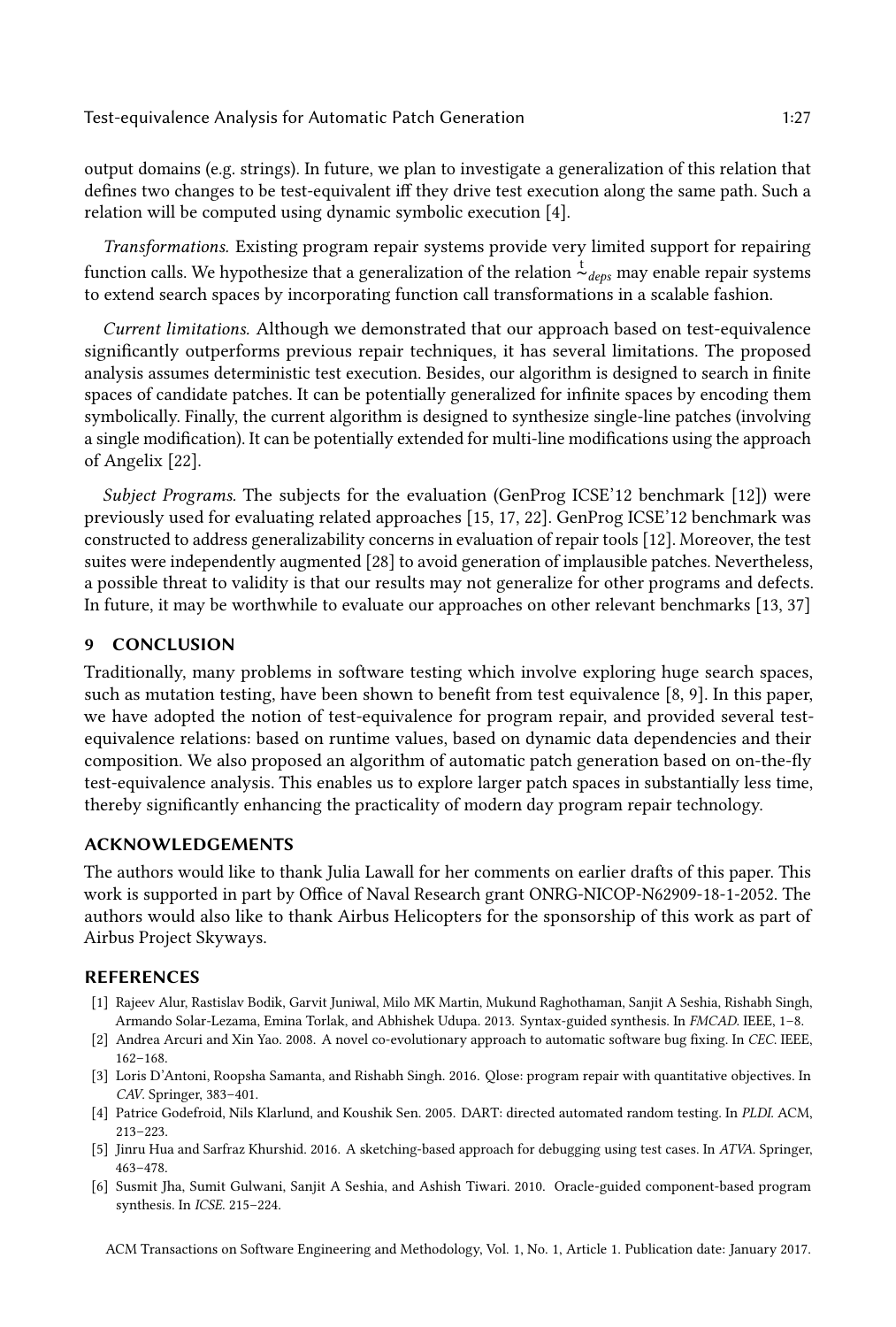- <span id="page-27-23"></span>[7] Barbara Jobstmann, Andreas Griesmayer, and Roderick Bloem. 2005. Program repair as a game. In CAV. Springer, 226–238.
- <span id="page-27-9"></span>[8] René Just, Michael D Ernst, and Gordon Fraser. 2014. Efficient mutation analysis by propagating and partitioning infected execution states. In ISSTA. ACM, 315–326.
- <span id="page-27-10"></span>[9] Vu Le, Mehrdad Afshari, and Zhendong Su. 2014. Compiler validation via equivalence modulo inputs. In PLDI. ACM, 216–226.
- <span id="page-27-27"></span>[10] Vu Le, Chengnian Sun, and Zhendong Su. 2015. Finding deep compiler bugs via guided stochastic program mutation. In OOPSLA. ACM, 386–399.
- <span id="page-27-18"></span>[11] Xuan Bach Dinh Le, Duc Hiep Chu, David Lo, Claire Le Goues, and Willem Visser. 2017. S3: syntax- and semantic-guided repair synthesis via programming by example. In FSE. ACM.
- <span id="page-27-11"></span>[12] Claire Le Goues, Michael Dewey-Vogt, Stephanie Forrest, and Westley Weimer. 2012. A systematic study of automated program repair: Fixing 55 out of 105 bugs for 8 each. In ICSE. IEEE, 3–13.
- <span id="page-27-29"></span>[13] Claire Le Goues, Neal Holtschulte, Edward K Smith, Yuriy Brun, Premkumar Devanbu, Stephanie Forrest, and Westley Weimer. 2015. The ManyBugs and IntroClass benchmarks for automated repair of C programs. TSE 41, 12 (2015), 1236–1256.
- <span id="page-27-14"></span>[14] Claire Le Goues, ThanhVu Nguyen, Stephanie Forrest, and Westley Weimer. 2012. Genprog: a generic method for automatic software repair. TSE 38, 1 (2012), 54–72.
- <span id="page-27-6"></span>[15] Fan Long and Martin Rinard. 2015. Staged program repair with condition synthesis. In FSE. ACM, 166–178.
- <span id="page-27-7"></span>[16] Fan Long and Martin Rinard. 2016. An analysis of the search spaces for generate and validate patch generation systems. In ICSE. ACM, 702–713.
- <span id="page-27-5"></span>[17] Fan Long and Martin Rinard. 2016. Automatic patch generation by learning correct code. In POPL. ACM, 298–312.
- <span id="page-27-13"></span>[18] Chi-Keung Luk, Robert Cohn, Robert Muth, Harish Patil, Artur Klauser, Geoff Lowney, Steven Wallace, Vijay Janapa Reddi, and Kim Hazelwood. 2005. Pin: building customized program analysis tools with dynamic instrumentation. In PLDI. ACM, 190–200.
- <span id="page-27-26"></span>[19] Yu-Seung Ma and Sang-Woon Kim. 2016. Mutation testing cost reduction by clustering overlapped mutants. Journal of Systems and Software 115 (2016), 18–30.
- <span id="page-27-20"></span>[20] Sergey Mechtaev, Manh-Dung Nguyen, Lars Noller, Yannic Grunske, and Abhik Roychoudhury. 2018. Semantic Program Repair Using a Reference Implementation. In ICSE.
- <span id="page-27-4"></span>[21] Sergey Mechtaev, Jooyong Yi, and Abhik Roychoudhury. 2015. Directfix: looking for simple program repairs. In ICSE. IEEE, 448–458.
- <span id="page-27-1"></span>[22] Sergey Mechtaev, Jooyong Yi, and Abhik Roychoudhury. 2016. Angelix: Scalable Multiline Program Patch Synthesis via Symbolic Analysis. In ICSE.
- <span id="page-27-17"></span>[23] Tom M Mitchell. 1982. Generalization as search. Artificial intelligence 18, 2 (1982), 203–226.
- <span id="page-27-25"></span>[24] Elfurjani S Mresa and Leonardo Bottaci. 1999. Efficiency of mutation operators and selective mutation strategies: An empirical study. STVR 9, 4 (1999), 205–232.
- <span id="page-27-8"></span>[25] Hoang Duong Thien Nguyen, Dawei Qi, Abhik Roychoudhury, and Satish Chandra. 2013. SemFix: program repair via semantic analysis. In ICSE. 772–781.
- <span id="page-27-16"></span>[26] Oleksandr Polozov and Sumit Gulwani. 2015. FlashMeta: a framework for inductive program synthesis. OOPSLA (2015), 107–126.
- <span id="page-27-22"></span>[27] Yuhua Qi, Xiaoguang Mao, Yan Lei, Ziying Dai, and Chengsong Wang. 2014. The strength of random search on automated program repair. In ICSE. ACM, 254–265.
- <span id="page-27-2"></span>[28] Zichao Qi, Fan Long, Sara Achour, and Martin Rinard. 2015. An analysis of patch plausibility and correctness for generate-and-validate patch generation systems. In ISSTA. ACM, 24–36.
- <span id="page-27-24"></span>[29] Alex Reinking and Ruzica Piskac. 2015. A type-directed approach to program repair.. In CAV (1). 511–517.
- <span id="page-27-0"></span>[30] Reudismam Rolim, Gustavo Soares, Loris D'Antoni, Oleksandr Polozov, Sumit Gulwani, Rohit Gheyi, Ryo Suzuki, and Björn Hartmann. 2017. Learning syntactic program transformations from examples. In ICSE. IEEE Press, 404–415.
- <span id="page-27-12"></span>[31] David Shriver, Sebastian Elbaum, and Kathryn T Stolee. 2017. At the end of synthesis: narrowing program candidates. In ICSE NIER. IEEE Press, 19–22.
- <span id="page-27-3"></span>[32] Edward K Smith, Earl T Barr, Claire Le Goues, and Yuriy Brun. 2015. Is the cure worse than the disease? overfitting in automated program repair. In FSE. ACM, 532–543.
- <span id="page-27-15"></span>[33] Armando Solar-Lezama. 2008. Program synthesis by sketching. University of California, Berkeley.
- <span id="page-27-28"></span>[34] Chengnian Sun, Vu Le, and Zhendong Su. 2016. Finding compiler bugs via live code mutation. In OOPSLA. ACM, 849–863.
- <span id="page-27-19"></span>[35] Shin Hwei Tan and Abhik Roychoudhury. 2015. relifix: Automated repair of software regressions. In ICSE. IEEE, 471–482.
- <span id="page-27-21"></span>[36] Shin Hwei Tan, Abhik Roychoudhury, Zhen Dong, and Xiang Gao. 2018. Repairing Crashes in Android Apps. In ICSE.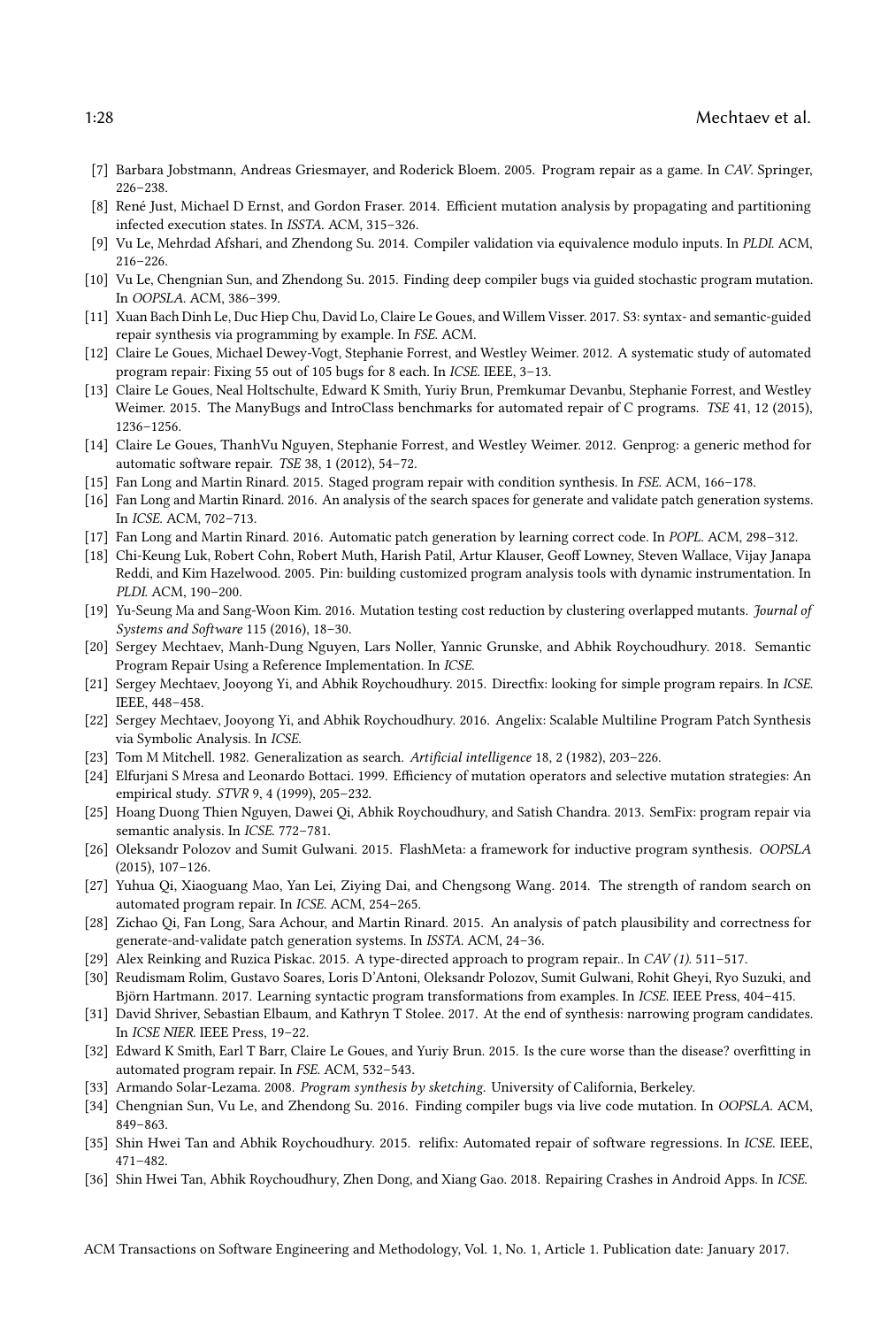- <span id="page-28-9"></span>[37] Shin Hwei Tan, Jooyong Yi, Sergey Mechtaev, Abhik Roychoudhury, et al. 2017. Codeflaws: a programming competition benchmark for evaluating automated program repair tools. In ICSE Companion. 180-182.
- <span id="page-28-4"></span>[38] Shin Hwei Tan, Hiroaki Yoshida, Mukul R Prasad, and Abhik Roychoudhury. 2016. Anti-patterns in search-based program repair. In FSE. ACM, 727–738.
- <span id="page-28-0"></span>[39] Yida Tao, Jindae Kim, Sunghun Kim, and Chang Xu. 2014. Automatically generated patches as debugging aids: a human study. In Proceedings of the 22nd ACM SIGSOFT International Symposium on Foundations of Software Engineering. ACM, 64–74.
- <span id="page-28-8"></span>[40] Bo Wang, Yingfei Xiong, Yangqingwei Shi, Lu Zhang, and Dan Hao. 2017. Faster mutation analysis via equivalence modulo states. ISSTA (2017).
- <span id="page-28-7"></span>[41] Yi Wei, Yu Pei, Carlo A Furia, Lucas S Silva, Stefan Buchholz, Bertrand Meyer, and Andreas Zeller. 2010. Automated fixing of programs with contracts. In ISSTA. ACM, 61–72.
- <span id="page-28-2"></span>[42] Westley Weimer, Zachary P Fry, and Stephanie Forrest. 2013. Leveraging program equivalence for adaptive program repair: Models and first results. In ASE. IEEE, 356–366.
- <span id="page-28-6"></span>[43] Yingfei Xiong, Jie Wang, Runfa Yan, Jiachen Zhang, Shi Han, Gang Huang, and Lu Zhang. 2017. Precise condition synthesis for program repair. In ICSE. IEEE Press, 416–426.
- <span id="page-28-5"></span>[44] Jifeng Xuan, Matias Martinez, Favio Demarco, Maxime ClÃľment, Sebastian Lamelas, Thomas Durieux, Daniel Le Berre, and Martin Monperrus. 2016. Nopol: Automatic Repair of Conditional Statement Bugs in Java Programs. TSE (2016).
- <span id="page-28-1"></span>[45] Jooyong Yi, Umair Ahmed, Amey Karkare, Shin Hwei Tan, and Abhik Roychoudhury. 2017. A feasibility study of using automated program repair for introductory programming assignments. In FSE. ACM.

## <span id="page-28-3"></span>A ALTERNATIVE IMPLEMENTATIONS OF VALUE-PROJECTION OPERATOR

We define the value-projection operator  $\Pi_{\sigma,n}^{value}$  (Section [3.2\)](#page-8-2) for SMT-based synthesis [\[6\]](#page-26-6) and DSL-<br>based synthesis [26] based synthesis [\[26\]](#page-27-16).

## A.1 Symbolic synthesis

In SMT-based component-based synthesis [\[6\]](#page-26-6), the search space is represented implicitly through logical constraints. To synthesize an expression from a given specification, it solves the following formula:

$$
\exists e \in \mathcal{E}. \bigwedge_{\sigma, n \in spec} \langle e, \sigma \rangle \Downarrow n
$$

To support quantification over expressions, it uses location variables (denoted via the prefix l) to encode all expressions constructed from given components  $C$  (e.g. +, -, variables, etc) as follows.

$$
\phi_{wpf} := \phi_{range} \land \phi_{cons} \land \phi_{acyc}
$$
\n
$$
\phi_{range} := \bigwedge_{c \in C} \left( 0 \le lc^{out} < |C| \land \bigwedge_{k \in [1, NI(c)]} 0 \le lc^{in}_{k} < |C| \right)
$$
\n
$$
\phi_{cons} := \bigwedge_{(c,s) \in C \times C, c \ne s} lc^{out} \ne ls^{out}
$$
\n
$$
\phi_{acyc} := \bigwedge_{c \in C, k \in [1, NI(c)]} lc^{out} > lc^{in}
$$
\n
$$
\phi_{conn} := \bigwedge_{(c,s) \in C \times C} lc^{out} = ls^{in}_{k} \Rightarrow c^{out} = s^{in}_{k}
$$
\n
$$
= [1, NI(s)]
$$

The algorithm also imposes library constraint  $(\phi_{lib})$  that capture semantics of given components. For example, for the component  $c := h_1 + h_2$ , the library constraint is  $c^{out} = c_1^{in} + c_1^{in}$ . Given the above<br>constraints the search space is encoded through the formula d defined as  $\phi = \phi$ ,  $c \wedge \phi_{\text{int}} \wedge \phi$ constraints, the search space is encoded through the formula  $\phi$  defined as  $\phi := \phi_{wpf} \wedge \phi_{lib} \wedge \phi_{conn}$ .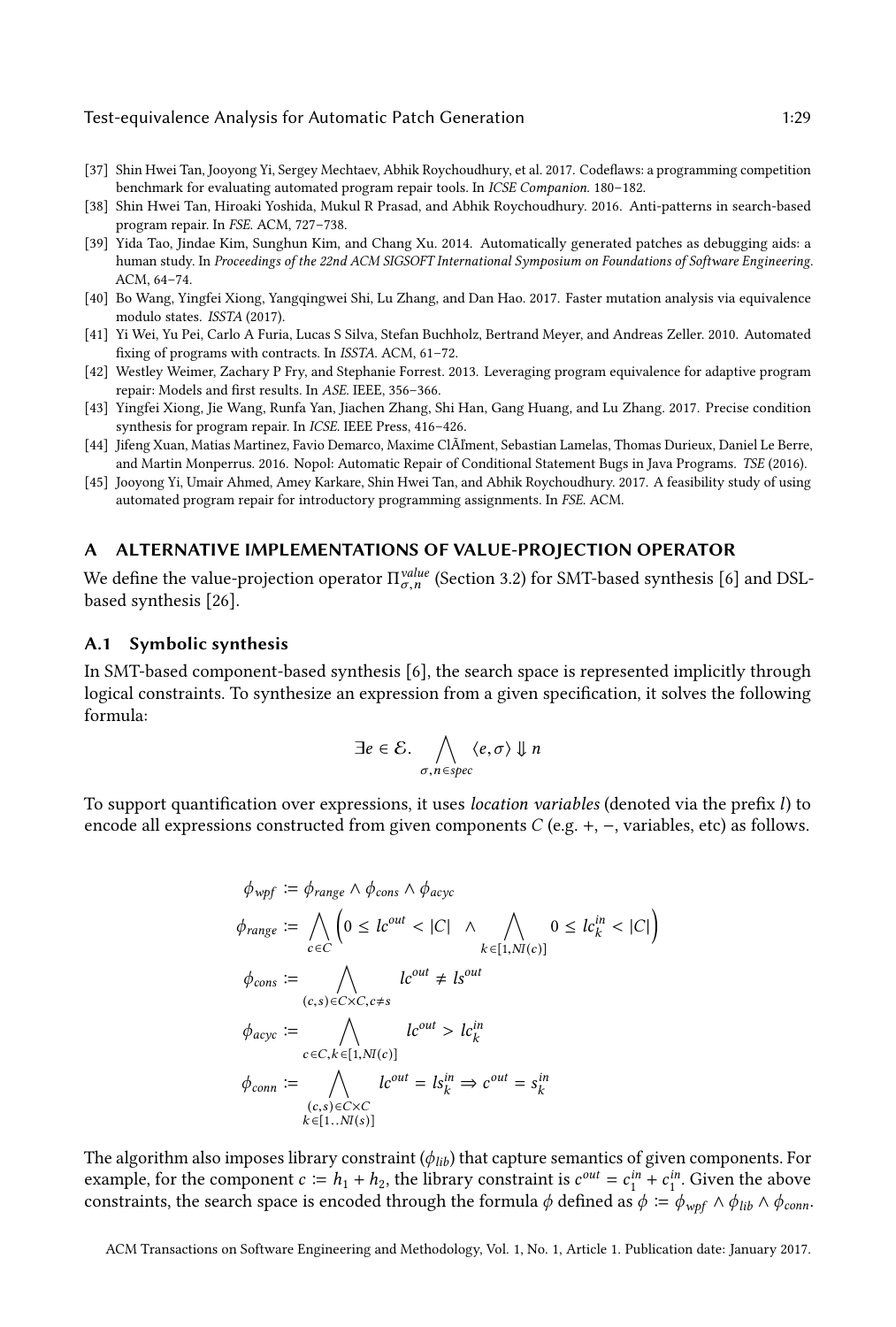In this context, the value-projection operator can be implemented as follows:

$$
\Pi_{\sigma,n}^{value}(\phi) := \phi \wedge e^{out} = n \wedge \bigwedge_{\text{variable } v \in C} v^{out} = \sigma(v)
$$

where  $e^{out}$  captures the output of the synthesized expression. Effectively, this operator conjoins the formula representing the search space with the input-output relation represented via  $\sigma$  and  $n$ formula representing the search space with the input-output relation represented via  $\sigma$  and n.

## A.2 DSL-based synthesis

In FlashMeta [\[26\]](#page-27-16) synthesis framework, the search space is compactly represented via version space algebra (VSA) [\[23\]](#page-27-17). Assume that the set of expression  $\mathcal E$  is defined through applications of operators to a given set of variables; we denote an operator as F .

The grammar for a version space algebra  $\widetilde{N}$  is defined as

$$
\widetilde{N} \coloneqq \{e_1, ..., e_k\} \mid U(\widetilde{N}_1, ..., \widetilde{N}_k) \mid F_{\bowtie}(\widetilde{N}_1, ..., \widetilde{N}_k)
$$

such that

- $e \in \{e_1, ..., e_k\}$  if  $\exists i. e = e_i;$ <br>•  $e \in U(\widetilde{N}, \widetilde{N}, \widetilde{r})$  if  $\exists i. e \in \widetilde{N}$
- $e \in U(\widetilde{N}_1, ..., \widetilde{N}_k)$  if  $\exists i. e \in \widetilde{N}_i$ ;<br>•  $e \in F(\widetilde{N}_1, ..., \widetilde{N}_k)$  if  $e = F(e)$
- $e \in F_{\bowtie}(\widetilde{N}_1, ..., \widetilde{N}_k)$  if  $e = F(e_1, ... e_n) \wedge \forall i. e_i \in \widetilde{N}_i$ .

For version space algebra  $\widetilde{N}$ , FlashMeta implements a clustering operator denoted as  $\widetilde{N}|_{\sigma}$ .  $\widetilde{N}|_{\sigma}$  is a mapping from values to version space algebras {  $n_1 \mapsto \widetilde{N}_1, ..., n_k \mapsto \widetilde{N}_k$  } such that

•  $\widetilde{N} = \widetilde{N}_1 \cup \ldots \cup \widetilde{N};$ 

• 
$$
\overrightarrow{N}_i \cap \overrightarrow{N}_j = \emptyset \text{ for all } i \neq j;
$$

- $\forall e \in \widetilde{N}_i$ ,  $\langle e, \sigma \rangle \Downarrow n_i$ ;
- $\forall i, j. i \neq j \rightarrow n_i \neq n_j.$

In this context, the value-projection operator can be implemented as follows:

$$
\Pi^{value}_{\sigma,n}(\widetilde{N})\coloneqq \widetilde{N}|_{\sigma}(n)
$$

# <span id="page-29-0"></span>B SEMANTICS FOR COMPOSITION OF TEST-EQUIVALENCE RELATIONS

Section [3.5](#page-14-3) presents a non-constructive definition of the composition of test-equivalence relations t ∼ ∗ (it does not define an algorithm for computing test-equivalence partitions). Although it is  $\frac{1}{2}$  by separately applying the value-based possible to compute the value-based test-equivalence analysis in Figure [7](#page-9-1) and dependency-based test-equivalence analysis in Figure [8,](#page-11-0) this approach would require performing multiple program executions. A more efficient approach is to compute test-equivalence partitions for  $\frac{t}{n}$  directly thorough a combination of the semantics in Figure [7](#page-9-1) and Figure [8](#page-11-0) as shown in Figure [13.](#page-30-0) For a given program p with an assignment  $v = \varepsilon$ , this semantics identifies a mapping { $l_1 \mapsto \mathcal{E}_1,...,l_k \mapsto \mathcal{E}_k$  } that denotes all test-equivalent insertions of assignments of  $v := e'$  at each location  $l_i$  so that  $e' \in \mathcal{E}_i$ . In this semantics, l and c denote such mannings  $l \cap c$  denotes  $\lambda x \cdot l(x) \cup c(x)$  and  $l \setminus c$  denotes  $\lambda x \cdot l(x) \setminus c(x)$ mappings,  $l \cap c$  denotes  $\lambda x$ .  $l(x) \cup c(x)$  and  $l \setminus c$  denotes  $\lambda x$ .  $l(x) \setminus c(x)$ .

 $\overline{r}$  for this semantics of  $\overline{z}^*$ , test-equivalence analysis for the patch generation algorithm in Section [4](#page-14-0) can be defined as follows:

Definition B.1 (Composed test-equivalence analysis). Let P be a search space,  $p \in \mathcal{P}$  be a program,  $t = (\sigma_{in}, \phi)$  be a test. Let  $p'$  be a program,  $l_1$  be a location such that  $p = p'[l_1]_{\vee} = e_{i}l_1]$  and  $\exists p'' \in$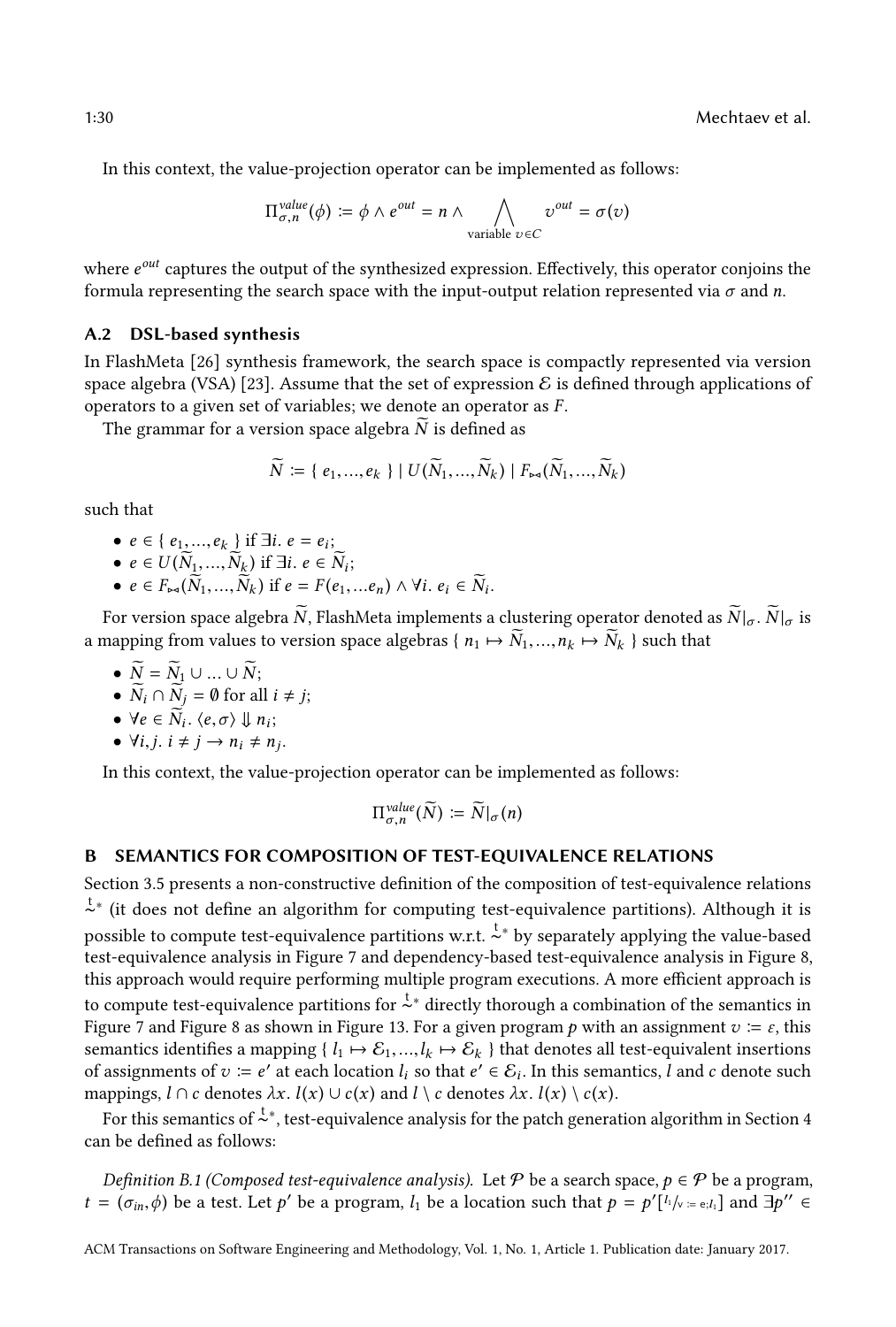$W$ 

<span id="page-30-0"></span>

| VAR-LEFT-EXE<br>Left(v) $\wedge x$                                                                            | VAR-LEFT-NEXE<br>Left(v) $\wedge \neg x$                                                                                                                                                                      | VAR-NLEFT                                                                                                              | $\neg Left(v)$                                                                                                                                         |
|---------------------------------------------------------------------------------------------------------------|---------------------------------------------------------------------------------------------------------------------------------------------------------------------------------------------------------------|------------------------------------------------------------------------------------------------------------------------|--------------------------------------------------------------------------------------------------------------------------------------------------------|
| $\langle v, \sigma, l, c, x \rangle \Downarrow_* \langle \sigma(v), l \cap c, \emptyset, false \rangle$<br>OΡ | $\langle v, \sigma, l, c, x \rangle \Downarrow_* \langle \sigma(v), l \setminus c, \emptyset, x \rangle$                                                                                                      |                                                                                                                        | $\langle v, \sigma, l, c, x \rangle \Downarrow_* \langle \sigma(v), l, c, x \rangle$                                                                   |
| $\langle e_1, \sigma, l, c, x \rangle \Downarrow_* \langle n_1, l_1, c_1, x_1 \rangle$                        | $\langle e_2, \sigma, l_1, c_1, x_1 \rangle \Downarrow_* \langle n_1, l_1, c_1, x_1 \rangle$                                                                                                                  | $n_3 = n_1$ op $n_2$                                                                                                   |                                                                                                                                                        |
|                                                                                                               | $\langle e_1 \text{ op } e_2, \sigma, l, c, x \rangle \Downarrow_* \langle n_3, l_2, c_2, x_2 \rangle$                                                                                                        |                                                                                                                        |                                                                                                                                                        |
| <b>ASSIGN-INS</b><br>$\langle v \coloneqq e, \sigma \rangle \parallel \sigma'$<br>$Inserted(v := e)$          | <b>ASSIGN-LR-EXE</b>                                                                                                                                                                                          | $\neg Inserted(v := e) \land (Left(v) \lor Right(v)) \land x \qquad \langle v := e, \sigma \rangle \Downarrow \sigma'$ |                                                                                                                                                        |
| $\langle v := e, \sigma, l, c, x \rangle \parallel_{\ast} \langle \sigma', l, c, true \rangle$                |                                                                                                                                                                                                               | $\langle v := e, \sigma, l, c, x \rangle \Downarrow_{\ast} \langle \sigma', l \cap c, \emptyset, false \rangle$        |                                                                                                                                                        |
| <b>ASSIGN-LR-NEXE</b>                                                                                         | $\neg Inverted(v := e) \land (Left(v) \lor Right(v)) \land \neg x \quad \langle v := e, \sigma \rangle \Downarrow \sigma'$                                                                                    |                                                                                                                        |                                                                                                                                                        |
|                                                                                                               | $\langle v := e, \sigma, l, c, x \rangle \Downarrow_{*} \langle \sigma', l \setminus c, \emptyset, false \rangle$                                                                                             |                                                                                                                        |                                                                                                                                                        |
| <b>ASSIGN-NLR</b>                                                                                             | $\neg Inserted(v := e) \land \neg Left(v) \land \neg Right(v)$ $\langle e, \sigma, l, c, x \rangle \Downarrow_{\ast} \langle n, l_1, c_1, x_1 \rangle$                                                        |                                                                                                                        |                                                                                                                                                        |
|                                                                                                               | $\langle v := e, \sigma, l, c, x \rangle \Downarrow_{*} \langle \sigma[v \mapsto n], l_1, c_1, x_1 \rangle$                                                                                                   |                                                                                                                        |                                                                                                                                                        |
| <b>SEO</b>                                                                                                    |                                                                                                                                                                                                               | <b>SKIP</b>                                                                                                            |                                                                                                                                                        |
|                                                                                                               | $\langle s_1, \sigma, l, c, x \rangle \downarrow_{values} \langle \sigma_1, l_1, c_1, x_1 \rangle$ $\langle s_2, \sigma_1, l_1, c_1, x_1 \rangle \downarrow_{values} \langle \sigma_2, l_2, c_2, x_2 \rangle$ |                                                                                                                        |                                                                                                                                                        |
|                                                                                                               | $\langle s_1; s_2, \sigma, l, c, x \rangle \parallel_{\ast} \langle \sigma_2, l_2, c_2, x_2 \rangle$                                                                                                          |                                                                                                                        | $\langle$ skip, $\sigma, l, c, x \rangle \Downarrow (\sigma, l, c, x)$                                                                                 |
| <b>IF-TRUE</b>                                                                                                | $\langle e, \sigma, l, c, x \rangle \Downarrow_* \langle true, l_1, c_1, x_1 \rangle$ $\langle s_1, \sigma, l_1, c_1, x_1 \rangle \Downarrow_{\text{values}} \langle \sigma_1, l_2, c_2, x_2 \rangle$         |                                                                                                                        |                                                                                                                                                        |
|                                                                                                               | $\langle$ if e then $s_1$ else $s_2$ fi, $\sigma$ , $c$ $\Downarrow$ $\langle \sigma_1, l_2, c_2, x_2 \rangle$                                                                                                |                                                                                                                        |                                                                                                                                                        |
| <b>IF-FALSE</b>                                                                                               |                                                                                                                                                                                                               |                                                                                                                        |                                                                                                                                                        |
|                                                                                                               | $\langle e, \sigma, l, c, x \rangle \Downarrow_{*} \langle false, l_1, c_1, x_1 \rangle$ $\langle s_2, \sigma, l_1, c_1, x_1 \rangle \Downarrow_{\text{value*}} \langle \sigma_2, l_2, c_2, x_2 \rangle$      |                                                                                                                        |                                                                                                                                                        |
|                                                                                                               | $\langle$ if e then $s_1$ else $s_2$ fi, $\sigma$ , $l$ , $c$ , $x$ ) $\Downarrow$ $\langle \sigma_2, l_2, c_2, x_2 \rangle$                                                                                  |                                                                                                                        |                                                                                                                                                        |
| WHILE-TRUE<br>$\langle e, \sigma, l, c, x \rangle \Downarrow_{*} \langle true, l_1, c_1, x_1 \rangle$         | $\langle s_1, \sigma, l_1, c_1, x_1 \rangle \downarrow_{value*} \langle \sigma_1, l_2, c_2, x_2 \rangle$                                                                                                      |                                                                                                                        | $\langle \text{while } e \text{ do } s \text{ od}, \sigma_1, l_2, c_2, x_2 \rangle \Downarrow_{\text{value*}} \langle \sigma_2, l_3, c_3, x_3 \rangle$ |
|                                                                                                               | $\langle$ while e do s od, $\sigma$ , $l$ , $c$ , $x$ ) $\ $ $\langle \sigma_2, l_3, c_3, x_3 \rangle$                                                                                                        |                                                                                                                        |                                                                                                                                                        |
| WHILE-FALSE                                                                                                   |                                                                                                                                                                                                               | <b>NUM</b>                                                                                                             |                                                                                                                                                        |
|                                                                                                               | $\langle e, \sigma, l, c, x \rangle \Downarrow$ (false, l', c', x')                                                                                                                                           | $\langle n,\sigma \rangle \parallel n$                                                                                 |                                                                                                                                                        |
|                                                                                                               | $\langle$ while e do s od, $\sigma$ , $l$ , $c$ , $x$ $\rangle$ , $\downarrow$ <sub>*</sub> , $\langle \sigma$ , $l'$ , $c'$ , $x'$ $\rangle$                                                                 | $\langle n, \sigma, l, c, x \rangle \Downarrow_* \langle n, l, c, x \rangle$                                           |                                                                                                                                                        |
| STMT-L                                                                                                        | $\langle s, \sigma, l, c, x \rangle \Downarrow_* \langle \sigma', l', c', x' \rangle$ $c'' = \lambda x$ . if $x = s$ then $c'(x) \cap \prod_{\sigma, n}^{value}(s)$ else $c'(x)$                              |                                                                                                                        |                                                                                                                                                        |
|                                                                                                               | $\overline{\langle s, \sigma, l, c, x \rangle \Downarrow_{\text{value*}} \langle \sigma', l', c'', x' \rangle}$                                                                                               |                                                                                                                        |                                                                                                                                                        |
|                                                                                                               |                                                                                                                                                                                                               |                                                                                                                        |                                                                                                                                                        |

Fig. 13. Augmented semantics of  $\mathcal L$  for computing test-equivalence classes w.r.t.  $\lambda^*, v$  — variables,  $n$  — integer values,  $e$  — expressions, s — statements,  $\sigma$  — program states,  $l$   $c$  — functions from locations integer values,  $e$  – expressions,  $s$  – statements,  $\sigma$  – program states,  $l, c$  – functions from locations to sets of expressions,  $x$  – boolean values, *Inserted* – predicate over statements, *Left*, *Right* – predicates over variables,  $\varepsilon$  – right-hand side of inserted assignment.

 $\mathcal{P}$ .  $\exists l_2 \in p''$ .  $\exists e'. p'' = p'[l_2]_{\vee} = e'_{l_2}$ . Then, dependency-based test-equivalence analysis  $\widetilde{eval}$  is:  $\overline{f}$  $\widetilde{eval}(p,t,\mathcal{P},\overset{t}{\sim}_{deps}) = (\phi(\sigma_{out}), \bigcup_{l \in \mathcal{P}}$  $l \in p$  $\vert \ \ \vert$  $e \in L'(l)$  $\{p'[l/\text{v} = \text{e};l]\},$  given that Inserted  $\Xi \lambda s$ .  $s = \omega : \equiv e^s$ , Left  $\Xi \lambda v'$ .  $v' = v$ , Right  $\Xi \lambda v'$ .  $v' = v'$ .  $\prime \in Var(e),$ L :=  $\lambda l. \{e \mid \exists p'' \in \mathcal{P} \cdot p'' = p'[l/\sqrt{e} = e, l]\}$  $\langle p, \sigma_{in}, L, \lambda x. \emptyset, false \rangle \Downarrow \langle \sigma_{out}, L', \_, \_ \rangle$ 

In this analysis, we identify a test-equivalence class of a program with an assignment  $v = e'$ <br>the space of all programs in  $\mathcal{P}$  that differ only in the expressions  $e'$  and the locations of this in the space of all programs in  $\mathcal P$  that differ only in the expressions  $e'$  and the locations of this assignment. The test-equivalence class is computed by passing the "alternative" mapping from assignment. The test-equivalence class is computed by passing the "alternative" mapping from locations to expressions L as an argument of  $\mathcal{L}_{*}$ .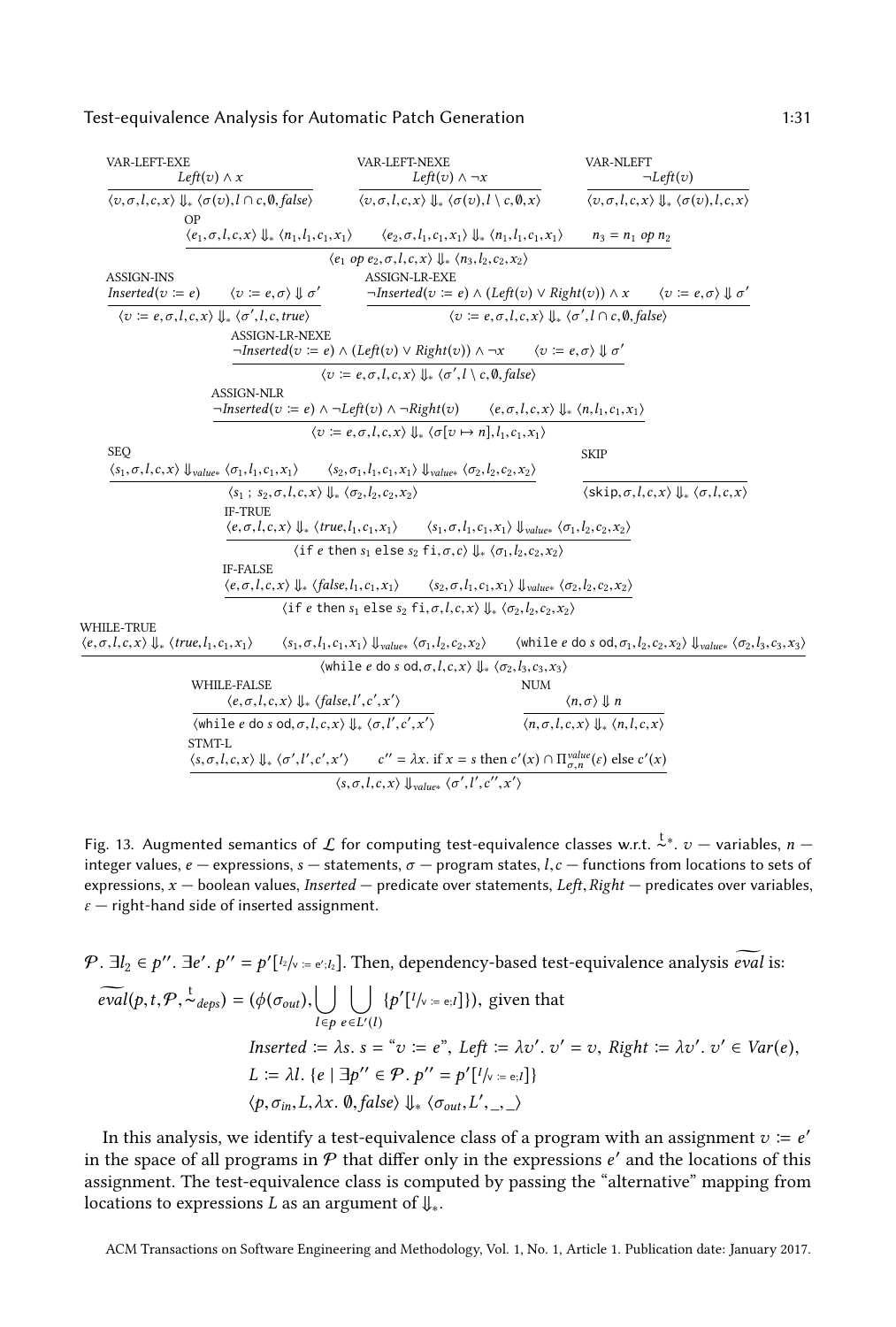#### 1:32 Mechtaev et al.

<span id="page-31-1"></span>
$$
Trace\left(\frac{\langle e_1, \sigma \rangle \Downarrow \sigma(v)}{\langle v, \sigma \rangle \Downarrow \sigma(v)} \text{VAR}^i\right) := \{ \lambda \sigma. \sigma[x_i \mapsto \sigma(v)] \}
$$
\n
$$
Trace\left(\frac{\langle e_1, \sigma \rangle \Downarrow n_1 \quad \langle e_2, \sigma \rangle \Downarrow n_2 \quad n_3 = n_1 \text{ op } n_2}{\langle e_1 \text{ op } e_2, \sigma \rangle \Downarrow n_3} \text{Trace}(\langle e_1, \sigma \rangle \Downarrow n_1) \text{ @Trace}\left(\langle e_2, \sigma \rangle \Downarrow n_2 \text{ OR}(x_i) \text{ op } \sigma(x_r) \text{]}
$$
\n
$$
Trace\left(\frac{\langle e_1, \sigma \rangle \Downarrow n_3 \quad \langle e_2, \sigma \rangle \Downarrow n_3}{\langle e_1 \text{ op } e_2, \sigma \rangle \Downarrow n_3} \text{SKIP}^i\right) := \{ \lambda \sigma. \sigma \}
$$
\n
$$
Trace\left(\frac{\langle e, \sigma \rangle \Downarrow n}{\langle v : = e, \sigma \rangle \Downarrow \sigma(v)} \text{SSGN}^i\right) := Trace(\langle e, \sigma \rangle \Downarrow n) \text{ @[} \lambda \sigma. \sigma[v \mapsto n] \text{]}
$$
\n
$$
Trace\left(\frac{\langle e, \sigma \rangle \Downarrow \sigma(v \mapsto n_1 \land s_2, \sigma \rangle \Downarrow \sigma(v_2 \land \sigma(v_2 \land \sigma(v_2 \land \sigma(v_2 \land \sigma(v_2 \land \sigma(v_2 \land \sigma(v_2 \land \sigma(v_2 \land \sigma(v_2 \land \sigma(v_2 \land \sigma(v_2 \land \sigma(v_2 \land \sigma(v_2 \land \sigma(v_2 \land \sigma(v_2 \land \sigma(v_2 \land \sigma(v_2 \land \sigma(v_2 \land \sigma(v_2 \land \sigma(v_2 \land \sigma(v_2 \land \sigma(v_2 \land \sigma(v_2 \land \sigma(v_2 \land \sigma(v_2 \land \sigma(v_2 \land \sigma(v_2 \land \sigma(v_2 \land \sigma(v_2 \land \sigma(v_2 \land \sigma(v_2 \land \sigma(v_2 \land \sigma(v_2 \land \sigma(v_2 \land \sigma(v_2 \land \sigma(v_2 \land \sigma(v_2 \land \sigma(v_2 \land \sigma(v_2 \land \sigma(v_2 \land \sigma(v_2 \land \sigma(v_2 \land
$$

Fig. 14. Definition of Trace.  $\omega$  – list concatenation operator,  $v$  – variables, n – integer values, e – expressions, s — statements,  $\sigma$  — program states,  $i$  — index of current rule application,  $l,r$  — indexes of child rules application (left and right),  $x_i$  — variable introduced for each rule application,  $Trace(\langle e_1, \sigma \rangle \Downarrow n_1)$  indicates an application of *Trace* to the derivation tree for  $\langle e_1, \sigma \rangle \Downarrow n_1$ .

#### <span id="page-31-0"></span>C PROPERTIES OF TEST-EQUIVALENCE SEMANTICS

We introduce a linear representation of a derivation tree that we refer to as a trace. A trace of a derivation tree D (for the semantics in Figure [6\)](#page-8-0) is denoted as  $Trace(D)$  (Figure [14\)](#page-31-1). The trace of the derivation tree in Example [3.2](#page-7-2) is a sequence of functions

$$
\{\,f_{\text{VAR}}^0,\,f_{\text{NUM}}^1,\,f_{\text{OP}}^2,\,f_{\text{ASSIGN}}^3,\,f_{\text{VAR}}^4,\,f_{\text{ASSIGN}}^5,\,f_{\text{SEQ}}^6\,\}
$$

where  $f_{\text{RULE}}^i$  is a *state transformation function* for the rule RULE with the index *i* in the derivation tree computed in don't first order from left to right. Note that  $\tau = f^0$  of  $f^1$  of  $f^2$  of  $f^3$  or  $f^3$ tree computed in depth-first order from left to right. Note that  $\sigma_{out} = f_{VAR}^0 \circ f_{NUM}^1 \circ f_{OP}^2 \circ f_{ASSIGN}^3 \circ f_{NUM}^4$  $\overline{\phantom{a}}$ <sup>24</sup> <sup>o</sup>  $f_{\text{ASSIGN}}^5 \circ f_{\text{SEQ}}^6(\sigma_{in})$  (by construction).

# C.1 Value-based test-equivalence relation

This section describes properties and their proofs for the semantics of value-based test-equivalence relation in Figure [7.](#page-9-1) In an analogous manner to the previous section, we define the function Trace for the value-based semantics in such a way that it transforms each rule application into a function f expressions.  $\mathbb{R}^i$ <br>RULE :  $\Sigma \times \mathcal{E} \to \Sigma \times \mathcal{E}$ , where the seconds element of the tuple denotes the computed class of

<span id="page-31-2"></span>LEMMA C.1. Let p be a program, e be an expression,  $t := (\sigma_{in}, \phi)$  be a test, Modified  $= \lambda x$ .  $x = e$ . If  $\langle p, \sigma_{in}, C_{in} \rangle$   $\downarrow_{value} \langle S_{out} \rangle$  (with the corresponding derivation tree D) and  $e \in C_{out}$ , then for each applications of the rule EXPR-MOD in the derivation tree D with premises  $\langle e, \sigma \rangle \Downarrow n$  and  $c' = \prod_{\sigma,n}^{\text{value}}(c)$ , the expression e is in the set  $c'$ the expression  $e$  is in the set  $c'$ .

PROOF. The rule EXPR-MOD is either encountered in  $D$  or not. If it is not applied in the derivation tree, then  $C_{out} = C_{in}$  since EXPR\_MOD is the only rule that affects c. If it is applied in the derivation tree, represent the derivation tree as a trace:

$$
\{f_{\text{R\_0}}^0, f_{\text{R\_1}}^1, ..., f_{\text{R\_k}}^k\}
$$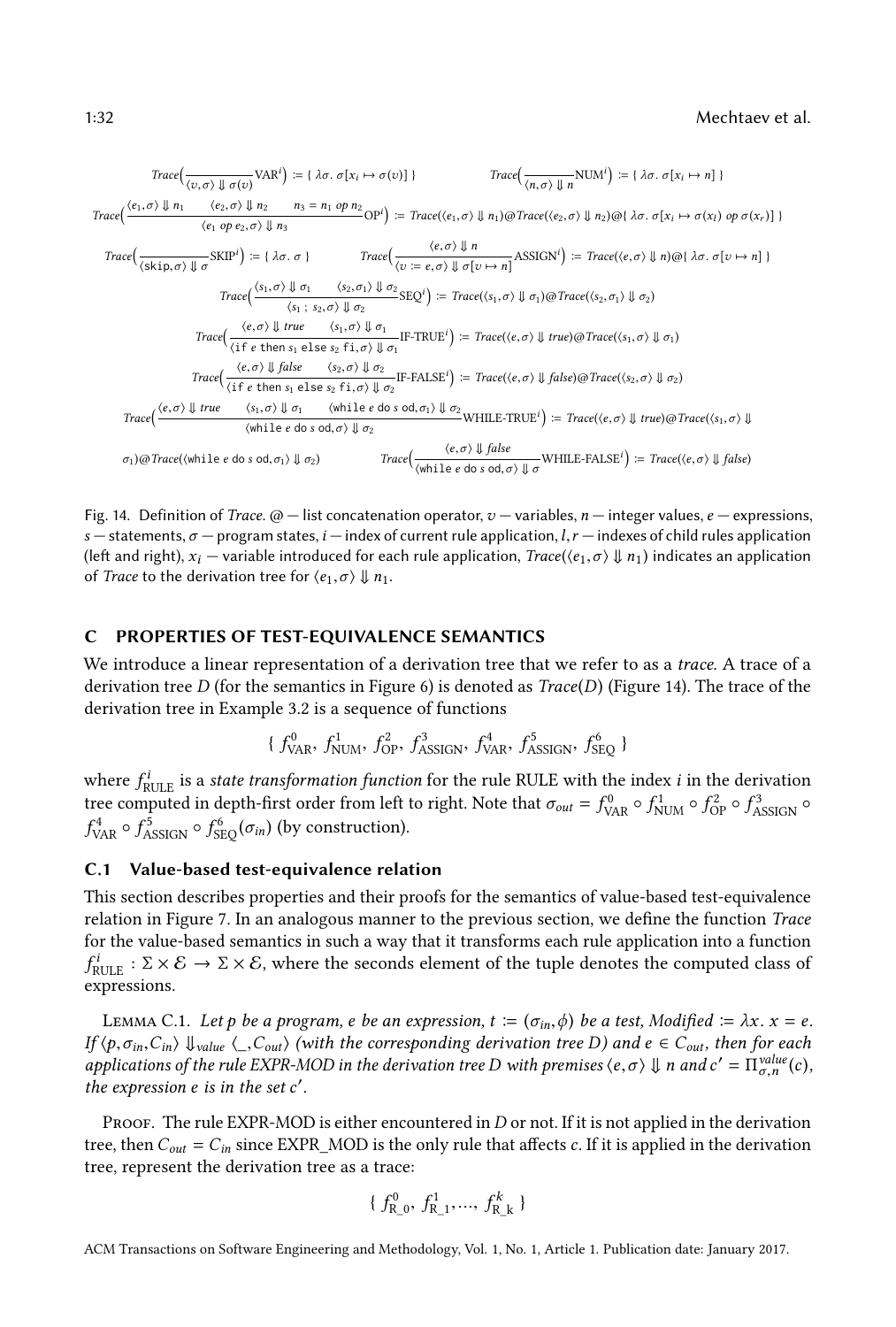Then,  $(\sigma_{out}, C_{out}) = f_{R_0}^0 \circ f_{R_1}^1 \circ ... \circ f_{R_k}^k (\sigma_{in}, C_{in})$ . Therefore, the set  $C_{out}$  can be represented as  $\frac{1}{2}$  $\Pi^{\text{value}}_{\sigma_1,n_1} \circ \Pi^{\text{value}}_{\sigma_2,n_2} \circ ... \circ \Pi^{\text{value}}_{\sigma_m,n_m} (C_{in}),$  where each application of the value-projector operator corresponds to an application of the rule EXPR-MOD. Since the value-projector operator outputs a subse argument set,  $\forall i. e \in \Pi^{value}_{\sigma_i, n_i} \circ ... \circ \Pi^{value}_{\sigma_m, n_m}(C_{in}).$  Therefore,  $e \in c'$  for each application of the rule  $\Box$  $\Box$ EXPR-MOD in D.  $\Box$ 

<span id="page-32-1"></span>LEMMA C.2. Let p be a program, e be an expression,  $t := (\sigma_{in}, \phi)$  be a test, Modified  $:= \lambda x$ .  $x = e$ . If  $\langle p, \sigma_{in}, C_{in}^1 \rangle$   $\downarrow$  value  $\langle P, C_{out}^1 \rangle$  and  $\langle p, \sigma_{in}, C_{in}^2 \rangle$   $\downarrow$  value  $\langle P, C_{out}^2 \rangle$  and  $C_{in}^1 \subseteq C_{in}^2$ , then  $C_{out}^1 \subseteq C_{out}^2$ .

PROOF. It is trivial that for any *n* and  $\sigma$  if  $C_{in}^1 \subseteq C_{in}^2$ , then  $\Pi_{g,n}^{value}(C_{in}$ <br>must follow from the feet that  $C_{in}$  can be represented as  $\Pi_{g,n}^{value} \in \Pi_{g,n}^{value}$  $\prod_{in}^{1}$ )  $\subseteq \prod_{\sigma,n}^{value}(C)$  $\sum_{\text{in}}^{2}$ ). Then, the lemma follows from the fact that  $C_{out}$  can be represented as  $\Pi^{value}_{\sigma_1,n_1} \circ \Pi^{value}_{\sigma_2,n_2} \circ ... \circ \Pi^{value}_{\sigma_k,n_k}(C_{in})$ .  $\Box$ 

<span id="page-32-0"></span>LEMMA C.3. Let  $p_1$  and  $p_2$  be programs such that  $\exists e, e' \in Exp$ ,  $p_2 = p_1[e/e']$ ,  $t := (\sigma_{in}, \phi)$  be a test. If  $p_1 \stackrel{t}{\sim}_{value} p_2$  and  $\langle p_1, \sigma_{in}, \{e, e'\}\rangle$   $\downarrow_{value}$   $\langle \sigma_{out}, \{e, e'\}\rangle$  (for Modified  $\coloneqq \lambda x$ .  $x = e$ ), then  $\langle p_2, \sigma_{in}, \{e, e'\}\rangle$   $\downarrow$ <sub>value</sub>  $\langle \sigma_{out}, \{e, e'\}\rangle$  (for Modified :=  $\lambda x. x = e'$ ).

PROOF.  $\langle p_1, \sigma_{in}, \{e, e'\}\rangle$   $\downarrow$   $\forall$  value  $\langle \sigma_{out}, \{e, e'\}\rangle$  for *Modified*  $\coloneqq \lambda x$ .  $x = e$  with the corresponding rivation tree *D*. Therefore, in each application of the rule EXPR-MOD of the derivation tree derivation tree D. Therefore, in each application of the rule EXPR-MOD of the derivation tree, Assume that D' is obtained by replacing all occurrences of e with e' in the derivation tree D. Since  $(e, \sigma) \parallel n \leftrightarrow (e', \sigma) \parallel n$  in each application of the rule EXPR-MOD, D' is a valid derivation tree for  $\mathcal{C} = \{e, e'\}$  (Lemma [C.1\)](#page-31-2). Consequently, in each occurrence of EXPR-MOD,  $\langle e, \sigma \rangle \Downarrow n \Leftrightarrow \langle e', \sigma \rangle \Downarrow n$ .  $\langle e, \sigma \rangle \Downarrow n \Leftrightarrow \langle e', \sigma \rangle \Downarrow n$  in each application of the rule EXPR-MOD, D' is a valid derivation tree for  $\langle p_2, \sigma_{in}, \{e, e'\}\rangle \Downarrow_{value} \langle \sigma_{out}, \{e, e'\}\rangle$  with Modified  $:= \lambda x. x = e'$ . <del>о</del>

<span id="page-32-3"></span>LEMMA C.4. Let p be program,  $t := (\sigma_{in}, \phi)$  be a test. If  $\langle p, \sigma_{in}, \rangle$   $\downarrow$  value  $\langle \sigma_{out}, \rangle$ , then  $\langle p, \sigma_{in} \rangle$   $\downarrow$   $\sigma_{out}$ .

Proof. A derivation tree for the semantics in Figure [7](#page-9-1) can be transformed into a valid derivation tree of the standard semantics (Figure [6\)](#page-8-0) by removing the argument  $c$  and changing the applications of EXPR-MOD and EXPR-NMOD into corresponding applications of EXPR. of EXPR-MOD and EXPR-NMOD into corresponding applications of EXPR.

<span id="page-32-2"></span>PROPOSITION C.5. Let  $P$  be a set of programs such that for any  $p_1, p_2 \in P$ ,  $\exists e, e' \in \text{Expr}$  such that  $p_2 = p_1[e/e'], t := (\sigma_{in}, \phi)$  be a test. Then,  $\stackrel{t}{\sim}_{value}$  as in Definition [3.4](#page-10-1) is an equivalence relation in  $\mathcal{P}$ .

Proof. **Reflexivity.** Let p be a program, e be an expression in p, Modified  $\coloneqq \lambda x$ .  $x = e$ . Since  $\forall e. \langle e, \sigma \rangle \Downarrow n \Leftrightarrow \{e\} = \Pi_{\sigma, n}^{value}(\{e\}), c' = \{e\}$  in each application of EXPR-MOD for  $c = \{e\}$ . Therefore,  $\langle e, e, o \rangle \Downarrow n \Leftrightarrow \{e\} = \Pi_{\sigma,n} (\{e\}), \emptyset = \{e\}$  in each application of EXFR-MOD for  $e = \{e\}$ . Therefore<br>  $\langle p_1, \sigma_{in}, \{e\} \rangle \Downarrow_{value} \langle \_, \{e\} \rangle$ . Consequently,  $p \stackrel{t}{\sim}_{value} p$ . Symmetry. Let  $p_1, p_2$  be programs and  $e_1,$ be expressions such that  $p_2 = p_1[e_1/e_2]$  and  $p_1 \stackrel{t}{\sim} \text{value } p_2$ . Assume  $\langle p_1, \sigma_{in}, \{e, e'\} \rangle$   $\downarrow_{value} \langle \sigma_{out}, \{e, e'\} \rangle$ . Then,  $\langle p_2, \sigma_{in}, \{e, e'\}\rangle$   $\downarrow$   $\downarrow$   $\downarrow$   $\downarrow$   $\downarrow$   $\downarrow$   $\downarrow$   $\downarrow$   $\downarrow$   $\downarrow$   $\downarrow$   $\downarrow$   $\downarrow$   $\downarrow$   $\downarrow$   $\downarrow$   $\downarrow$   $\downarrow$   $\downarrow$   $\downarrow$   $\downarrow$   $\downarrow$   $\downarrow$   $\downarrow$   $\downarrow$   $\downarrow$   $\downarrow$   $\downarrow$   $\downarrow$   $\downarrow$   $\downarrow$   $\downarrow$   $p_1, p_2, p_3$  be programs and  $e_1, e_2, e_3$  be expressions such that  $p_2 = p_1[e_1/e_2]$  and  $p_3 = p_1[e_1/e_3]$ . Assume p<sub>1</sub>  $\sim$ <sub>value</sub> p<sub>2</sub> and p<sub>1</sub>  $\sim$ <sub>value</sub> p<sub>3</sub>. Note that for any  $\sigma$ , if  $\langle e_1, \sigma \rangle \Downarrow n \wedge c' = \prod_{\sigma,n}^{\text{value}} (\{e_1, e_2, e_3\})$ , then  $e_2 \in c' \wedge c$ σ,n  $e_3 \in c'$  (Lemma [C.1](#page-31-2) and Lemma [C.2\)](#page-32-1). Thus,  $\langle e_1, \sigma \rangle \Downarrow n \Leftrightarrow \{e_1, e_2, e_3\} = \Pi_{\sigma,n}^{value}(\{e_1, e_2, e_3\})$ . Therefore,  $\forall \sigma \colon \langle e_2, \sigma \rangle \Downarrow n \Leftrightarrow \{e_2, e_3\} = \Pi_{\sigma, n}^{value}(\{e_2, e_3\})$ . Consequently,  $\langle p_2, \sigma_{in}, \{e_2, e_3\} \rangle \Downarrow_{value} \langle \_, \{e_2, e_3\} \rangle$  for *Modified*  $\coloneqq \lambda x. x = e_2$  and  $p_2 \stackrel{\text{t}}{\sim}$  $\frac{1}{\infty}$ value p<sup>3</sup>. □

Proposition [C.5](#page-32-2) can be trivially generalized for spaces involving modifications of multiple expressions since the union of several equivalence relations is an equivalence relation.

<span id="page-32-4"></span>PROPOSITION C.6. Let  $p_1$  and  $p_2$  be programs such that  $\exists e, e' \in Expr$ .  $p_2 = p_1[e/e'], t := (\sigma_{in}, \phi)$  be a test. If  $p_1 \stackrel{t}{\sim}$  value  $p_2$ , then  $p_1$  and  $p_2$  either both pass t or both fail t.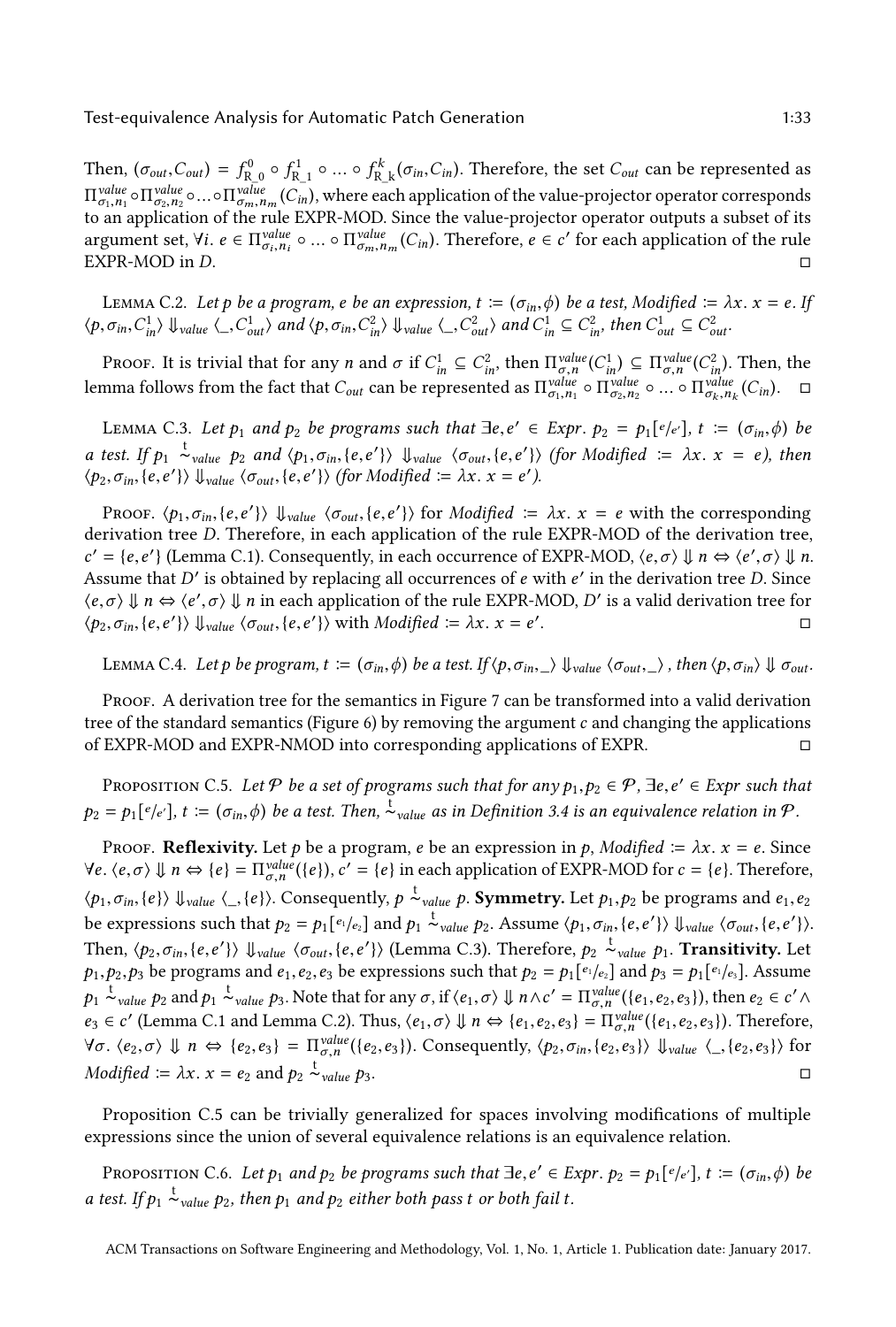PROOF. Assume that  $\langle p_1, \sigma_{in}, \{e, e'\}\rangle$   $\Downarrow_{value}$   $\langle \sigma_{out}, \{e, e'\}\rangle$  for *Modified*  $\coloneqq \lambda x$ .  $x = e$ . Therefore,  $\langle p_2, \sigma_{in}, \{e, e'\}\rangle$   $\Downarrow_{value}$   $\langle \sigma_{out}, \{e, e'\}\rangle$  for Modified  $\coloneqq \lambda x$ .  $x = e'$  (Lemma [C.3\)](#page-32-0),  $\langle p_1, \sigma_{in} \rangle \Downarrow \sigma_{out}$ <br>(Lemma C.4) and  $\langle p_2, \sigma_{in} \rangle \Downarrow \sigma_{out}$  (Lemma C.4). Since  $p_i$  and  $p_i$  produce the same output state (Lemma [C.4\)](#page-32-3) and  $\langle p_2, \sigma_{in} \rangle \Downarrow \sigma_{out}$  (Lemma C.4). Since  $p_1$  and  $p_2$  produce the same output state for  $\sigma_{in}$ , they either both pass t or both fail t. for  $\sigma_{in}$ , they either both pass t or both fail t.

Proposition C.7. The relation  $^{\text{t}}$   $\scriptstyle\mathtt{value}$  is a test-equivalence relation according to Definition [1.1.](#page-1-0)

Ркооғ. Proposition [C.5](#page-32-2) states that  $\stackrel{\text{t}}{\sim}_{value}$  is an equivalence relation and Proposition [C.6](#page-32-4) states that any two programs equivalent w.r.t.  $\frac{t}{\lambda}$  value produce indistinguishable results for the given test. Therefore,  $\frac{t}{\sim}$  is a test-equivalence relation. □

#### C.2 Dependency-based test-equivalence relation

This section describes properties and their proofs for the semantics of dependency-based testequivalence relation in Figure [8.](#page-11-0) In an analogous manner to the previous section, we define the function Trace for the dependency-based semantics in such a way that it transforms each rule application into a function  $f_{\text{RULE}}^{i}$ :  $\Sigma \times \text{Strm} \times \text{Strm} \times \mathbb{B} \rightarrow \Sigma \times \text{Strm} \times \text{Strm} \times \mathbb{B}$ , where the seconds and the third elements of the tuple denote global and current test-equivalence classes, and the last boolean element indicates if the inserted assignment has been executed.

<span id="page-33-0"></span>LEMMA C.8. Let  $p$  be a program, e be an expression and  $v$  be a variable, such that the assignment " $v := e^v$  is at the location s of p, Inserted  $:= \lambda s$ .  $s = "v := e^v$ , Left  $:= \lambda v'$ .  $v' = v$ , Right  $:= \lambda v'$ .  $v' = v'$ .  $\lambda v' = v'$ . ′ ∈  $Var(e)$ . Then,  $\langle p, \sigma_{in}, \{s\}, \emptyset, false \rangle \Downarrow_{deps} \langle \_, \{s\}, \_, \_ \rangle.$ 

Proof. Consider a trace of the derivation tree of the relation  $\langle p, \sigma_{in}, \{s\}, \emptyset, false \rangle \downarrow_{des} \langle \_, \_, \_, \rangle$ :

$$
\{f_{R_0}, f_{R_1}, ..., f_{R_k}\}
$$

For each i, if  $($ ,l,c,x) =  $f_{R_i}$  ∘ ... ◦  $f_{R_k}$  ( $\sigma_{in}$ , {s}, 0, false), then  $x = true \Leftrightarrow s \in c$  since x is set to the rule  $\Delta$  SSICN-INS is applied (that adds s to c) and x is set to false in the rules true only when the rule ASSIGN-INS is applied (that adds  $s$  to  $c$ ), and  $x$  is set to *false* in the rules VAR-LEFT-EXE, VAR-LEFT-NEXE, ASSIGN-LR-EXE and ASSIGN-LR-NEXE (that make  $c = \emptyset$ ). Therefore, when the rules VAR-LEFT-NEXE and ASSIGN-LR-NEXE are applied,  $s \notin c$ . Thus, s is never removed from *l* in the derivation tree. Therefore,  $\langle p, \sigma_{in}, \{s\}, \theta, \{als\} \rangle$ ,  $\langle s \}$ ,  $\langle s \rangle$ ,  $\Box$ never removed from l in the derivation tree. Therefore,  $\langle p, \sigma_{in}, \{s\}, \emptyset, false \rangle \downarrow_{des} \langle \_, \{s\}, \_, \rangle.$ 

Assume that  $\{f_{R_0}, f_{R_1},..., f_{R_k}\}$  is a trace of some program p in a derivation tree for the semantics in Figure [8.](#page-11-0) We call a sequence of rule applications  $I := \{f_{R_1},..., f_{R_r}\}$  a test-equivalent interval iff

- it does not include the rules VAR-LEFT-EXE, VAR-LEFT-NEXE, ASSIGN-LR-EXE and ASSIGN-LR-NEXE;
- it contains an application of the rule ASSIGN-INS;
- it is maximal (not a sub-interval of another test-equivalent interval).

Note that each application of the rule ASSIGN-INS is included into a test-equivalent interval (possibly consisting only of this rule). We enumerate all test-equivalent intervals in the trace as  $I_0, I_1, \ldots, I_k$  from left to right.

<span id="page-33-1"></span>LEMMA C.9. Let  $p_1$  and  $p_2$  be programs, e be an expression and v be a variable, such that there is program p with locations  $l_1, l_2$  so that  $p_1 = p[l_1/v = e_i, l_1], p_2 = p[l_2/v = e_i, l_2],$  Inserted  $:= \lambda s.$  s = " $v := e$ ", Left :=  $\lambda v'$ .  $v' = v$ , Right :=  $\lambda v'$ .  $v' \in Var(e)$ ,  $p_1 \stackrel{t}{\sim} _{deps}^{\infty} p_2$ . Assume that  $I_0^1, I_1^1, ..., I_k^1$ <br>equivalent intervals in the trace of p, for a derivation tree (p,  $\sigma$ , ) || | | | equivalent intervals in the trace of  $p_1$  for a derivation tree  $\langle p_1, \sigma_{in}, \ldots, \rangle$   $\downarrow$   $\downarrow$  deps  $\langle \ldots, \ldots \rangle$ . Then, for  $k<sup>1</sup>$  are the test- $\frac{1}{1}$ each  $I_i^1$  $\frac{1}{t}$  there is a corresponding test-equivalent interval  $I_t^2$ <br>the first rules in the intervals receive the same input <sup>2</sup> in the trace of  $\langle p_2, \sigma_{in}, \_, \_ \rangle \bigcup_{\text{deps}} \langle \_, \_, \_ \rangle$ <br>its state for the same program location and the such the first rules in the intervals receive the same inputs state for the same program location and the last rules in the intervals produce the same state for the same program location in the trace.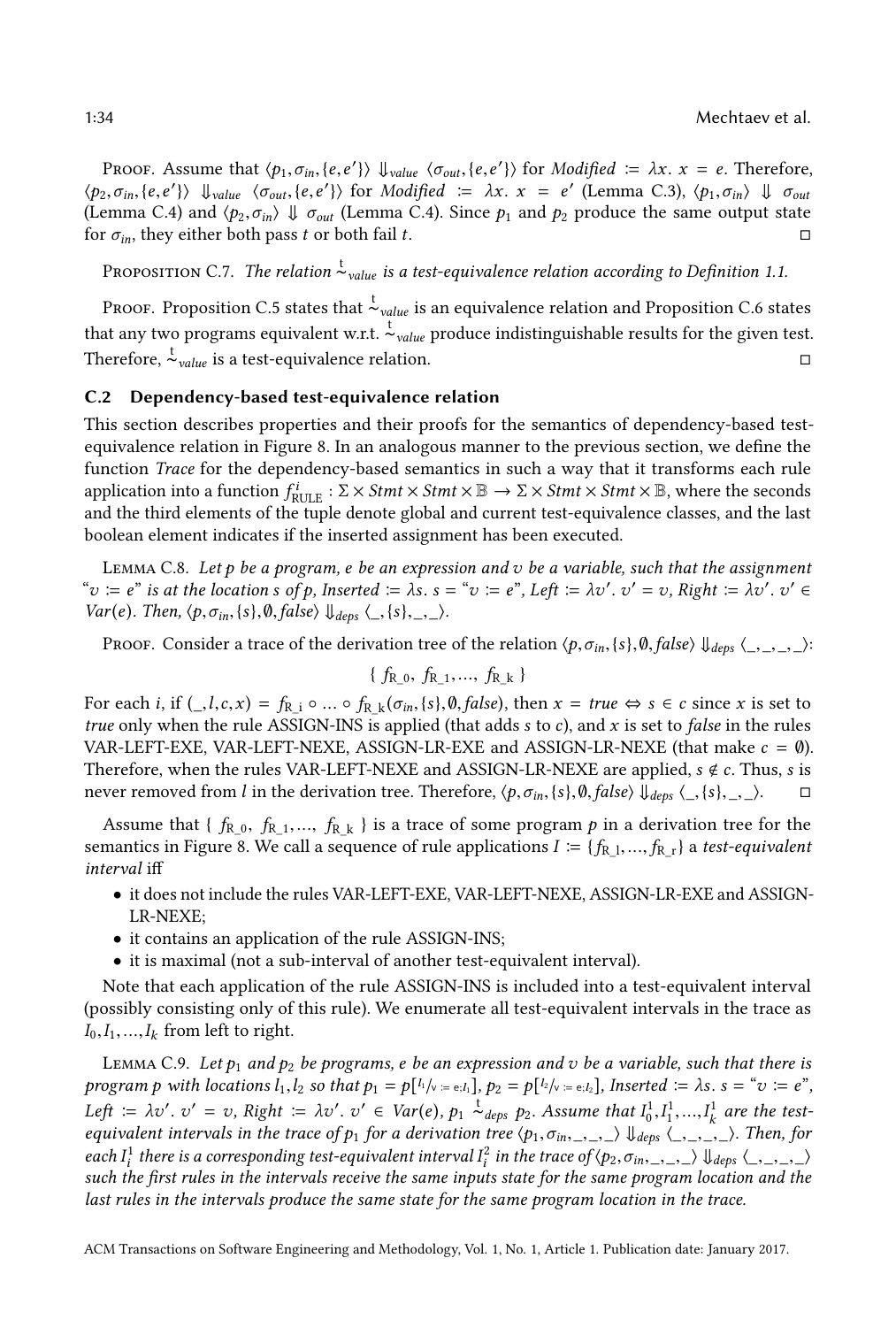PROOF. Assume  $I_1^1 := \{f_{\text{R}_0}^1, ..., f_{\text{R}_k}^1\}$  and  $I_i^2 := \{f_{\text{R}_0}^2, ..., f_{\text{R}_1}^2\}$ . We prove that for any state  $\sigma$ , if location, then  $(\sigma', \_), \_) \in f_{R_0}^2 \circ ... \circ f_{R_1}^2 (\sigma, \_), \_)$  and  $f_{R_1}^1$  and  $f_{R_2}^2$  are applied for the same  $\mathcal{L}_{\text{max}}(f) = f_{\text{R}}^1 \circ \dots \circ f_{\text{R}}^1 \circ \left( \sigma, \frac{1}{K} \right)$  and the rules  $f_{\text{R}}^1$  and  $f_{\text{R}}^2$  are applied for the same program program location. This fact is proved by induction on the rule index in the test-equivalent interval, excluding the applications of ASSIGN-INS. Then, this fact can be used to prove the lemma by induction on the index of the test-equivalent interval.  $□$ 

<span id="page-34-0"></span>LEMMA C.10. Let p be program,  $t := (\sigma_{in}, \phi)$  be a test. If  $\langle p, \sigma_{in}, \_ \rangle$ ,  $\downarrow$   $_{deps}$   $\langle \sigma_{out}, \_ \rangle$ , then  $\langle p, \sigma_{in} \rangle \Downarrow \sigma_{out}.$ 

PROOF. A derivation tree for the semantics in Figure [8](#page-11-0) can be transformed into a valid derivation tree of the standard semantics (Figure [6\)](#page-8-0) by removing the arguments  $l, c$  and  $x$ , changing the applications of VAR-LEFT-EXE, VAR-LEFT-NEXE and VAR-NLEFT into corresponding applications of VAR and the applications of ASSIGN-INS, ASSIGN-LR-EXE, ASSIGN-LR-NEXE and ASSIGN-NLR into corresponding applications of ASSIGN. □

<span id="page-34-1"></span>PROPOSITION C.11. Let  $P$  be a set of programs, e be and expression and v be a variable, such that for  $any p_1, p_2 \in \mathcal{P}$ , there is program p with locations  $l_1, l_2$  such that  $p_1 = p[l_1/\sqrt{1 + e_l} \cdot l_1]$  and  $p_2 = p[l_2/\sqrt{1 + e_l} \cdot l_2]$ ,  $t := (\sigma_{in}, \phi)$  be a test. Then,  $\stackrel{t}{\sim}$  deps as in Definition [3.7](#page-12-1) is an equivalence relation in  $\mathcal{P}$ .

PROOF. Reflexivity. Let  $p \in \mathcal{P}$  be a program, s is the location of " $v := e$ " in p, Inserted  $:=$  $\lambda s. s = "v := e", \text{ Left} := \lambda v'. v' = v, \text{ Right} := \lambda v'. v' \in \text{Var}(e). \langle p, \sigma_{in}, \{s\}, \emptyset, \text{false}\rangle \cup \text{deps}$  $\langle \_ \{s\}, \_ \rangle$  (Lemma [C.8\)](#page-33-0). Consequently,  $p \stackrel{t}{\sim} \frac{1}{\epsilon}$  exps p. Symmetry. Let  $p_1, p_2$  be programs such that there is program p with locations  $l_1, l_2$  such that  $p_1 = p[l_1/\sqrt{1 - e_i}l_1], p_2 = p[l_2/\sqrt{1 - e_i}l_2],$  and  $p_1 \stackrel{t}{\sim} \text{days}$ .  $p_2$ . Since  $\langle p_1, \sigma_{in}, \{l_1, l_2\}, \emptyset, false \rangle \cup_{deps} \langle \_, \{l_1, l_2\}, \_, \rangle$ ,  $\langle p_2, \sigma_{in}, \{l_1, l_2\}, \emptyset, false \rangle \cup_{deps} \langle \_, \{l_1, l_2\}, \_, \rangle$ (Lemma [C.9\)](#page-33-1). Therefore  $p_2 \xrightarrow{t} \t_{deps} p_1$ . **Transitivity.** Let  $p_1, p_2, p_3$  be programs such that there is pro-<br>
gram a with locations  $l, l, l$  is such that  $p_1 = \alpha[l_1 l_2, \ldots, l_r]$  and  $p_2 = \alpha[l_2 l_2, \ldots, l_r]$  and gram p with locations  $l_1, l_2, l_3$  such that  $p_1 = p[l_1/v = e, l_1], p_2 = p[l_2/v = e, l_2]$  and  $p_3 = p[l_3/v = e, l_3],$  and  $p_1 \sim_{deps} p_2$ ,  $p_1 \sim_{deps} p_3$ . Therefore,  $\langle p_1, \sigma_{in}, \{l_1, l_2, l_3\}, \emptyset$ , false〉  $\downarrow_{deps} \langle \_, \{l_1, l_2, l_3\}, \_, \rangle$ . Therefore, the locations  $\{l_1, l_2, l_3\}$  belongs to each test-equivalent interval of the corresponding trace. Consequently,<br> $\langle p_2, \sigma_{in}, \{l_2, l_3\}, \emptyset, \{l_3, l_3\}, \emptyset \rangle$  Therefore,  $p_2 \stackrel{\star}{\sim} \langle \text{des } p_2 \rangle$  $\langle p_2, \sigma_{in}, \{l_2, l_3\}, \emptyset, false \rangle \Downarrow_{deps} \langle \_, \{l_2, l_3\}, \_, \_ \rangle$ . Therefore,  $p_2 \stackrel{\star}{\sim}$  $\sim$  deps  $p_3$  □

<span id="page-34-2"></span>PROPOSITION C.12. Let  $p_1$  and  $p_2$  be programs such that there is program p with locations  $l_1, l_2$  such that  $p_1 = p[<sup>l_1</sup>/v = e; l_1]$  and  $p_2 = p[<sup>l_2</sup>/v = e; l_2]$ ,  $t := (\sigma_{in}, \phi)$  be a test. If  $p_1 \stackrel{t}{\sim}$   $_{deps}$   $p_2$ , then  $p_1$  and  $p_2$  either both pass t or both fail t both pass t or both fail t.

Proof. Without loss of generality we assume that the last statement of  $p_1$  and  $p_2$  is  $v := v$ . Then,  $p_1$  and  $p_2$  produce the same output states for the inputs  $\sigma_{in}$  (Lemma [C.9](#page-33-1) and Lemma [C.10\)](#page-34-0). Therefore,  $p_1$  and  $p_2$  either both pass t or both fail t.  $p_1$  and  $p_2$  either both pass t or both fail t.

Proposition C.13. The relation  $\stackrel{\text{t}}{\sim}_{deps}$  is a test-equivalence relation according to Definition [1.1.](#page-1-0)

Ркооғ. Proposition [C.11](#page-34-1) states that  $\stackrel{\text{t}}{\thicksim}_{deps}$  is an equivalence relation and Proposition [C.12](#page-34-2) states that any two programs equivalent w.r.t.  $\dot{\mathcal{L}}_{deps}$  produce indistinguishable results for the given test. Therefore,  $\frac{t}{\sim}$  is a test-equivalence relation. □

## C.3 Composition of test-equivalence relations

This section describes properties and their proofs for the semantics in Figure [13.](#page-30-0) In an analogous manner to the previous sections, we define the function Trace for the dependency-based semantics in such a way that it transforms each rule application into a function  $f_{\text{RULE}}^i : \Sigma \times (Stmt \rightarrow$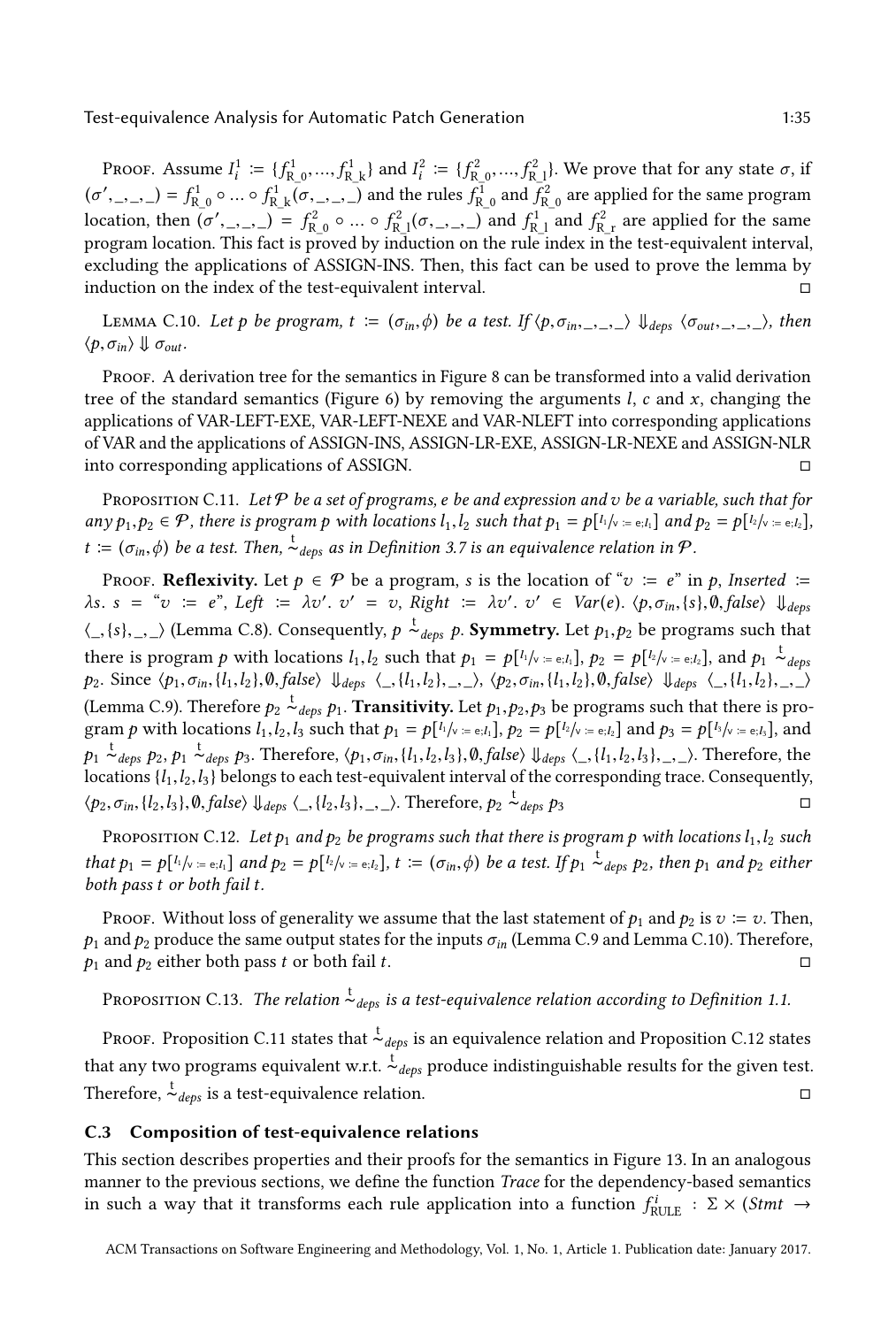$2^{Expr}$   $\times$  (*Stmt*  $\rightarrow$   $2^{Expr}$ )  $\times \mathbb{B}$   $\rightarrow$   $\Sigma$   $\times$  (*Stmt*  $\rightarrow$   $2^{Expr}$ )  $\times$  (*Stmt*  $\rightarrow$   $2^{Expr}$ )  $\times \mathbb{B}$ , where the seconds and the last holder third elements of the tuple denote global and current test-equivalence classes, and the last boolean element indicates if the inserted assignment has been executed.

<span id="page-35-0"></span>LEMMA C.14. Let  $p$  be a program, e be an expression and  $v$  be a variable, such that the assignment "v <sup>B</sup> e" is at the location s of p, Inserted <sup>B</sup> λs. s <sup>=</sup> "v <sup>B</sup> e", Left <sup>B</sup> λv′ ′ <sup>=</sup> v, Right <sup>B</sup> λv′ . v Var(e). Then,  $\langle p, \sigma_{in}, l_{in}, \lambda x.$  ①, false $\rangle \Downarrow \langle l_{in}, l_{in}, \ldots \rangle$ , where  $l_{in} := \lambda x.$  if  $x = s$  then {e} else Ø. ′ ∈

Proof. Consider a trace of the derivation tree of the relation  $\langle p, \sigma_{in}, l_{in}, \lambda x.$  *O*, false $\rangle \Downarrow \langle \_, \_, \_, \rangle$ :

$$
\{f_{R\_0}, f_{R\_1}, ..., f_{R\_k}\}
$$

For each i, if  $($ ,l,c,x) =  $f_{\text{R}_i} \circ ... \circ f_{\text{R}_k} (\sigma_{in},l_{in},\lambda x. \emptyset, false)$ , then  $x = true \Leftrightarrow e \in c(s)$  since x is set to *true* only when the rule ASSIGN-INS is applied (that updates  $c$  for the argument  $s$ ), and x is set to false in the rules VAR-LEFT-EXE, VAR-LEFT-NEXE, ASSIGN-LR-EXE and ASSIGN-LR-NEXE (that make  $c = \lambda x$ . Ø). Therefore, when the rules VAR-LEFT-NEXE and ASSIGN-LR-NEXE are applied,  $e \notin c(s)$ . Thus,  $l(s)$  always includes at least  $e$  in the derivation tree. Therefore,  $\langle p, \sigma_{in}, l_{in}, \lambda x, \emptyset, \text{false} \rangle \downarrow_{*} \langle l_{in}, \lambda \rangle$ .  $\langle p, \sigma_{in}, l_{in}, \lambda x. \emptyset, false \rangle \Downarrow \langle l_{in}, l_{in}, \rangle.$ 

<span id="page-35-1"></span>LEMMA C.15. Let  $p_1$  and  $p_2$  be programs,  $e_1$  and  $e_2$  be expressions and v be a variable, such that there is program p with locations  $l_1, l_2$  so that  $p_1 = p[l_1/v = e_1, l_1], p_2 = p[l_2/v = e_2, l_2],$  Inserted  $\coloneqq \lambda s$ ,  $s = "v := e",$ Left  $\coloneqq \lambda v'$ .  $v' = v$ , Right  $\coloneqq \lambda v'$ .  $v' \in \text{Var}(e)$ ,  $p_1 \overset{t}{\sim}_* p_2$ . Assume that  $I_0^1, I_1^1, ..., I_k^1$  are the test-<br>equivalent intervals in the trace of p, for a derivation tree (p,  $\sigma$ .  $\mathcal{L}[\mathcal{U}]$ .  $\cong \mathcal{U} \cup \mathcal{U}$  is  $\cong \mathcal{U} \cup \mathcal{U}$ ,  $\mathcal{U} \cup \mathcal{U}$  and  $\mathcal{U} \cup \mathcal{U}$ ,  $\mathcal{U} \cup \mathcal{U}$ ,  $\mathcal{U}$ ,  $\mathcal{U}$ ,  $\mathcal{U}$ ,  $\mathcal{U}$ ,  $\mathcal{U}$ ,  $\mathcal{U}$ ,  $\mathcal{U}$ ,  $\mathcal{U}$ ,  $\mathcal{U}$ ,  $\mathcal{U}$ ,  $\mathcal$ I the first rules in the intervals receive the same inputs state for the same program location and the last  $\vec{1}$  $\frac{1}{i}$  there is a corresponding test-equivalent interval  $I_i^2$ <br>the first rules in the intervals receive the same inputs <sup>2</sup> in the trace of  $\langle p_2, \sigma_{in}, \_, \_ \rangle \Downarrow \langle \_, \_, \_ \rangle$  such set the same program location and the lost rules in the intervals produce the same state for the same program location in the trace.

PROOF. Assume  $I_1^1 := \{f_{\text{R}_0}^1, ..., f_{\text{R}_k}^1\}$  and  $I_i^2 := \{f_{\text{R}_0}^2, ..., f_{\text{R}_k}^2\}$ . We prove that for any state  $\sigma$ , if (σ.<br>1.  $f'_{\text{R}}(z) = f_{\text{R}}^1 \circ \dots \circ f_{\text{R}}^1 \circ (z, z, z)$  and the rules  $f_{\text{R}}^1$  and  $f_{\text{R}}^2$  are applied for the same program location, then  $(\sigma', \xi) = f_{R_0}^2 \circ ... \circ f_{R_n}^2 (\sigma, \xi)$  and  $f_{R_1}^1$  and  $f_{R_n}^2$  are applied for the same program location. This fact is proved by induction on the rule index in the test-equivalent interval, excluding the applications of ASSIGN-INS. Then, this fact can be used to prove the lemma by induction on the index of the test-equivalent interval.  $\Box$ 

<span id="page-35-2"></span>LEMMA C.16. Let p be program,  $t := (\sigma_{in}, \phi)$  be a test. If  $\langle p, \sigma_{in}, \ldots, p \rangle \Downarrow_{*} \langle \sigma_{out}, \ldots, \ldots \rangle$ , then  $\langle p, \sigma_{in} \rangle \Downarrow \sigma_{out}.$ 

Proof. A derivation tree for the semantics in Figure [13](#page-30-0) can be transformed into a valid derivation tree of the standard semantics (Figure [6\)](#page-8-0) by removing the arguments  $l$ ,  $c$  and  $x$ , changing the applications of VAR-LEFT-EXE, VAR-LEFT-NEXE and VAR-NLEFT into corresponding applications of VAR and the applications of ASSIGN-INS, ASSIGN-LR-EXE, ASSIGN-LR-NEXE and ASSIGN-NLR into corresponding applications of ASSIGN, removing applications of STMT-L. □

<span id="page-35-3"></span>PROPOSITION C.17. Let  $P$  be a set of programs, e be and expression and v be a variable, such that for any  $p_1, p_2 \in \mathcal{P}$ , there is program p with locations  $l_1, l_2$  and expressions  $e_1$  and  $e_2$  such that  $p_1 = p[k/v = e_1, l_1]$  and  $p_2 = p[k/v = e_2, l_2]$ ,  $t := (\sigma_{in}, \phi)$  be a test. Then,  $\stackrel{t}{\sim}_*$  as in Definition [3.7](#page-12-1) is an equivalence relation in  $\Phi$ equivalence relation in P.

Proof. Reflexivity. Let  $p \in \mathcal{P}$  be a program, s is the location of " $v := e$ " in p, Inserted  $:=$  $\lambda$ s. s = "v := e", Left :=  $\lambda v'$ . v' = v, Right :=  $\lambda v'$ . v'  $\in$  Var(e).  $\langle p, \sigma_{in}, l_{in}, \lambda x.$   $\emptyset$ , false $\rangle \downarrow \langle l_{in}, l_{in}, \rangle$ where  $l_{in} \coloneqq \lambda x$ . if  $x = s$  then  $\{e\}$  else Ø (Lemma [C.14\)](#page-35-0). Consequently,  $p \stackrel{t}{\sim} p$ . **Symmetry.** Let  $p_1, p_2$  be programs and  $e_1$  and  $e_2$  be expressions such that there is program p with locations